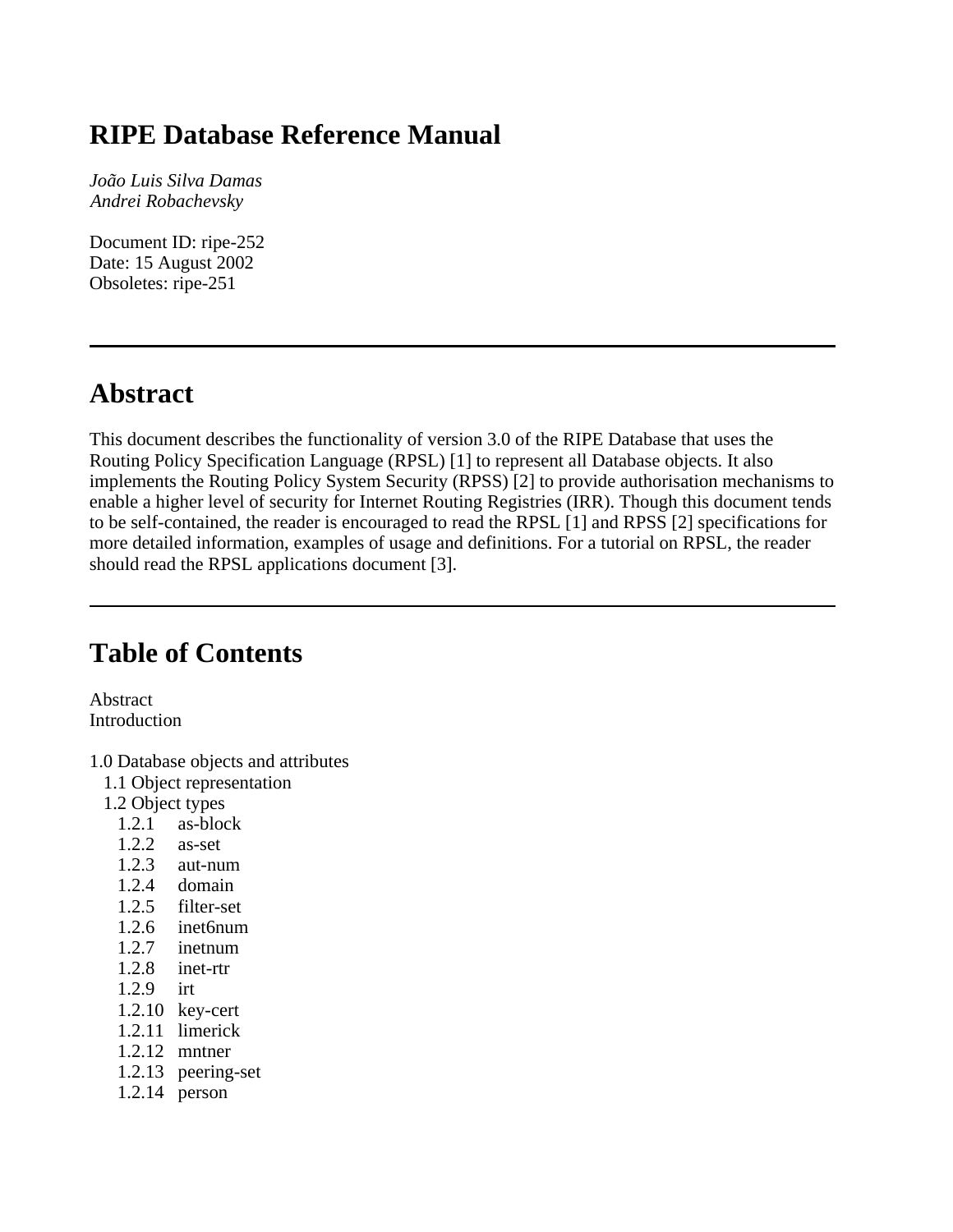- 1.2.15 role
- 1.2.16 route
- 1.2.17 route-set
- 1.2.18 rtr-set
- 2.0 Queries in the RIPE Database
	- 2.1 Queries using primary and lookup keys
	- 2.2 IP address lookups
		- 2.2.1 Default lookup for IP ranges in the RIPE Database
		- 2.2.2 More and less specific queries
	- 2.3 Inverse queries
	- 2.4 Query support for tools
		- 2.4.1 RAToolset support
		- 2.4.2 Persistent connections and keeping state
	- 2.5 Getting all the members of set objects
	- 2.6 More/less specific lookups for in-addr.arpa and ip6.int domains
	- 2.7 Referral mechanism for domains
	- 2.8 Access control for queries
	- 2.9 Other server features
- 3.0 Updates in the RIPE Database
	- 3.1 Format of an update message
	- 3.2 Creating, modifying and deleting an object
		- 3.2.1 Object processing
		- 3.2.2 Creating a new object<br>3.2.3 Modifying an existing
		- Modifying an existing object
		- 3.2.4 Deleting an object
	- 3.3 E-mail updates
		- 3.3.1 MIME support
		- 3.3.2 PGP support<br>3.3.3 Subject line r
		- Subject line processing
	- 3.4 Updates using *networkupdate* utility
	- 3.5 Acknowledgements and Notifications
		- 3.5.1 Acknowledgements
		- 3.5.2 Notifications
	- 3.6 Data protection
		- 3.6.1 Authorisation model
		- 3.6.2 Protection of individual objects
		- 3.6.3 Protection of aut-num object space
		- 3.6.4 Protection of address space
		- 3.6.5 Protection of route object space
		- 3.6.6 Protection of objects with hierarchical names
		- 3.6.7 Protection of domain object space
		- 3.6.8 Protecting membership of a set
- 4.0 Mirroring of the RIPE Database

### Appendices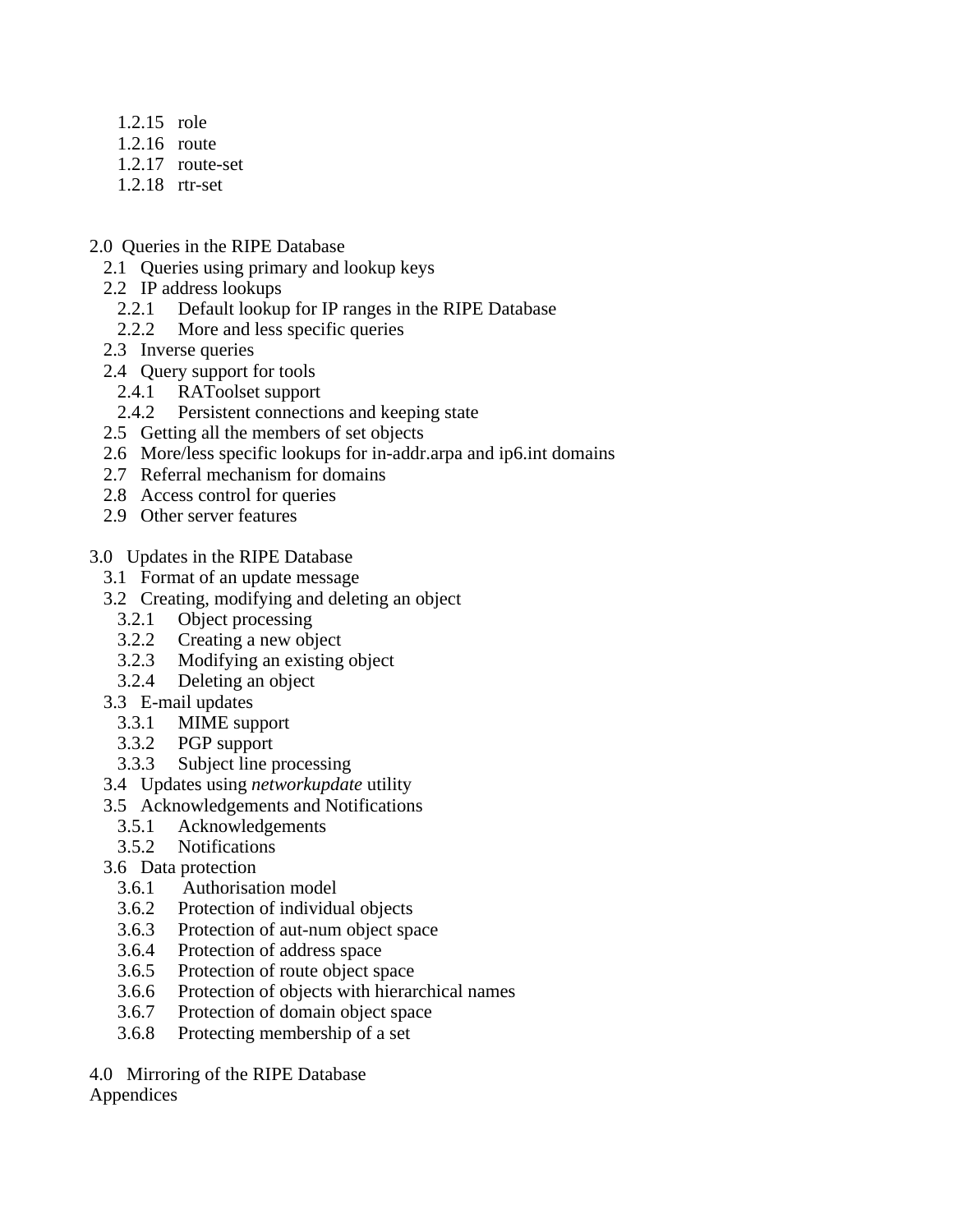#### A1. Object attributes

- A2. RIPE Database response codes and messages
	- A2.1 Ouerv errors
	- A2.2 Access errors<br>A2.3 Connection er
	- Connection errors
	- A2.4 NRTM errors
	- A2.5 Referral text
- A3. Copyright information
	- 3.2 A3.1 RIPE Database Copyright
	- 3.2 A3.2 RFC Copyright Statement
	- 3.2 A3.3 RIPE NCC Copyright

Acknowledgements

References

### **Conventions used in this document**

Within this document, the following conventions are used:

<label> indicates a placeholder or syntax specification

[option] indicate an optional text or command argument. Please note that in object templates the square brackets "[]" are used to specify type of an attribute. "attribute:" indicates an attribute.

# **Introduction**

The RIPE Network Management Database contains information about IP address space allocations and assignments, routing policies and reverse delegations in the RIPE region and beyond.

It also contains some information about forward domain names. However, the information about domain names is there as a convenient reference only; it is not the domain name registry that is run by the country code Top Level Domain (ccTLD) administrators of Europe and surrounding areas. Please see the IANA ccTLD Database for a full list of the ccTLD administrators.

The information in the RIPE Database is available to the public for agreed Internet operation purposes, but is under copyright. Please see Appendix A3 "Copyright information".

The phrase "RIPE Database" is often used to refer to the interface software rather than the information that is stored in the database. In ambiguous situations, this reference manual will make clear what is being discussed.

This document describes the functionality of version 3.0 of the RIPE Database software. This version uses the Routing Policy Specification Language (RPSL) [1], a successor of RIPE-181 language [4], to represent all database objects. It also implements the Routing Policy System Security(RPSS) [2] to provide authorisation mechanisms to enable a higher level of security for the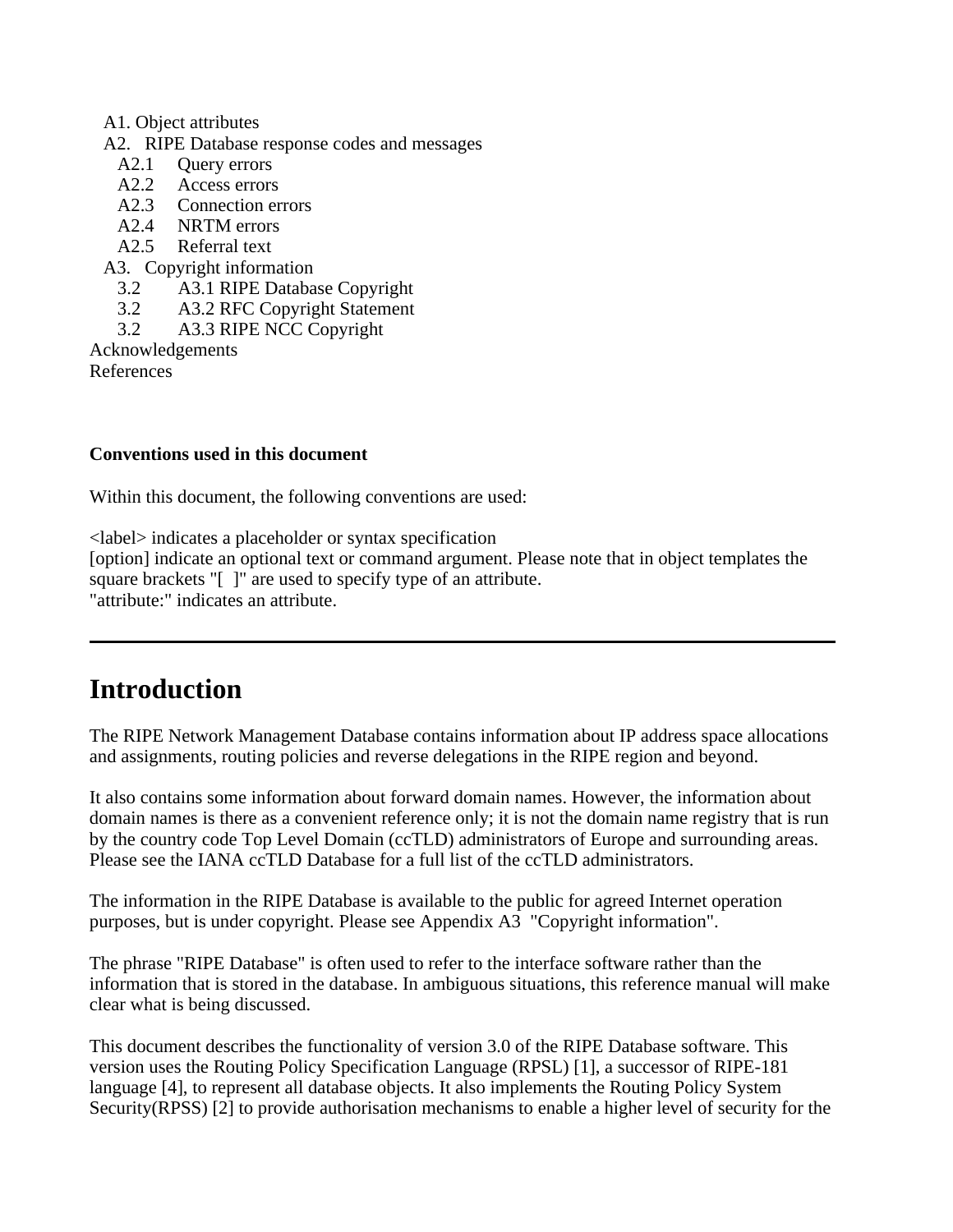routing registry, which is part of the RIPE Database.

This document is self-contained. However, it does not contain examples of usage and illustrations of principles and concepts related to the RIPE Database functionality and implementation. The "RIPE Database User's Manual" [5] and the "RIPE Database Operations Manual" [5] will fill this gap and provide examples and detailed information on how to interact with the RIPE Database and how to configure and run RIPE Database server software. The reader is also encouraged to read the RPSL [1] and RPSS [2] specifications for more detailed information, examples of usage and definitions. For a tutorial on RPSL, the reader should read the RPSL applications document [3].

# **1.0 Database objects and attributes**

The RIPE Network Management Database (often called the "RIPE Database") contains records of:

- allocations and assignments of IP address space (the IP address registry);
- domain names (the domain registry);
- $\bullet$  routing policy information (the routing registry);
- contact information (details of people who are responsible for the operation of networks or routers, and those who are responsible for maintaining information in the RIPE Database).

Note: the information in the domain registry, except for in-addr.arpa domains, has no effect on operations; it is stored in the RIPE Database as a convenient reference. It should not be considered complete or authoritative for any purpose.

# **1.1 Object representation**

Records in the RIPE Database are known as **"objects"**. The syntax of the database objects is defined by RPSL, which is described in [1]. An object belongs to one of the object types, or classes. These two terms are used interchangeably through the document. The following object types are stored in the RIPE Database:

*Table 1* Object types supported in the RIPE Database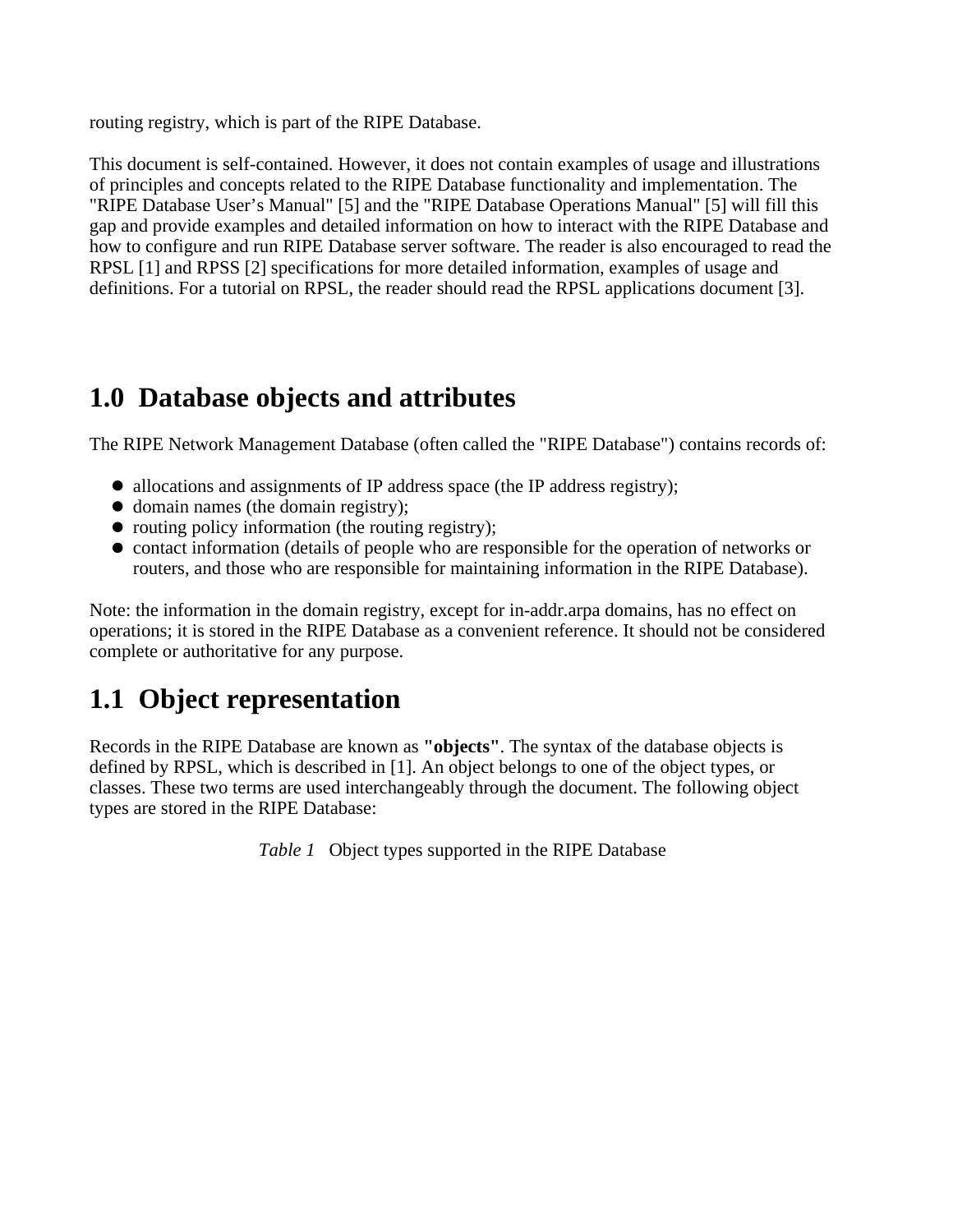| Object type  | <b>Abbreviated</b>      | <b>Description</b>                                                              |
|--------------|-------------------------|---------------------------------------------------------------------------------|
| (Class name) | name                    |                                                                                 |
| as-block     | ak                      | Represents delegation of a range of AS numbers to a                             |
|              |                         | given repository.                                                               |
| as-set       | as                      | Defines a set of <b>aut-num</b> objects.                                        |
| aut-num      | an                      | Represents an Autonomous System (AS) in the                                     |
|              |                         | database. Is used to describe external routing policy of<br>the AS.             |
| domain       | dn                      | Represents forward or reverse domain registrations.                             |
| filter-set   | fs                      | Defines a set of routes that are matched by its filter.                         |
| inet6num     | i6                      | Contains information on allocations and assignments of<br>IPv6 address space.   |
| inetnum      | in                      | Contains information on allocations and assignments of<br>IPv4 address space.   |
| inet-rtr     | ir                      | Represents a router in the database.                                            |
| irt          | it                      | Contains contact and authentication information about                           |
|              |                         | a Computer Security Incidence Response Team<br>(CSIRT).                         |
| key-cert     | kc                      | Represents a public key certificate that is stored on the                       |
|              |                         | server and may be used with a <b>maintainer</b> object for                      |
|              |                         | authentication when performing updates.                                         |
| limerick     | $\overline{\mathbf{h}}$ | Represents a humorous poem that has five lines and the<br>rhyme scheme "aabba". |
| mntner       | mt                      | Specifies authentication information required to                                |
|              |                         | authorise creation, deletion or modification to the                             |
|              |                         | objects protected by the mntner.                                                |
| peering-set  | ps                      | Defines a set of peerings.                                                      |
| person       | pn                      | Contains information about technical or administrative                          |
|              |                         | contacts.                                                                       |
| role         | ro                      | Contains information about technical or administrative                          |
|              |                         | contacts, but describes a role performed by one or more                         |
|              |                         | human beings.                                                                   |
| route        | rt                      | Represents a route advertised in the Internet.                                  |
| route-set    | rs                      | Defines a set of routes.                                                        |
| lrtr-set     | is                      | Defines a set of routers.                                                       |

A **database** object is defined as a list of attribute-value pairs in text. Each attribute-value pair is written on a separate line. The attribute name starts at column 0, followed by the character " : " and followed by the value of the attribute. The attribute that has the same name as the object's class should be specified first. An attribute's value can be split over multiple lines, by having a space, a tab or a plus ("+") character as the first character of the continuation lines. The character "+" for line continuation allows attribute values to contain blank lines. More spaces may optionally be used after the continuation character to increase readability. The order of attribute-value pairs is significant. An object's description may contain comments. A comment can be anywhere in an object's definition, it starts at the first "#" character on a line and ends at the first end-of-line character. A comment cannot start at column 0. White space characters can be used to improve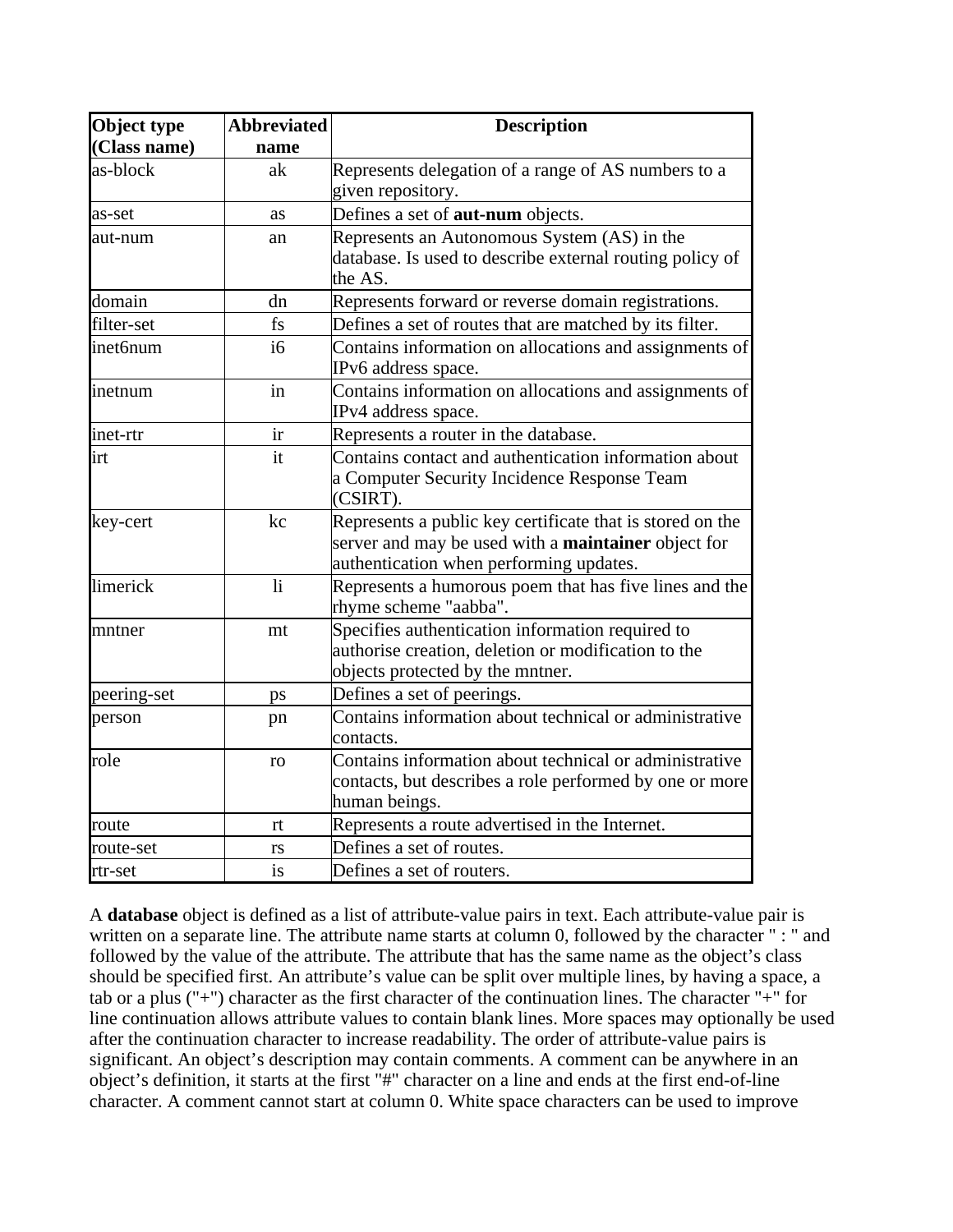readability. The object's representation ends when a blank line is encountered.

Attributes can be mandatory or optional: A mandatory attribute MUST be defined for all objects of the class; optional attributes can be skipped. Attributes can also be single or multiple-valued. Multiple-valued attributes may have several attribute-value records in an object, while a single valued attribute may appear only once. Each object is uniquely identified by a set of attributes, referred to as the class primary key.

The value of an attribute has a type, which defines the syntax of the attribute value. Please refer to Appendix A1 "Object attributes" for a detailed description of the attributes supported in the RIPE Database.

# **1.2 Object types**

This section describes object types (classes) supported in the RIPE Database along with the object templates. The following definitions are used in the templates:

| [mandatory]                             | At least one instance of this attribute must be defined in an object  |  |  |
|-----------------------------------------|-----------------------------------------------------------------------|--|--|
|                                         | of the class.                                                         |  |  |
| [[optional]                             | Attribute is optional in the objects of the class and can be omitted. |  |  |
| [[generated]                            | Attribute is automatically generated by the server.                   |  |  |
| $\sqrt{\sin(2\pi)}$                     | An object MUST NOT contain more than one instance of this             |  |  |
|                                         | lattribute.                                                           |  |  |
| $[$ multiple $]$                        | An object MAY contain more than one instance of this attribute.       |  |  |
| $[$ look-up key $]$                     | Attribute is indexed.                                                 |  |  |
| [inverse key]                           | Attribute is in the "reverse" index.                                  |  |  |
| [ $\left[ \text{primary key} \right]$ ] | Attribute is (part of) the primary key.                               |  |  |
| [primary/lookup]                        | Attribute is both indexed and is (part of) the primary key.           |  |  |
| [key]                                   |                                                                       |  |  |

In an object template the first column represents an attribute, the second and third columns specify the type of the attribute and the fourth column tells whether the attribute is (part of) a database key for the object.

### **1.2.1 as-block**

An **as-block** object is needed to delegate a range of AS numbers to a given repository. This object may be used for authorisation of the creation of **aut-num** objects within the range specified by the "as-block:" attribute. The template of **as-block** class is shown in Figure 1.2.1.

| as-block:     | [mandatory] | [single]   | [primary/lookup key] |
|---------------|-------------|------------|----------------------|
| descr:        | [optional]  | [multiple] |                      |
| remarks:      | [optional]  | [multiple] |                      |
| $tech-c:$     | [mandatory] | [multiple] | [inverse key]        |
| $admin-c$ :   | [mandatory] | [multiple] | [inverse key]        |
| notify:       | [optional]  | [multiple] | [inverse key]        |
| $mnt$ -lower: | [optional]  | [multiple] | [inverse key]        |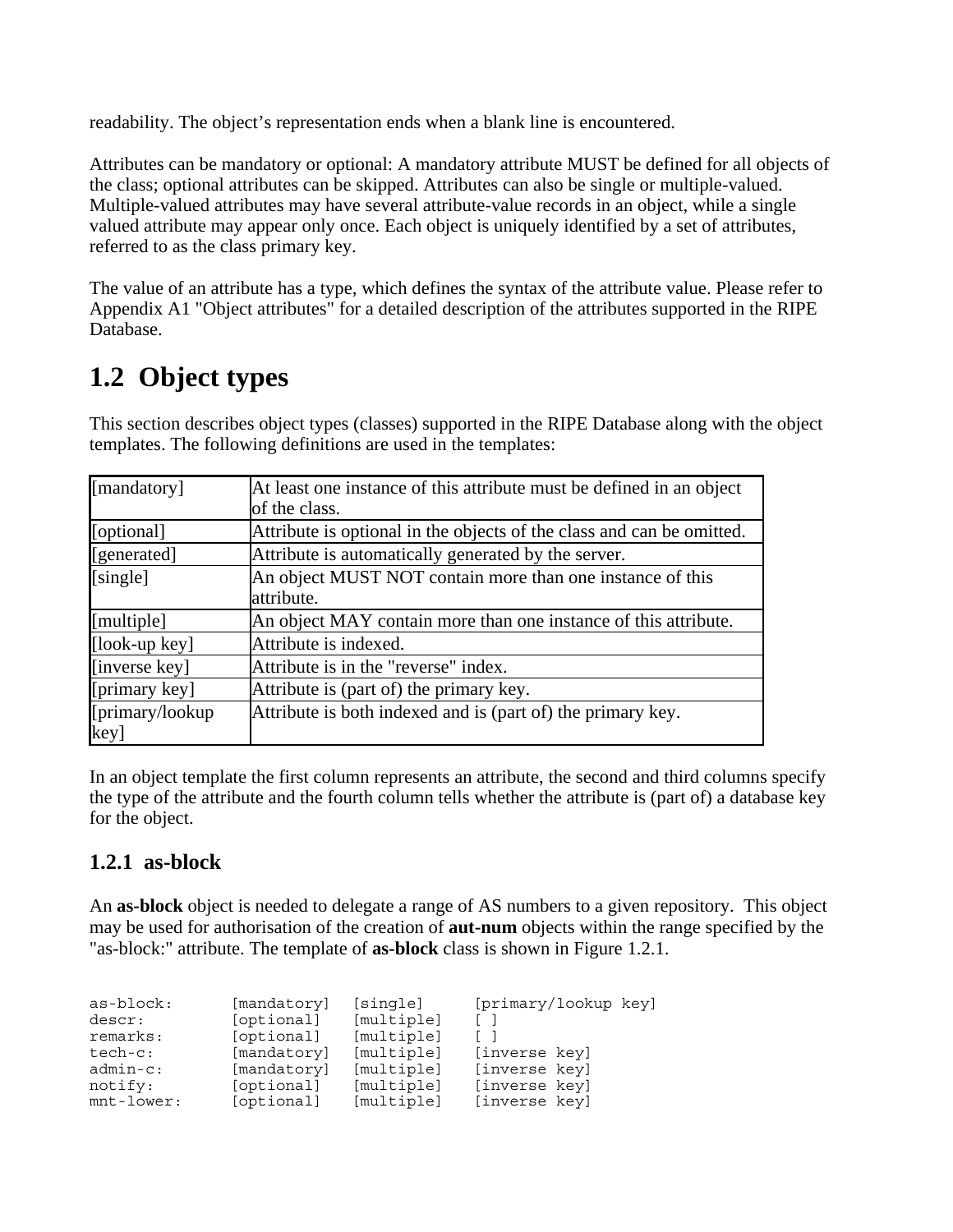| mnt-by:  | [mandatory] [multiple] | [inverse key] |
|----------|------------------------|---------------|
| chanqed: | [mandatory] [multiple] |               |
| source:  | [mandatory] [single]   |               |

*Fig. 1.2.1* as-block template

#### **1.2.2 as-set**

An **as-set** object defines a set of **aut-num** objects. The attributes of the **as-set** class are shown in Figure 1.2.2. The "as-set:" attribute defines the name of the set. It is an RPSL name that starts with "as-". The "members:" attribute lists the members of the set. The "members:" attribute is a list of AS numbers, or other as-set names. The name of an **as-set** object can be hierarchical. A hierarchical as-set name is a sequence of as-set names and AS numbers separated by colons ":". At least one component of such a name must be an actual as-set name (i.e. start with "as-").

| $as-set:$<br>descr:<br>members:<br>mbrs-by-ref:<br>remarks:<br>$tech-c:$<br>$admin-c$ :<br>notify:<br>$mnt-by:$ | [mandatory]<br>[mandatory]<br>[optional]<br>[optional]<br>[optional]<br>[mandatory]<br>[mandatory]<br>[optional]<br>[mandatory] | [single]<br>[multiple]<br>[multiple]<br>[multiple]<br>[multiple]<br>[multiple]<br>[multiple]<br>[multiple]<br>[multiple] | [primary/lookup key]<br>[inverse key]<br>[inverse key]<br>[inverse key]<br>[inverse key]<br>[inverse key] |
|-----------------------------------------------------------------------------------------------------------------|---------------------------------------------------------------------------------------------------------------------------------|--------------------------------------------------------------------------------------------------------------------------|-----------------------------------------------------------------------------------------------------------|
| changed:                                                                                                        | [mandatory]                                                                                                                     | [multiple]                                                                                                               |                                                                                                           |
| source:                                                                                                         | [mandatory]                                                                                                                     | [single]                                                                                                                 |                                                                                                           |

*Fig. 1.2.2* as-set template

#### **1.2.3 aut-num**

An object of the **aut-num** class is a database representation of an Autonomous System (AS), which is a group of IP networks operated by one or more network operators that has a single and clearly defined external routing policy.

Objects of this class are used to specify routing policies. The attributes of the **aut-num** class are shown in Figure 1.2.3. The value of the "aut-num:" attribute is the AS number of the AS described by this object. The "as-name:" attribute is a symbolic name (in RPSL name syntax) of the AS. The import, export and default routing policies of the AS are specified using the "import:", "export:" and "default:" attributes, respectively.

| $aut$ - $num:$ | [mandatory] | [single]   | [primary/lookup key] |  |
|----------------|-------------|------------|----------------------|--|
| as-name:       | [mandatory] | [single]   |                      |  |
| descr:         | [mandatory] | [multiple] |                      |  |
| $member-of:$   | [optional]  | [multiple] | [inverse key]        |  |
| import:        | [optional]  | [multiple] |                      |  |
| export:        | [optional]  | [multiple] |                      |  |
| default:       | [optional]  | [multiple] |                      |  |
| remarks:       | [optional]  | [multiple] |                      |  |
| $admin-c$ :    | [mandatory] | [multiple] | [inverse key]        |  |
| $tech-c:$      | [mandatory] | [multiple] | [inverse key]        |  |
| $cross-mnt:$   | [optional]  | [multiple] | [inverse key]        |  |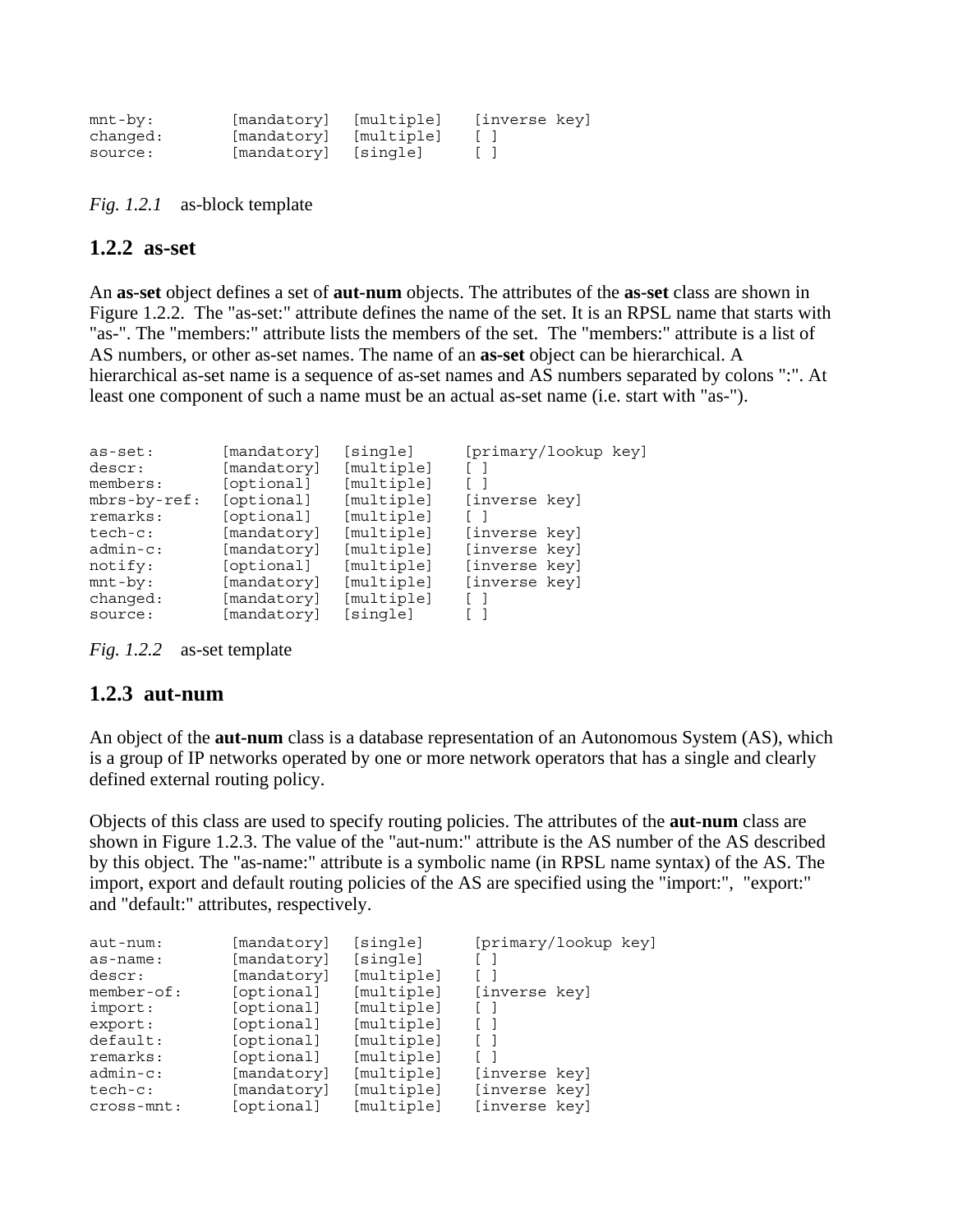| cross-nfy:<br>notify:<br>$mnt$ -lower:<br>mnt-routes:<br>$mnt-by:$<br>changed: | [optional]<br>[optional]<br>[optional]<br>[optional]<br>[mandatory]<br>[mandatory] | [multiple]<br>[multiple]<br>[multiple]<br>[multiple]<br>[multiple]<br>[multiple] | [inverse key]<br>[inverse key]<br>[inverse key]<br>[inverse key]<br>[inverse key] |  |
|--------------------------------------------------------------------------------|------------------------------------------------------------------------------------|----------------------------------------------------------------------------------|-----------------------------------------------------------------------------------|--|
| source:                                                                        | [mandatory]                                                                        | [single]                                                                         |                                                                                   |  |

*Fig. 1.2.3* aut-num template

### **1.2.4 domain**

The **domain** object represents Top Level Domain (TLD) and other domain registrations. It is also used for Reverse Delegations. The domain name is written in fully qualified format, without a trailing " . " . The template of this class is shown in Figure 1.2.4

| domain:       | [mandatory] | [single]   | [primary/lookup key] |
|---------------|-------------|------------|----------------------|
| descr:        | [mandatory] | [multiple] |                      |
| $admin-c$ :   | [mandatory] | [multiple] | [inverse key]        |
| $tech-c:$     | [mandatory] | [multiple] | [inverse key]        |
| $zone-c$ :    | [mandatory] | [multiple] | [inverse key]        |
| nserver:      | [optional]  | [multiple] | [inverse key]        |
| $sub-dom:$    | [optional]  | [multiple] | [inverse key]        |
| dom-net:      | [optional]  | [multiple] | $\mathbf{1}$         |
| remarks:      | [optional]  | [multiple] |                      |
| notify:       | [optional]  | [multiple] | [inverse key]        |
| $mnt-by:$     | [optional]  | [multiple] | [inverse key]        |
| $mnt$ -lower: | [optional]  | [multiple] | [inverse key]        |
| refer:        | [optional]  | [single]   |                      |
| changed:      | [mandatory] | [multiple] |                      |
| source:       | [mandatory] | [single]   |                      |

*Fig. 1.2.4* domain template

### **1.2.5 filter-set**

A **filter-set** object defines a set of routes that are matched by its filter. The "filter-set:" attribute defines the name of the filter. It is an RPSL name that starts with "fltr-". The "filter:" attribute defines the set's policy filter. A policy filter is a logical expression which when applied to a set of routes returns a subset of these routes. The name of a **filter-set** object can be hierarchical. A hierarchical filter-set name is a sequence of filter-set names and AS numbers separated by colons ":". At least one component of such a name must be an actual filter-set name (i.e. start with "fltr-"). The template of this class is shown in Figure 1.2.5.

| filter-set: | [mandatory] | [single]   | [primary/lookup key] |
|-------------|-------------|------------|----------------------|
| descr:      | [mandatory] | [multiple] |                      |
| filter:     | [mandatory] | [single]   |                      |
| remarks:    | [optional]  | [multiple] |                      |
| $tech-c:$   | [mandatory] | [multiple] | [inverse key]        |
| $admin-c$ : | [mandatory] | [multiple] | [inverse key]        |
| notify:     | [optional]  | [multiple] | [inverse key]        |
| $mnt-by:$   | [mandatory] | [multiple] | [inverse key]        |
| changed:    | [mandatory] | [multiple] |                      |
| source:     | [mandatory] | [single]   |                      |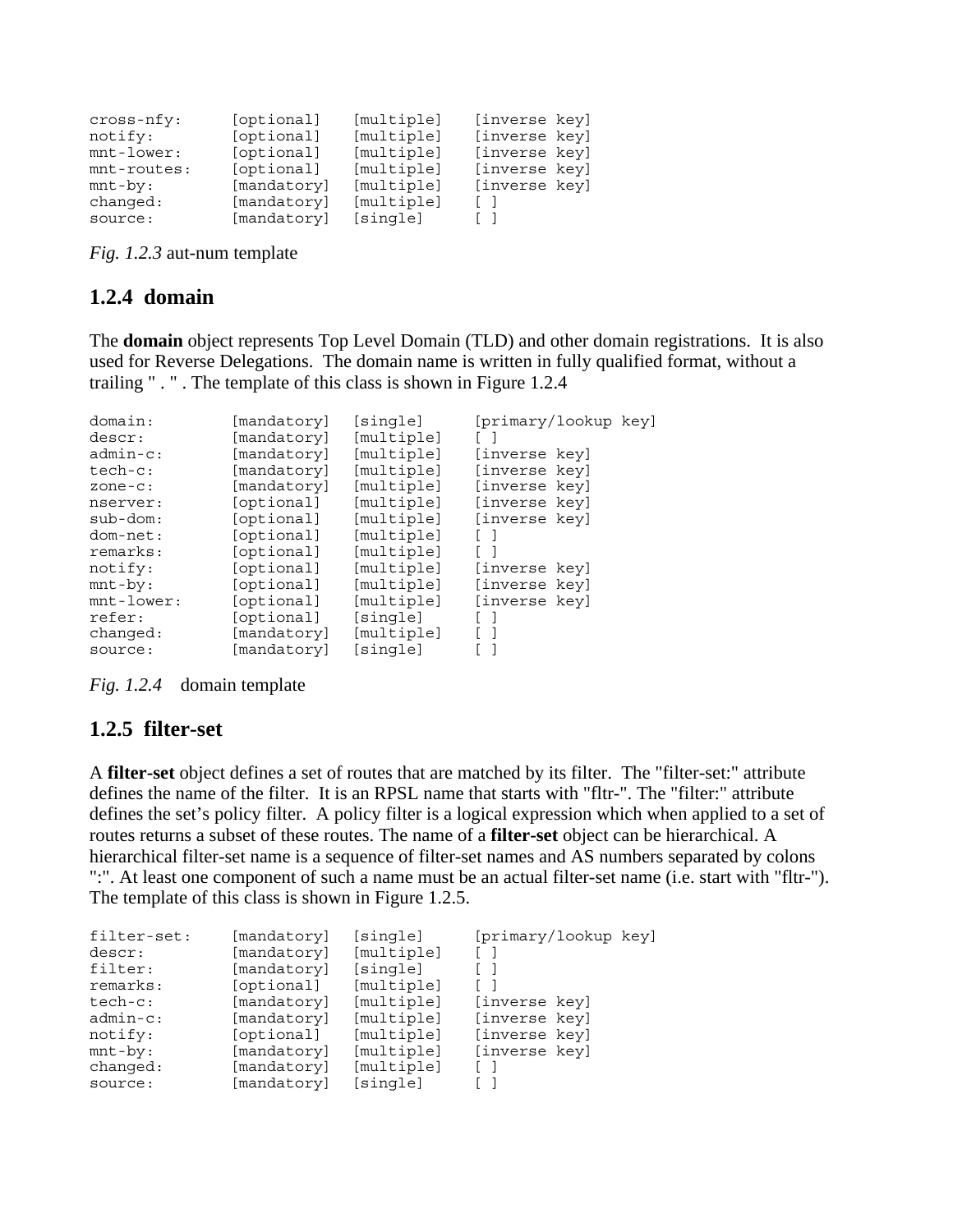### *Fig. 1.2.5* filter-set template

### **1.2.6 inet6num**

An **inet6num** object contains information on allocations and assignments of IPv6 address space. The template of this class is shown in Figure 1.2.6.

| inet6num:     | [mandatory] | [single]   | [primary/lookup key] |
|---------------|-------------|------------|----------------------|
| netname:      | [mandatory] | [single]   | [lookup key]         |
| descr:        | [mandatory] | [multiple] |                      |
| country:      | [mandatory] | [multiple] |                      |
| $admin-c$ :   | [mandatory] | [multiple] | [inverse key]        |
| $tech-c:$     | [mandatory] | [multiple] | [inverse key]        |
| rev-srv:      | [optional]  | [multiple] | [inverse key]        |
| status:       | [mandatory] | [single]   |                      |
| remarks:      | [optional]  | [multiple] |                      |
| notify:       | [optional]  | [multiple] | [inverse key]        |
| $mnt-by:$     | [mandatory] | [multiple] | [inverse key]        |
| $mnt$ -lower: | [optional]  | [multiple] | [inverse key]        |
| $mnt-irt:$    | [optional]  | [multiple] | [inverse key]        |
| changed:      | [mandatory] | [multiple] |                      |
| source:       | [mandatory] | [single]   |                      |

*Fig. 1.2.6* inet6num template

### **1.2.7 inetnum**

An **inetnum** object contains information on allocations and assignments of IPv4 address space. The template of this class is shown in Figure 1.2.7.

| inetnum:      | [mandatory] | [sinqle]   | [primary/lookup key] |
|---------------|-------------|------------|----------------------|
| netname:      | [mandatory] | [single]   | [lookup key]         |
| descr:        | [mandatory] | [multiple] |                      |
| country:      | [mandatory] | [multiple] |                      |
| $admin-c$ :   | [mandatory] | [multiple] | [inverse key]        |
| $tech-c:$     | [mandatory] | [multiple] | [inverse key]        |
| rev-srv:      | [optional]  | [multiple] | [inverse key]        |
| status:       | [mandatory] | [single]   |                      |
| remarks:      | [optional]  | [multiple] |                      |
| notify:       | [optional]  | [multiple] | [inverse key]        |
| $mnt-by:$     | [mandatory] | [multiple] | [inverse key]        |
| $mnt$ -lower: | [optional]  | [multiple] | [inverse key]        |
| mnt-routes:   | [optional]  | [multiple] | [inverse key]        |
| $mnt-irt:$    | [optional]  | [multiple] | [inverse key]        |
| changed:      | [mandatory] | [multiple] |                      |
| source:       | [mandatory] | [single]   |                      |

*Fig. 1.2.7* inetnum template

### **1.2.8 inet-rtr**

Routers are specified using the **inet-rtr** class. The attributes of the **inet-rtr** class are shown in Figure 1.2.8. The "inet-rtr:" attribute is a valid DNS name of the router described. Each "alias:" attribute, if present, is a canonical DNS name for the router. The "local-as:" attribute specifies the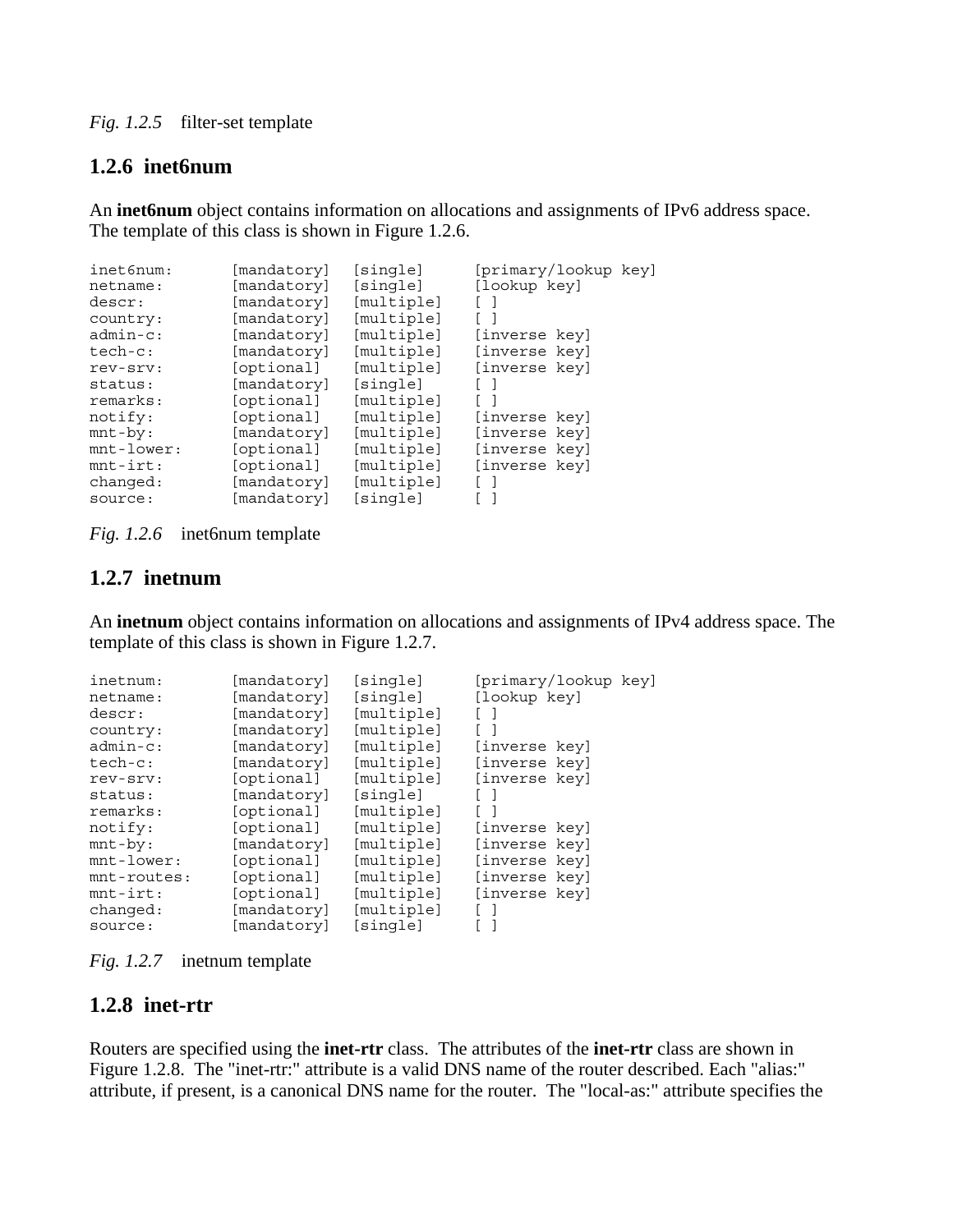AS number of the AS that owns/operates this router. The template of this class is shown in Figure 1.2.8.

| inet-rtr:<br>descr:<br>alias:<br>$local-as:$<br>ifaddr:<br>peer:<br>$member-of:$<br>remarks:<br>$admin-c$ :<br>$tech-c:$<br>notify:<br>$mnt-by:$ | [mandatory]<br>[mandatory]<br>[optional]<br>[mandatory]<br>[mandatory]<br>[optional]<br>[optional]<br>[optional]<br>[mandatory]<br>[mandatory]<br>[optional]<br>[mandatory] | [single]<br>[multiple]<br>[multiple]<br>[single]<br>[multiple]<br>[multiple]<br>[multiple]<br>[multiple]<br>[multiple]<br>[multiple]<br>[multiple]<br>[multiple] | [primary/lookup key]<br>[inverse key]<br>[lookup key]<br>[inverse key]<br>[inverse key]<br>[inverse key]<br>[inverse key]<br>[inverse key] |
|--------------------------------------------------------------------------------------------------------------------------------------------------|-----------------------------------------------------------------------------------------------------------------------------------------------------------------------------|------------------------------------------------------------------------------------------------------------------------------------------------------------------|--------------------------------------------------------------------------------------------------------------------------------------------|
| changed:                                                                                                                                         | [mandatory]                                                                                                                                                                 | [multiple]                                                                                                                                                       |                                                                                                                                            |
| source:                                                                                                                                          | [mandatory]                                                                                                                                                                 | [single]                                                                                                                                                         |                                                                                                                                            |

*Fig. 1.2.8* inet-rtr template

### **1.2.9 irt**

An **irt** object represents a Computer Security Incident Response Team (CSIRT) along with contact and security information. It may be referenced from **inetnum** or **inet6num** objects to specify CSIRT responsible for handling computer and network incidents for the address range. The name of the irt is an object name that must start with "IRT-". The template of this class is shown in Figure 1.2.9.

| irt:        | [mandatory] | [single]   | [primary/lookup key] |
|-------------|-------------|------------|----------------------|
| address:    | [mandatory] | [multiple] |                      |
| phone:      | [optional]  | [multiple] |                      |
| fax-no:     | [optional]  | [multiple] |                      |
| $e$ -mail:  | [mandatory] | [multiple] | [lookup key]         |
| signature:  | [mandatory] | [multiple] |                      |
| encryption: | [mandatory] | [multiple] |                      |
| $admin-c$ : | [mandatory] | [multiple] | [inverse key]        |
| $tech-c:$   | [mandatory] | [multiple] | [inverse key]        |
| auth:       | [mandatory] | [multiple] |                      |
| remarks:    | [optional]  | [multiple] |                      |
| $irt-nfy$ : | [optional]  | [multiple] | [inverse key]        |
| notify:     | [optional]  | [multiple] | [inverse key]        |
| $mnt-by:$   | [mandatory] | [multiple] | [inverse key]        |
| changed:    | [mandatory] | [multiple] |                      |
| source:     | [mandatory] | [single]   |                      |

*Fig. 1.2.9* irt template

### **1.2.10 key-cert**

A **key-cert** object is a database public key certificate that is stored on the server and may be used with a mntner object for authentication when performing updates. Currently only keys compliant with the proposed Open PGP Internet standard [RFC 2440] are supported. The template of this class is shown in Figure 1.2.10.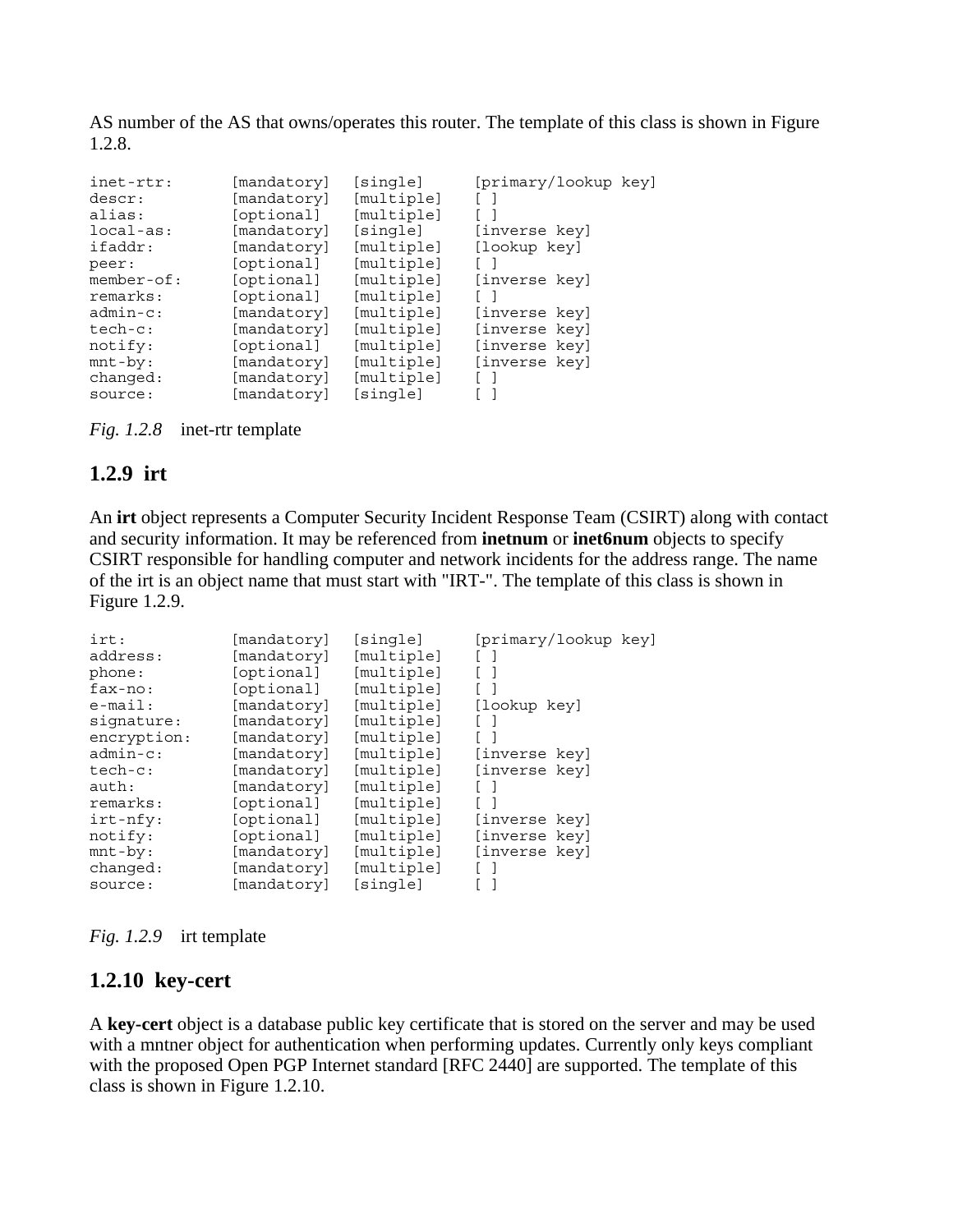| key-cert: | [mandatory] | [single]   | [primary/lookup key] |
|-----------|-------------|------------|----------------------|
| method:   | [generated] | [single]   |                      |
| owner:    | [qenerated] | [multiple] |                      |
| fingerpr: | [qenerated] | [single]   |                      |
| certif:   | [mandatory] | [multiple] |                      |
| remarks:  | [optional]  | [multiple] |                      |
| notify:   | [optional]  | [multiple] | [inverse key]        |
| $mnt-by:$ | [mandatory] | [multiple] | [inverse key]        |
| changed:  | [mandatory] | [multiple] |                      |
| source:   | [mandatory] | [single]   |                      |

*Fig. 1.2.10* key-cert template

### **1.2.11 limerick**

The **limerick** object represents a humorous poem that has five lines and the rhyme scheme "aabba". The template of this class is shown in Figure 1.2.11.

| limerick:   | [mandatory] | [single]   | [primary/lookup key] |
|-------------|-------------|------------|----------------------|
| descr:      | [optional]  | [multiple] |                      |
| text:       | [mandatory] | [multiple] |                      |
| $admin-c$ : | [mandatory] | [multiple] | [inverse key]        |
| author:     | [mandatory] | [multiple] | [inverse key]        |
| remarks:    | [optional]  | [multiple] |                      |
| notify:     | [optional]  | [multiple] | [inverse key]        |
| $mnt-by:$   | [mandatory] | [multiple] | [inverse key]        |
| changed:    | [mandatory] | [multiple] |                      |
| source:     | [mandatory] | [single]   |                      |

*Fig. 1.2.11* limerick template

### **1.2.12 mntner**

Objects in the RIPE Database may be protected using **mntner** (pronounced "maintainer") objects. A **mntner** object specifies authentication information required to authorise creation, deletion or modification of the objects protected by the mntner. **mntner** objects are not created automatically, but are forwarded to the RIPE Database Administration for manual processing. The template of this class is shown in Figure 1.2.12. $<sup>1</sup>$ </sup>

| $m$ tner:    | [mandatory] | [single]   | [primary/lookup key] |  |
|--------------|-------------|------------|----------------------|--|
| descr:       | [mandatory] | [multiple] |                      |  |
| $admin-c$ :  | [mandatory] | [multiple] | [inverse key]        |  |
| $tech-c:$    | [optional]  | [multiple] | [inverse key]        |  |
| $upd-to:$    | [mandatory] | [multiple] | [inverse key]        |  |
| $mnt-nfy$ :  | [optional]  | [multiple] | [inverse key]        |  |
| auth:        | [mandatory] | [multiple] |                      |  |
| remarks:     | [optional]  | [multiple] |                      |  |
| notify:      | [optional]  | [multiple] | [inverse key]        |  |
| $mnt-by:$    | [mandatory] | [multiple] | [inverse key]        |  |
| referral-by: | [mandatory] | [single]   | [inverse key]        |  |
| changed:     | [mandatory] | [multiple] |                      |  |
| source:      | [mandatory] | [single]   |                      |  |

*Fig. 1.2.12* mntner template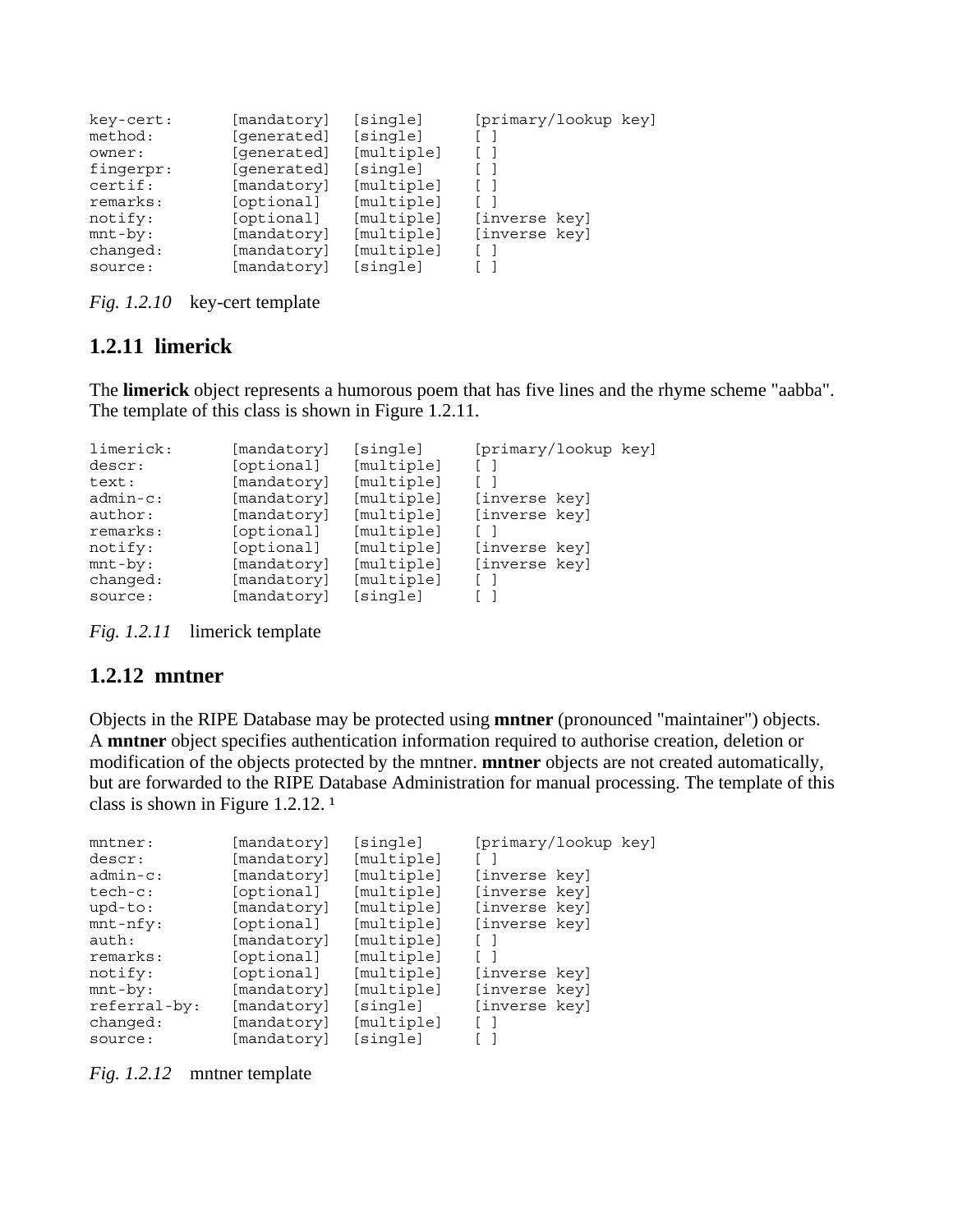<sup>1</sup> Routing Policy System Security specification [2] also defines a "auth-override:" attribute in the mntner object template. Together with "referral-by:" attribute, they allow to modify the mntner in case it becomes unresponsive. Being part of non-core functionality, this facility is not implemented in the current version of the database system. Please see [2] for more information.

### **1.2.13 peering-set**

A **peering-set** object defines a set of peerings that are listed in its "peering:" attributes. The "peering-set:" attribute defines the name of the set. It is an RPSL name that starts with "prng-". The name of a **peering-set** object can be hierarchical. A hierarchical peering-set name is a sequence of peering-set names and AS numbers separated by colons ":". At least one component of such a name must be an actual peering-set name (i.e. start with "prng-").The template of this class is shown in Figure 1.2.13.

| peering-set: | [mandatory] | [single]   | [primary/lookup key] |
|--------------|-------------|------------|----------------------|
| descr:       | [mandatory] | [multiple] |                      |
| peering:     | [mandatory] | [multiple] |                      |
| remarks:     | [optional]  | [multiple] |                      |
| $tech-c:$    | [mandatory] | [multiple] | [inverse key]        |
| $admin-c$ :  | [mandatory] | [multiple] | [inverse key]        |
| notify:      | [optional]  | [multiple] | [inverse key]        |
| $mnt-by:$    | [mandatory] | [multiple] | [inverse key]        |
| changed:     | [mandatory] | [multiple] |                      |
| source:      | [mandatory] | [single]   |                      |

*Fig. 1.2.13* peering-set template

### **1.2.14 person**

A **person** object contains information about technical or administrative contact responsible for the object where it is referenced. Once the object is created, the value of the "person:" attribute cannot be changed. The template of this class is shown in Figure 1.2.14.

| person:     | [mandatory] | [single]   | [lookup key]         |
|-------------|-------------|------------|----------------------|
| address:    | [mandatory] | [multiple] |                      |
| phone:      | [mandatory] | [multiple] |                      |
| $fax-no:$   | [optional]  | [multiple] |                      |
| $e$ -mail:  | [optional]  | [multiple] | [lookup key]         |
| $nic-hdl$ : | [mandatory] | [single]   | [primary/lookup key] |
| remarks:    | [optional]  | [multiple] |                      |
| notify:     | [optional]  | [multiple] | [inverse key]        |
| $mnt-by:$   | [optional]  | [multiple] | [inverse key]        |
| changed:    | [mandatory] | [multiple] |                      |
| source:     | [mandatory] | [single]   |                      |

*Fig. 1.2.14* person template

### **1.2.15 role**

The **role** class is similar to the **person** class. However, instead of describing a human being, it describes a role performed by one or more human beings. Examples include help desks, network monitoring centres, system administrators, etc. A **role** object is particularly useful since often a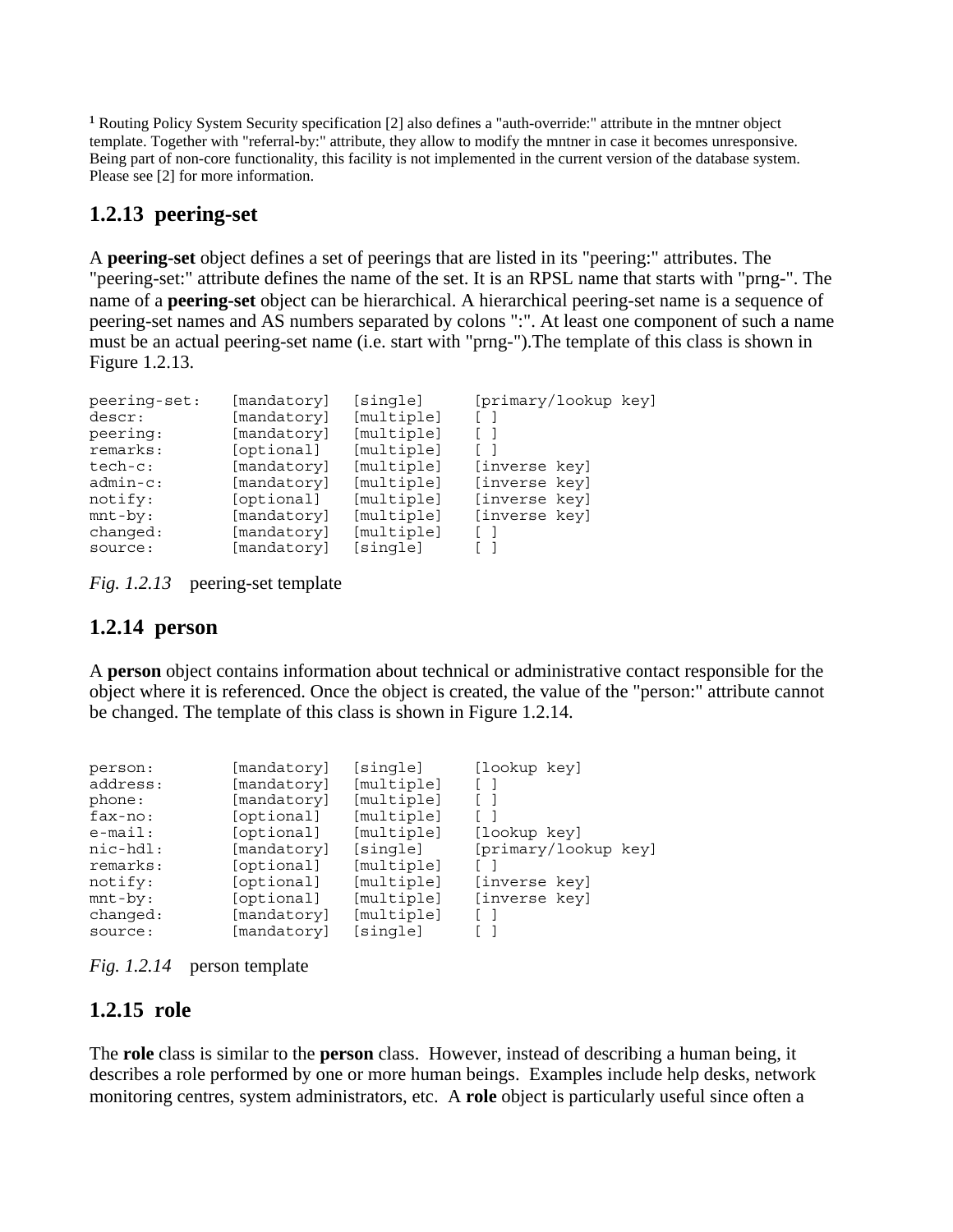person performing a role may change; however the role itself remains. The "nic-hdl:" attributes of the **person** and **role** classes share the same name space. Once the object is created, the value of the "role:" attribute cannot be changed. The template of this class is shown in Figure 1.2.15.

| role:       | [mandatory] | [single]   | [lookup key]         |
|-------------|-------------|------------|----------------------|
| address:    | [mandatory] | [multiple] |                      |
| phone:      | [optional]  | [multiple] |                      |
| fax-no:     | [optional]  | [multiple] |                      |
| $e$ -mail:  | [mandatory] | [multiple] | [lookup key]         |
| trouble:    | [optional]  | [multiple] |                      |
| $admin-c$ : | [mandatory] | [multiple] | [inverse key]        |
| $tech-c:$   | [mandatory] | [multiple] | [inverse key]        |
| nic-hdl:    | [mandatory] | [single]   | [primary/lookup key] |
| remarks:    | [optional]  | [multiple] |                      |
| notify:     | [optional]  | [multiple] | [inverse key]        |
| $mnt-by:$   | [optional]  | [multiple] | [inverse key]        |
| changed:    | [mandatory] | [multiple] |                      |
| source:     | [mandatory] | [single]   |                      |

*Fig. 1.2.15* role template

#### **1.2.16 route**

Each interAS route (also referred to as an interdomain route) originated by an AS is specified using a **route** object. The "route:" attribute is the address prefix of the route and the "origin:" attribute is the AS number of the AS that originates the route into the interAS routing system. The "route:" and "origin:" attribute pair constitutes the primary key. The template of this class is shown in Figure 1.2.16.

| route:        | [mandatory] | [sinqle]   | [primary/lookup key]  |
|---------------|-------------|------------|-----------------------|
| descr:        | [mandatory] | [multiple] |                       |
| origin:       | [mandatory] | [single]   | [primary/inverse key] |
| holes:        | [optional]  | [multiple] |                       |
| $member-of:$  | [optional]  | [multiple] | [inverse key]         |
| inject:       | [optional]  | [multiple] |                       |
| $aqqr-mtd$ :  | [optional]  | [sinqle]   |                       |
| aqqr-bndry:   | [optional]  | [single]   |                       |
| export-comps: | [optional]  | [single]   |                       |
| components:   | [optional]  | [single]   |                       |
| remarks:      | [optional]  | [multiple] |                       |
| $cross-mnt:$  | [optional]  | [multiple] | [inverse key]         |
| $cross-nfy:$  | [optional]  | [multiple] | [inverse key]         |
| notify:       | [optional]  | [multiple] | [inverse key]         |
| $mnt-lower:$  | [optional]  | [multiple] | [inverse key]         |
| mnt-routes:   | [optional]  | [multiple] | [inverse key]         |
| $mnt-by:$     | [mandatory] | [multiple] | [inverse key]         |
| changed:      | [mandatory] | [multiple] |                       |
| source:       | [mandatory] | [sinqle]   |                       |

*Fig. 1.2.16* route template

### **1.2.17 route-set**

A **route-set** object defines a set of routes that can be represented by **route** objects or by address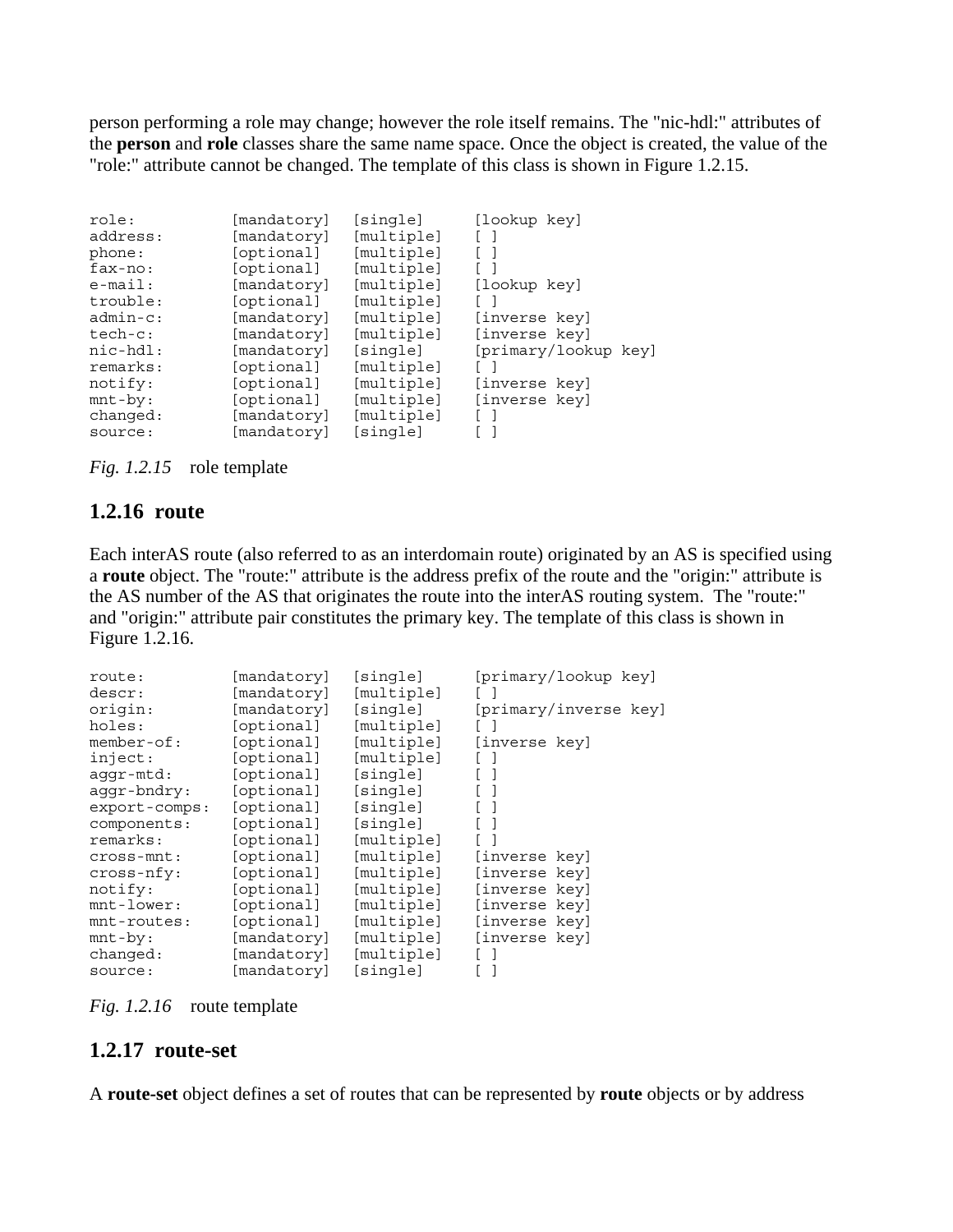prefixes. In the first case, the set is populated by means of the "mbrs-by-ref:" attribute, in the latter, the members of the set are explicitly listed in the "members:" attribute. The "members:" attribute is a list of address prefixes or other route-set names. Note that the **route-set** class is a set of route prefixes, not of database route objects. The "route-set:" attribute defines the name of the set. It is an RPSL name that starts with "rs-". The name of a **route-set** object can be hierarchical. A hierarchical route-set name is a sequence of route-set names and AS numbers separated by colons ":". At least one component of such a name must be an actual route-set name (i.e. start with "rs-"). The template of this class is shown in Figure 1.2.17.

| route-set:   | [mandatory] | [single]   | [primary/lookup key] |
|--------------|-------------|------------|----------------------|
| descr:       | [mandatory] | [multiple] |                      |
| members:     | [optional]  | [multiple] |                      |
| mbrs-by-ref: | [optional]  | [multiple] | [inverse key]        |
| remarks:     | [optional]  | [multiple] |                      |
| $tech-c:$    | [mandatory] | [multiple] | [inverse key]        |
| $admin-c$ :  | [mandatory] | [multiple] | [inverse key]        |
| notify:      | [optional]  | [multiple] | [inverse key]        |
| $mnt-by:$    | [mandatory] | [multiple] | [inverse key]        |
| changed:     | [mandatory] | [multiple] |                      |
| source:      | [mandatory] | [single]   |                      |

*Fig. 1.2.17* route-set template

### **1.2.18 rtr-set**

A **rtr-set** object defines a set of routers. A set may be described by the "members:" attribute, which is a list of inet-rtr names, IPv4 addresses or other rtr-set names. A set may also be populated by means of the "mbrs-by-ref:" attribute, in which case it is represented by **inet-rtr** objects. The "rtr-set:" attribute defines the name of the set. It is an RPSL name that starts with "rtrs-". The name of a **rtr-set** object can be hierarchical. A hierarchical rtr-set name is a sequence of rtr-set names and AS numbers separated by colons ":". At least one component of such a name must be an actual rtr-set name (i.e. start with "rtrs-"). The template of this class is shown in Figure 1.2.18.

| $rtr-set:$   | [mandatory] | [single]   | [primary/lookup key] |
|--------------|-------------|------------|----------------------|
| descr:       | [mandatory] | [multiple] |                      |
| members:     | [optional]  | [multiple] |                      |
| mbrs-by-ref: | [optional]  | [multiple] | [inverse key]        |
| remarks:     | [optional]  | [multiple] |                      |
| $tech-c:$    | [mandatory] | [multiple] | [inverse key]        |
| $admin-c$ :  | [mandatory] | [multiple] | [inverse key]        |
| notify:      | [optional]  | [multiple] | [inverse key]        |
| $mnt-by:$    | [mandatory] | [multiple] | [inverse key]        |
| changed:     | [mandatory] | [multiple] |                      |
| source:      | [mandatory] | [single]   |                      |

*Fig. 1.2.18* rtr-set template

# **2.0 Queries in the RIPE Database**

This section describes the functionality provided in version 3.0 of the RIPE Database to enable users to retrieve database objects. Querying the database is done using a client who uses the *Whois* protocol [12] to query and get the responses.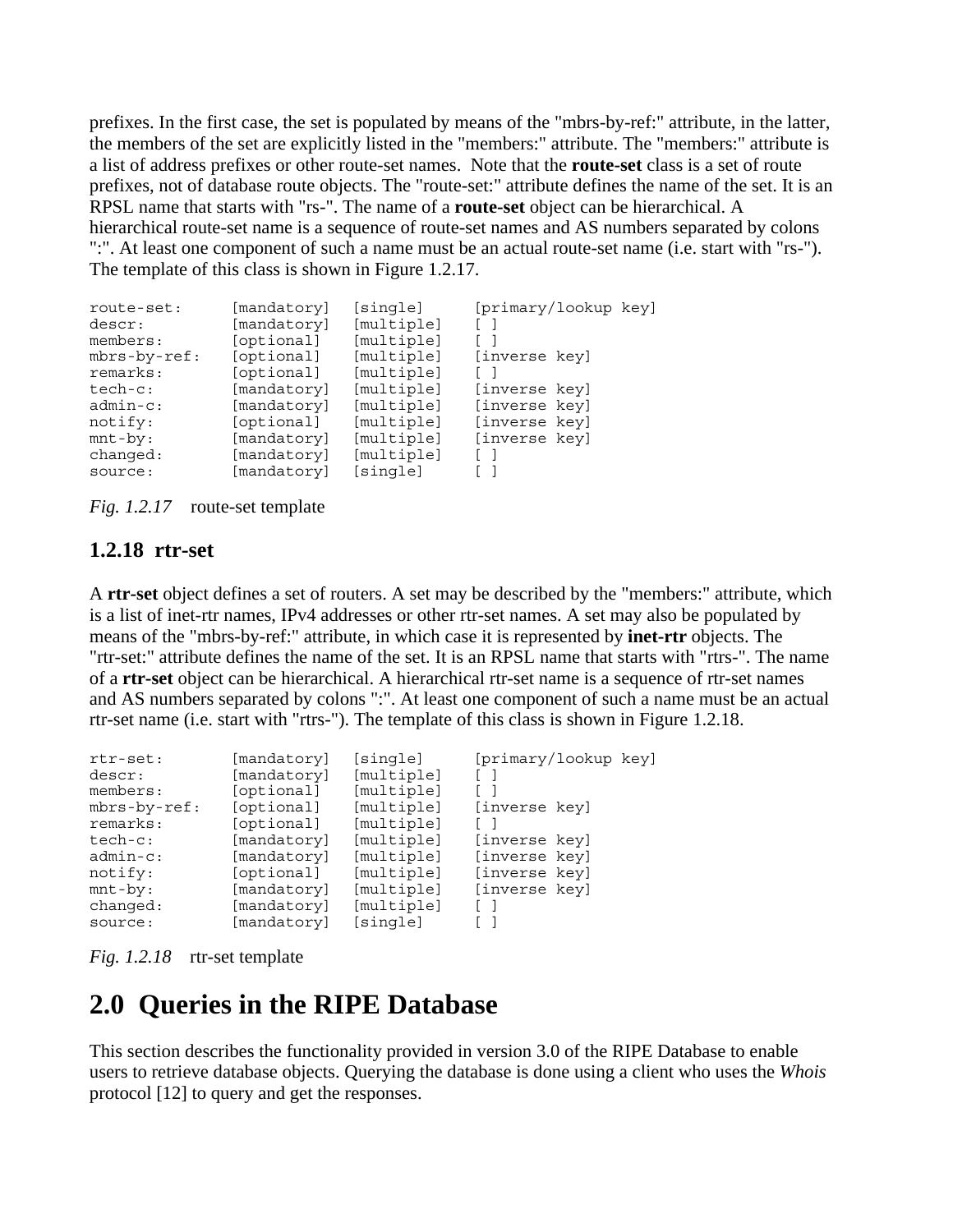The newly incorporated mechanism to enable the whois server to automatically track query responses and limit the retrieval of contact information from the RIPE Database is also described in this section. The intention is to limit non-operational uses of the data (such as advertising) while permitting the operational uses of the database to be carried out.

There is a set of general rules about server responses:

- Output starting with the % sign is either a server response code or an informational message. A comment contains a white space after the % sign, while server messages start right after the % sign. Please see Appendix A2 "RIPE Database response codes and messages" for more information.
- An empty line (" $\ln \ln$ ") is an object delimiter.
- Two empty lines mean the end of a server response.
- When using the referral mechanism, the output of the referred server is passed to the client without modification. See section 2.7 "Referral mechanism for domains" for more information.

The general format of a query is:

*[-query\_flags [query argument]] <lookup-key>*

# **2.1 Queries using primary and lookup keys**

Normal queries are performed using primary and lookup keys as an argument to a query. These queries are presented in Table 2. Please refer to section 1.2 "Object types" for primary and lookup keys definition for a class.

## **2.2 IP address lookups**

Probably, the most important service provided by the RIPE Database is to provide information about **IP networks** in the Internet. This information is stored in the database in the form of **inetnum** and **route** objects, among others.

The **inetnum**, **inet6num** and **route** objects store information about ranges of IP addresses.

The **route** objects use prefix notation to specify the range of IP addresses that they contain information about. This type of notation specifies ranges using two components: the prefix and its length.

For IPv4, the prefix is a 32-bit integer written in dotted quad notation and having the value of the lowest IP address in the range. The prefix length is an integer number in the range 0-32 (e.g. 193.0.0.0/22 specifies the range of 1024 IPv4 addresses starting with, and including, 193.0.0.0).

The **inetnum** objects represent an IPv4 address space in range notation where the range is explicitly specified as two 32-bit integers written in dotted quad notation separated by a dash ("-") (e.g. 193.0.0.0-193.0.3.255, which specifies the same range as above).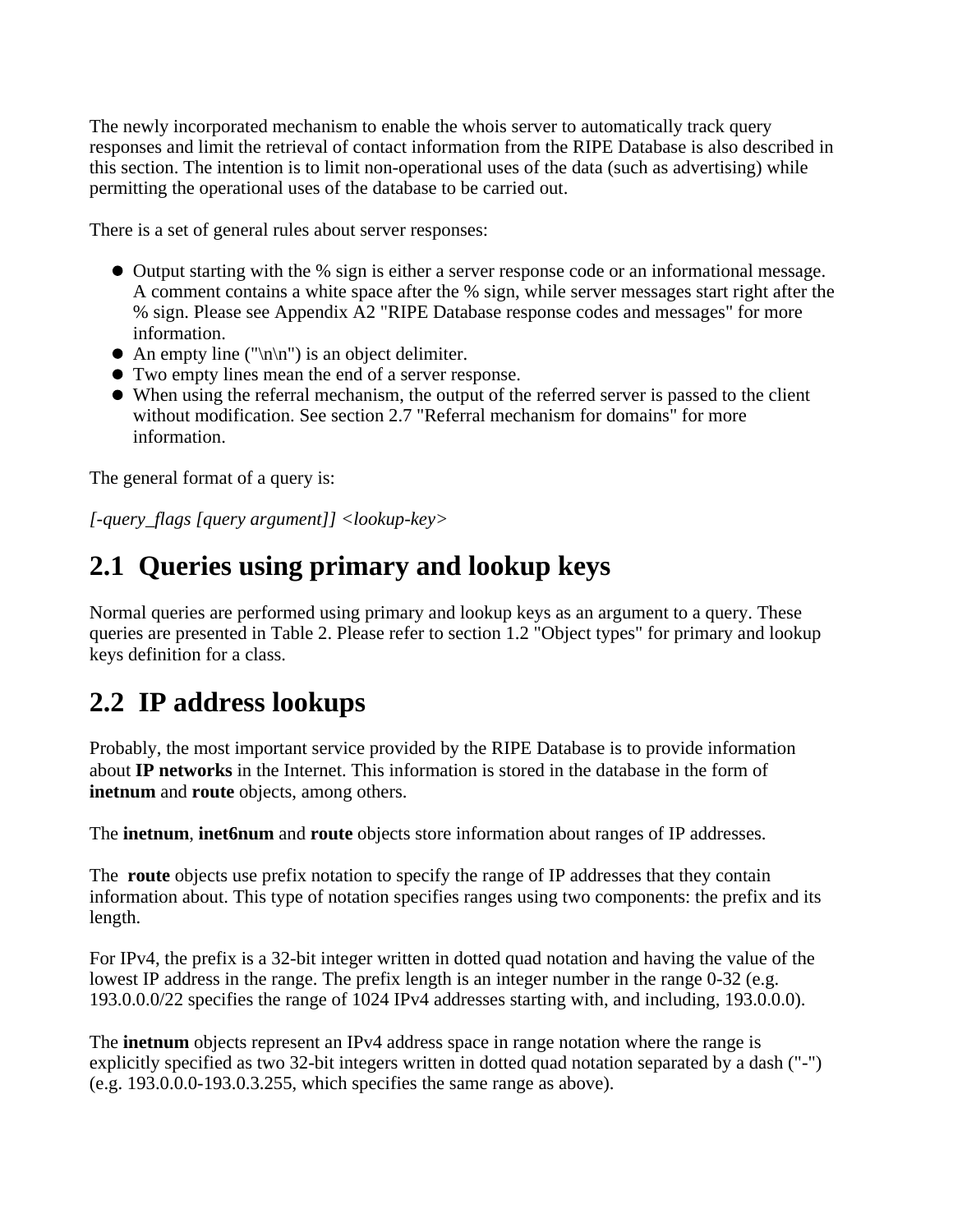When dealing with IPv6 address ranges, only the standard IPv6 prefix notation is allowed (prefix length must be in the range 0-128 and the prefix is a 128-bit integer, written in hexadecimal groups of 2 bytes separated by colons and with the possible use of shorthand notation for strings of consecutive 0s).

When querying the database for information about a range of IP addresses, the user can use as search keys the following range notations:

- a prefix, which has the same meaning as above;
- an explicit range, also as above;
- a single IP number, which when used as an argument to a query is interpreted as a range of exactly 1 address.

These types of queries are presented in Table 3. The remainder of this section describes how a user can request different types of information to be returned, relative to a particular range of IP addresses.

Before going into details, it is useful to define three concepts frequently used in this type of queries and which are defined relative to the user-specified (reference) range:

- A *less* specific range is a range that contains the whole of the reference range and is bigger (contains more IP addresses) than the reference range.
- A *more* specific range is a range contained within the reference range and contains less IP addresses than the reference range.
- An *exact* match refers to a range that is identical to the reference range.

## **2.2.1 Default lookup for IP ranges in the RIPE Database**

When no flags are specified and the query key sent to the whois server is a range of IP addresses (either IPv4 or IPv6, expressed as a single IP address, two IP addresses separated by a hyphen ("-") or a range of IP addresses in prefix notation), the RIPE whois server will try to find an *exact* match for that range.

If an *exact* match is found, it is returned. If not, a lookup for the smallest *less* specific range is performed and this is returned.

### **2.2.2 More and less specific queries**

Sometimes the *exact* match is not the desired information. In that case there is a set of flags that modify the response of the whois server.

This set of 4 flags ("-M", "-m", "-L" and "-l" ) provides two generic types of queries known as *more* and *less* specific queries.

### **2.2.2.1 Less specific queries**

These refer to queries triggered by the use of the "-l" and "-L" flags. These queries will return information about ranges of IP addresses that fully contain the user-supplied range and may contain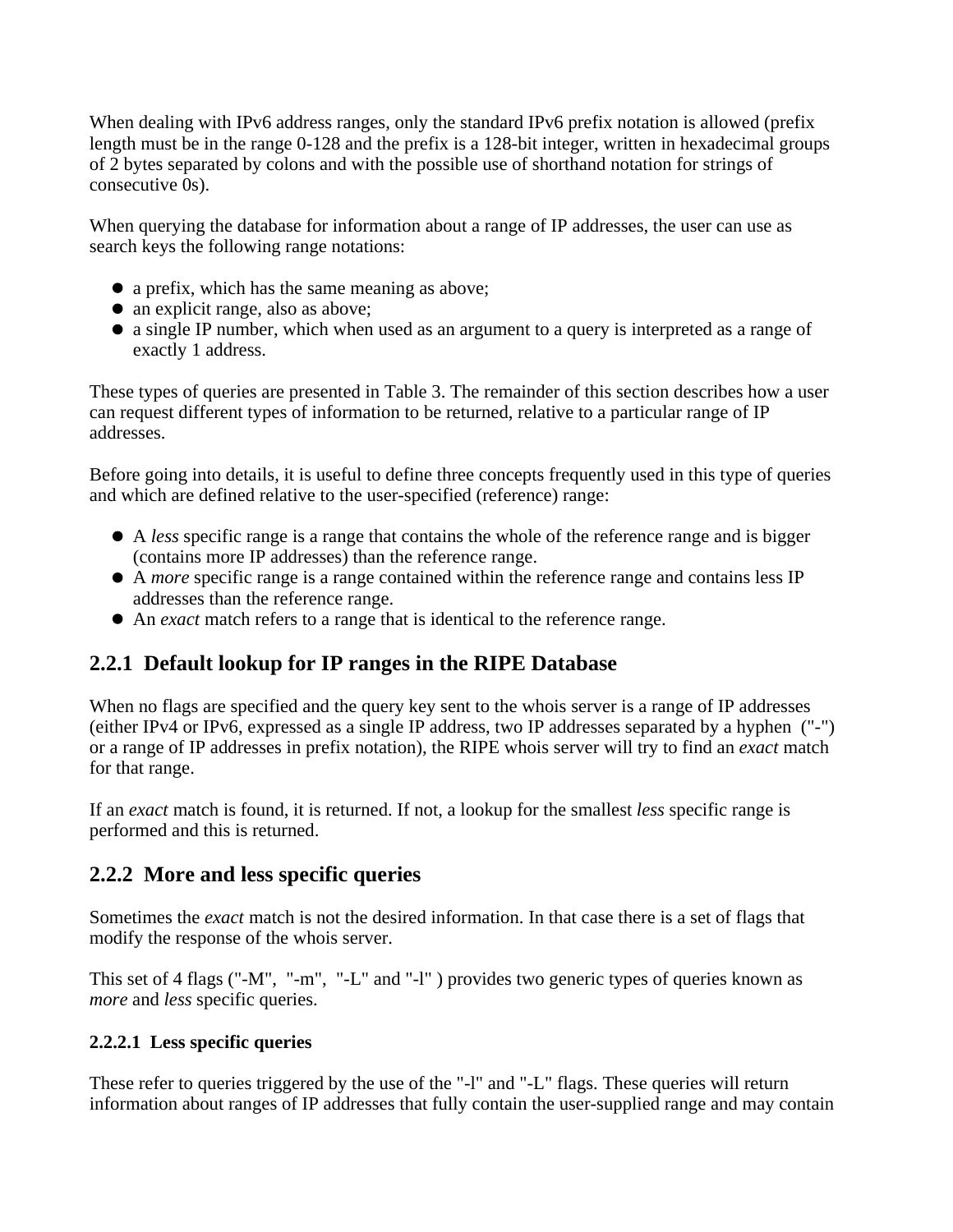more addresses.

The "-L" flag requests that the server return the *exact* match, if any, and all the objects containing information about IP ranges that are bigger than the user-supplied range and fully contain it.

The "-l" flag requests that the server NOT return the *exact* match but only the smallest of the IP ranges that is bigger than the user-supplied range and that fully contains it. This is usually referred to as the one level *less* specific range.

### **2.2.2.2 More specific queries**

These refer to queries triggered by the use of the "-m" and "-M" flags. These queries will return information about ranges of IP addresses that are fully contained in the user-supplied range and contain fewer addresses.

The "-M" flag requests that instead of returning the *exact* match, the server should return all the sub-ranges completely contained within the user-provided range no matter what their size is.

The "-m" is the *more* specific equivalent of the "-l" flag. It requests that instead of returning the *exact* match, the server should return sub-ranges that are fully contained within the user-provided range. But instead of reporting all existing sub-ranges, it will only return the biggest ranges contained in the user range. These are usually called one level more specific.

# **2.3 Inverse queries**

Inverse queries are performed on inverse keys as defined in the RIPE Database object templates. For a complete listing of these templates, please refer to section 1.2 "Object types". By issuing this type of query, the client requests all objects that reference the object with the key specified as a query argument to be returned by the Database.

One can also request an inverse query for several attributes (e.g. find out which objects reference a specific **mntner** object by "mnt-by:", "mnt-lower:" or "mnt-routes:" attributes). In such case, the query flag should be represented by a comma-separated list of attributes to be searched. No white space is allowed in the list.

Please refer to Table 4 for a complete list of supported inverse queries.

# **2.4 Query support for tools**

Several query types were implemented in the RIPE Database to support various client tools. However, they can also be used by normal whois clients.

## **2.4.1 RAToolset support**

The RAToolSet [6] is a suite of routing policy analysis tools created by the Information Sciences Institute at the University of Southern California. Some of the tools in this set access Routing Registry servers via a specialised whois interface in order to perform their work.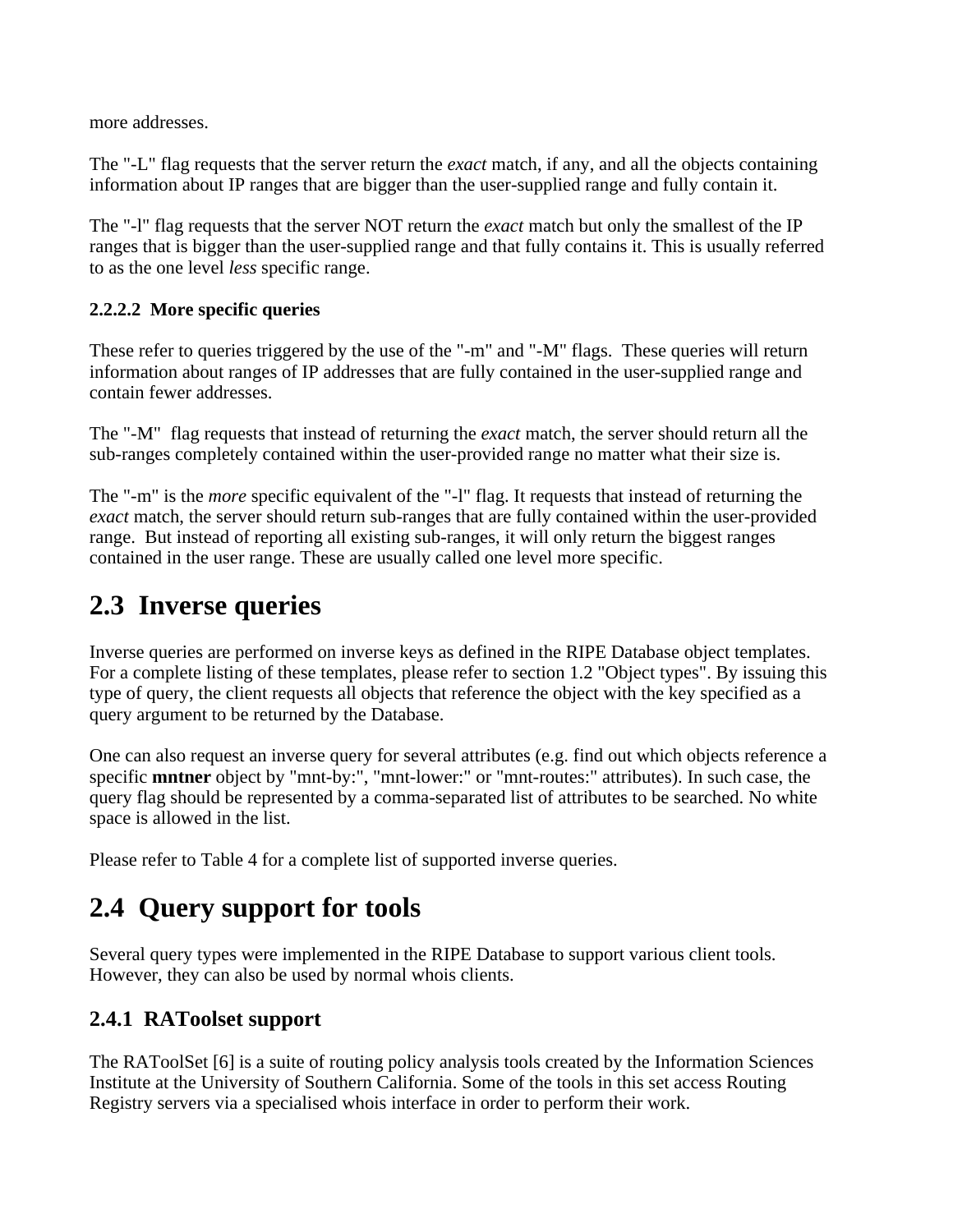Support for some of the queries required has not been present in the RIPE whois server up to now. Version 3.0 of the RIPE whois server includes support for these query types. This section describes the additions to the RIPE whois user interface that allow it to support the RAToolset. The required queries are:

- Return the prefixes of all **route** objects with a specified origin.
- Return only the primary keys of the **route** objects, not full objects.
- Return the prefixes of all **route** objects referenced in a given **route-set**.
- Return all the members (**aut-num** or **as-set** object) of a specified **as-set**

Return only the "members:" attributes, not the full object.

- Optionally, include support for expansion of the previous query, if the returned value contains references to as-sets, so that the end result contains only a list of **aut-num** objects. The RIPE Database does not support this and it is up to the client to perform the expansion. The RAToolset currently does the expansion itself.
- Return **route** objects that exactly match a specified prefix.
- Return **route** objects that exactly match a specified prefix (as above), but return only the "route:" attributes.
- The new flags introduced in RIPE whois server v3.0 to support the above-mentioned functionality are presented in Tables 3 and 5.

### **2.4.2 Persistent connections and keeping state**

To make more efficient use of the server for batched queries, a client can request a persistent connection, one that will not be closed by the server after the reply to the whois query has been sent to the client. This avoids having to set up and tear down a new TCP connection for every query.

The client can request this by sending the "-k" flag.

During this type of connection the server will keep state for some internal variables. Currently state is only kept for the list of sources to query. To exit a persistent connection, send the "-k" flag as the only query argument to the server or an empty query  $("n")$ .

# **2.5 Getting all the members of set objects**

In RPSL[3] there are two ways in which an object can be a member of a set object.

The first one is by listing objects in a "members:" attribute in the set object. This is the kind of member relationship present in "Representation of IP Routing Policies in a Routing Registry"[4]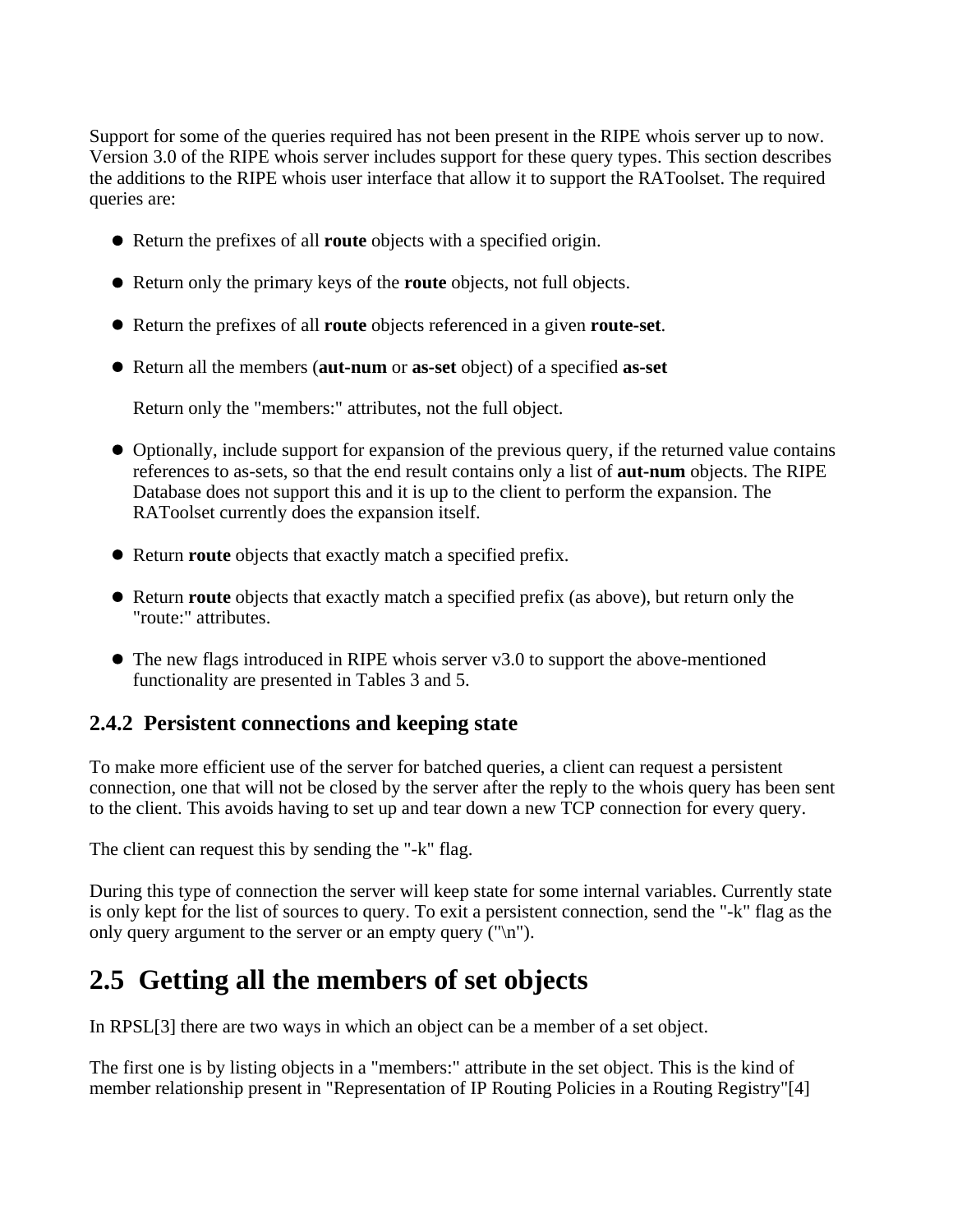(e.g. "as-list:" attribute in **as-macro** objects).

The other way of specifying a membership relation is through the use of the "member-of:" attribute. This attribute can be used in the **route**, **aut-num** and **inet-rtr** classes. The value of the "member-of:" attribute identifies a set object that this object wants to be a member of.

However, specifying member-of is not enough. The set object must also have a "mbrs-by-ref:" attribute listing the maintainer of the object wanting to be a member of the set. That is, the set owner must validate the membership claim of an object with a "member-of:" attribute, and it does that by matching the mnt-by line of the object with one of the maintainers in the "mbrs-by-ref:" attribute of the set object.

# **2.6 More/less specific lookups for in-addr.arpa, ip6.int and ip6.arpa domains**

Version 3.0 of the RIPE Database supports IP lookups including the "-x", "-m", "-M", "-l" and "-L" functionality for reverse delegation domains. To request that reverse delegation domains are to be looked up, use the "-d" flag in your Whois IP lookup query.

# **2.7 Referral mechanism for domains**

The referral mechanism provides a way for administrators of domain registries to instruct the whois server to reply to the user by fetching data from the domain registry database rather than from local data. Its implementation consists of two different parts:

1. Domain name stripping. When no matching **domain** object is found in the database with the name specified in the query, the domain name is stripped towards higher-level domains (xxx.yyy.zzz becoming yyy.zzz) and the lookup is repeated until a **domain** object is found or the search string becomes empty.

For backwards compatibility, if the **domain** object found by domain stripping does not contain a "refer:" attribute, then it is considered that no objects are found and an appropriate message is displayed. Please see Appendix A2 "RIPE Database response codes and messages" for more information.

2. The "refer:" attribute. The "refer:" attribute gives domain name administrators the possibility to point the whois server to an authoritative server for information about the domain name. This attribute specifies the hostname, port and referral type that the server should use to redirect the query. Please see Appendix A1 "Object attributes" for the syntax of this attribute.

If a query to the whois server results in the retrieval of a local object that contains a "refer:" attribute, the server will connect to the remote server and issue a whois query for the requested domain name. Whatever is returned is then sent to the user.

This mechanism is disabled by including the "-R" flag in the original query.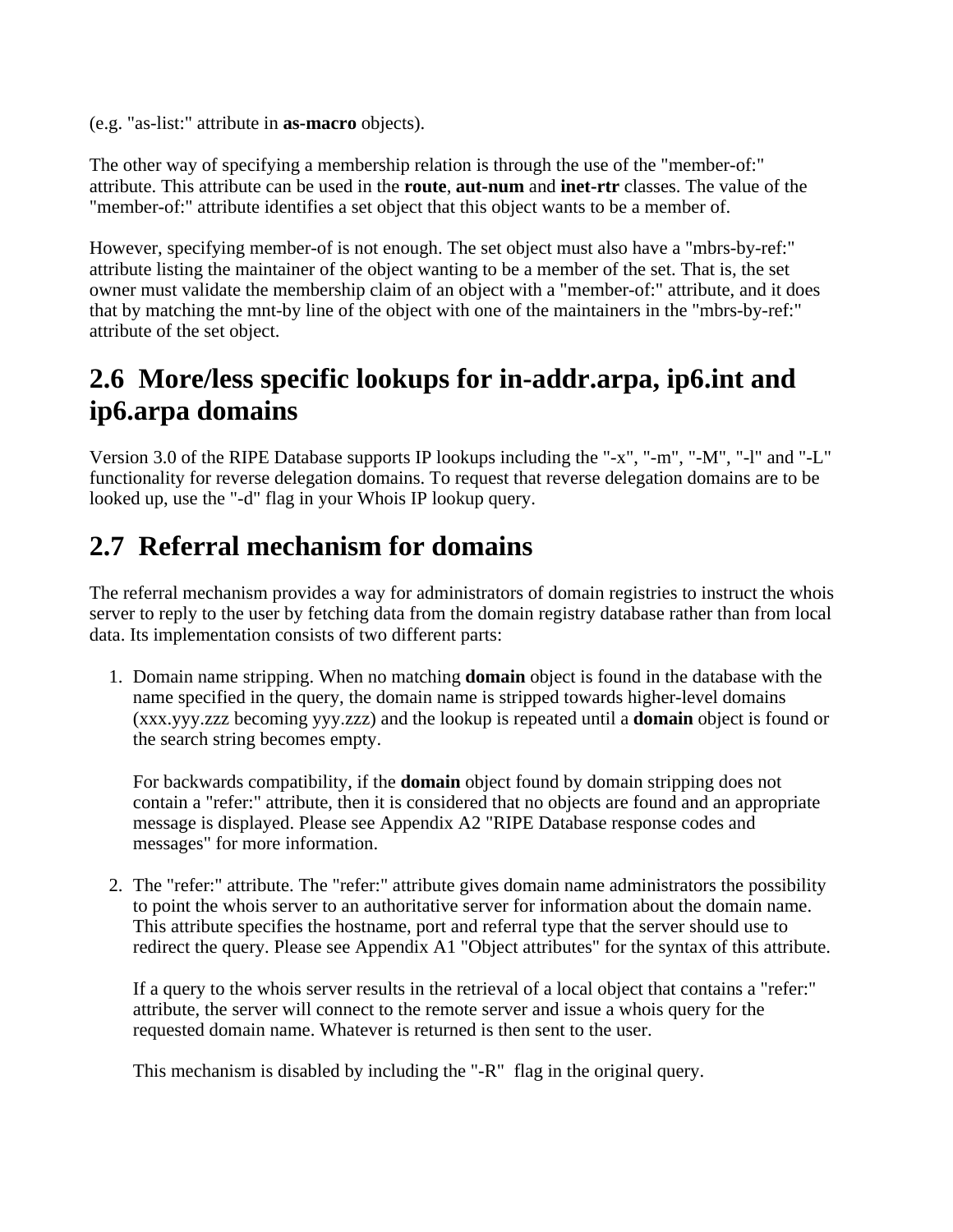# **2.8 Access control for queries**

This section describes the mechanism for controlling how many database objects a particular whois client can retrieve from the whois server. The objective is to control and prevent abusive use of the Database done by systematic queries for contact information potentially used for non-agreed purposes (e.g. spam).

Therefore, the access control system is limiting only the amount of contact information (number of **person** and **role** objects) that can be retrieved in a certain amount of time. No limitations exist on the number of other objects.

However, one should keep in mind that many lookups for object types, other than **person** and **role**, also return contact information by default. To avoid being blocked in such cases, it is advisable to use the "-r" query flag.

Every time a **person** or **role** object is retrieved, a counter is decreased. When it reaches zero, the query execution is aborted and the connection is terminated, displaying an error message to the client (see "Access errors" in Appendix A2 "RIPE Database response codes and messages"), also a counter of exceeds (denials) is incremented. The Database may limit the number of denials, after which the host is permanently blocked from access to the RIPE Database. The Database Administration may also block a client manually in case any abusive behaviour is discovered.

The counter recovers in time. The host can resume querying contact information after the counter has recovered so that the host gets a non-zero limit for contacts next time.

Accounting is based on the IP address of a client.

The RIPE Database server provides a facility for proxy clients (for example, web servers running cgi interfaces to the RIPE Database) that allows accounting to be based not on the IP address of the proxy, but rather of the clients that use this proxy to query the RIPE Database. The "-V" flag supports this feature. In such case, the format of the query is as follows:

-V <version>,<ipv4-address>

where

<version> is a client tag that usually represents the software version that the proxy uses;  $\langle$ ipv4-address $>$  is the IPv4 address of the client that queries the Database using the proxy.

Note that the proxy's IP address should be registered in the access control list of the RIPE Database. Please contact RIPE Database Administration if you need this option.

# **2.9 Other server features**

The RIPE Database version 3.0 server supports the retrieval of certain information about itself and the data sets served using a "-q" query flag.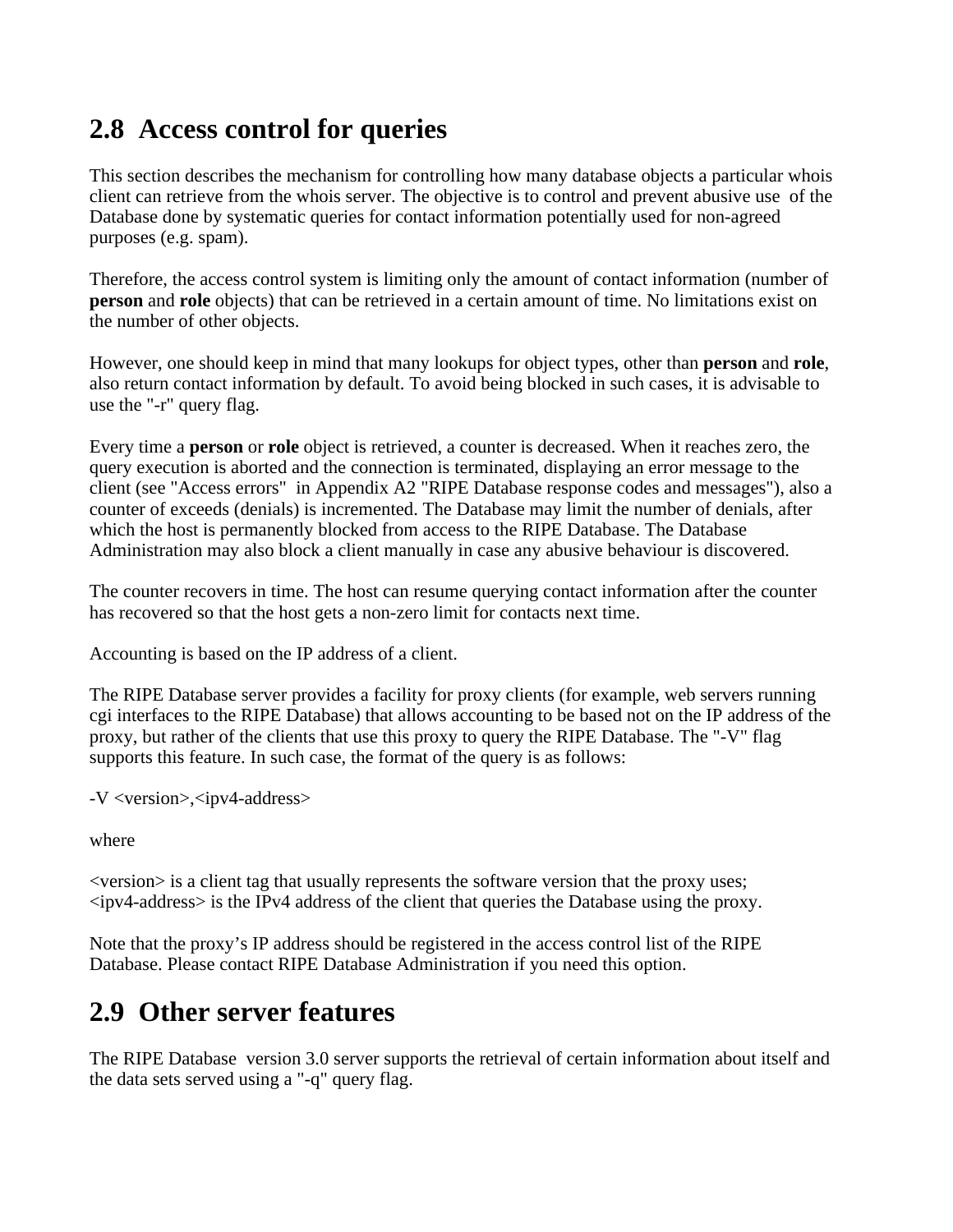The "-q " flag takes arguments that make the server reply with information that is not extracted from the Databases it serves but rather about the system setup. This flag can currently take two arguments:

version (usage: -q version). Display version information for the server software.

sources (usage: -q sources). List all available sources. The format of the output is: < *source>:<NRTM\_protocol\_version\_#>:<mirroring>:<first>-<last>* 

Where <source> - is the string that identifies the Database (e.g. RIPE);  $\leq$ NRTM protocol version  $\#$  identifies the version of the mirroring protocol. <mirroring> can take one of the following values: -- Y/N/X - can mirror/cannot mirror/obscured <first> is the lowest serial number available <last> is the most recent serial number available.

The following semantics apply:

Y:<first>-<last> mirroring allowed, serials from range first-last available.

N:<first>-<last> mirroring not allowed for administrative reasons. Ask Database Administration for permission.

N:0-<last> mirroring physically not possible (e.g. static snapshot of serial last).

 $X: \langle \text{message} \rangle$  no mirroring allowed. An explanation is given in the  $\langle \text{message} \rangle$ .

### **Tables 2 to 7 contain all query types supported by the RIPE Database:**

*Table 2* Queries using primary and lookup keys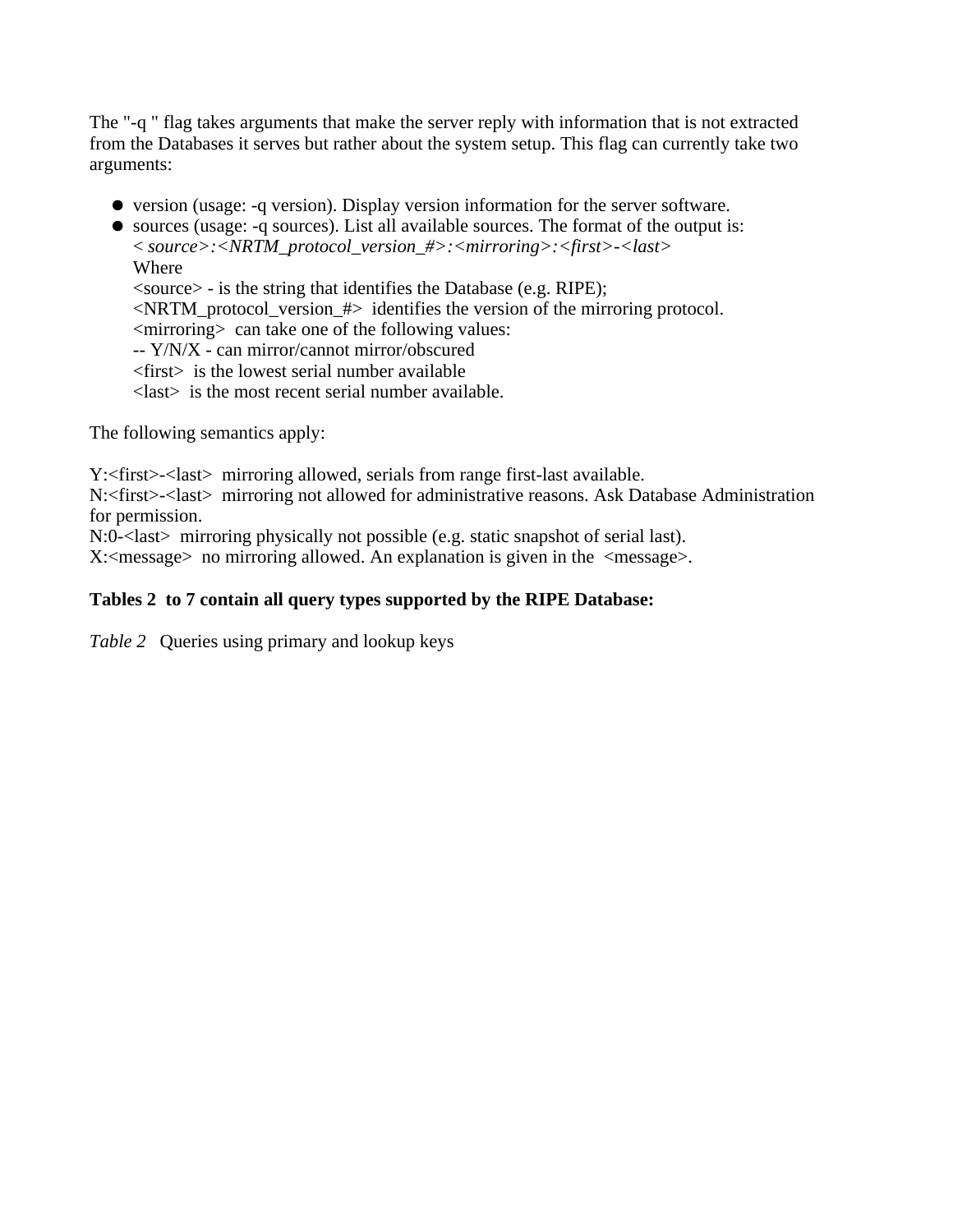| Flag | Lookup Key(s)                                                                                                   | <b>Effect</b>                                                                                                                                                                                                                                                                                                                                       |
|------|-----------------------------------------------------------------------------------------------------------------|-----------------------------------------------------------------------------------------------------------------------------------------------------------------------------------------------------------------------------------------------------------------------------------------------------------------------------------------------------|
|      | $kip-loc  IPv4 $<br>address prefix, range or<br>single address)                                                 | Returns inetnum, route objects with exact match on<br>the specified key. If the exact match does not exist,<br>the objects with the smallest less specific match are<br>returned. When a single address is specified, an<br>inet-rtr object whose "ifaddr:" attribute matches the<br>query argument is also returned.                               |
|      | $kip\text{-}$ lookup> (IPv6<br>address or IPv6 prefix)                                                          | Returns an inet6num object with exact match on a<br>specified key. If the exact match does not exist, the<br>object with the smallest less specific match is<br>lreturned.                                                                                                                                                                          |
|      | $as-number$                                                                                                     | Returns an <b>aut-num</b> object whose "aut-num:"<br>attribute matches the query argument and an as-block<br>object with the range containing the <b>aut-num</b> object,<br>if it exists.                                                                                                                                                           |
|      | $<$ As-number $>$ -<br>$\langle$ as-number $\rangle$ (range of<br><as-number> separated<br/>by "-")</as-number> | Returns an as-block object whose primary key<br>defines a range that matches or fully contains the<br>range specified in the query argument.                                                                                                                                                                                                        |
|      | <domain-name></domain-name>                                                                                     | Returns domain and inet-rtr objects whose primary<br>keys match the query argument. For domains, a<br>referral query may be performed. In such case the<br>actual query is performed by the referred server and<br>the results are transparently passed to the client. See<br>section 2.7 "Referral mechanism for domains" for<br>more information. |
|      | <irt-name></irt-name>                                                                                           | Returns an irt object whose primary key matches the<br>query argument.                                                                                                                                                                                                                                                                              |
|      | <person-name></person-name>                                                                                     | Returns all person and role objects whose "person:"<br>or "role:" attributes contain the name specified in the<br>query argument.                                                                                                                                                                                                                   |
|      | <set-name></set-name>                                                                                           | Returns a set whose primary key matches the query<br>argument.                                                                                                                                                                                                                                                                                      |
|      | <nic-handle></nic-handle>                                                                                       | Returns a person or role object whose "nic-hdl:"<br>attribute matches the query argument.                                                                                                                                                                                                                                                           |
|      | <mntner-name></mntner-name>                                                                                     | Returns a <b>mntner</b> object whose primary key matches<br>the query argument.                                                                                                                                                                                                                                                                     |

*Table 3* IP address lookups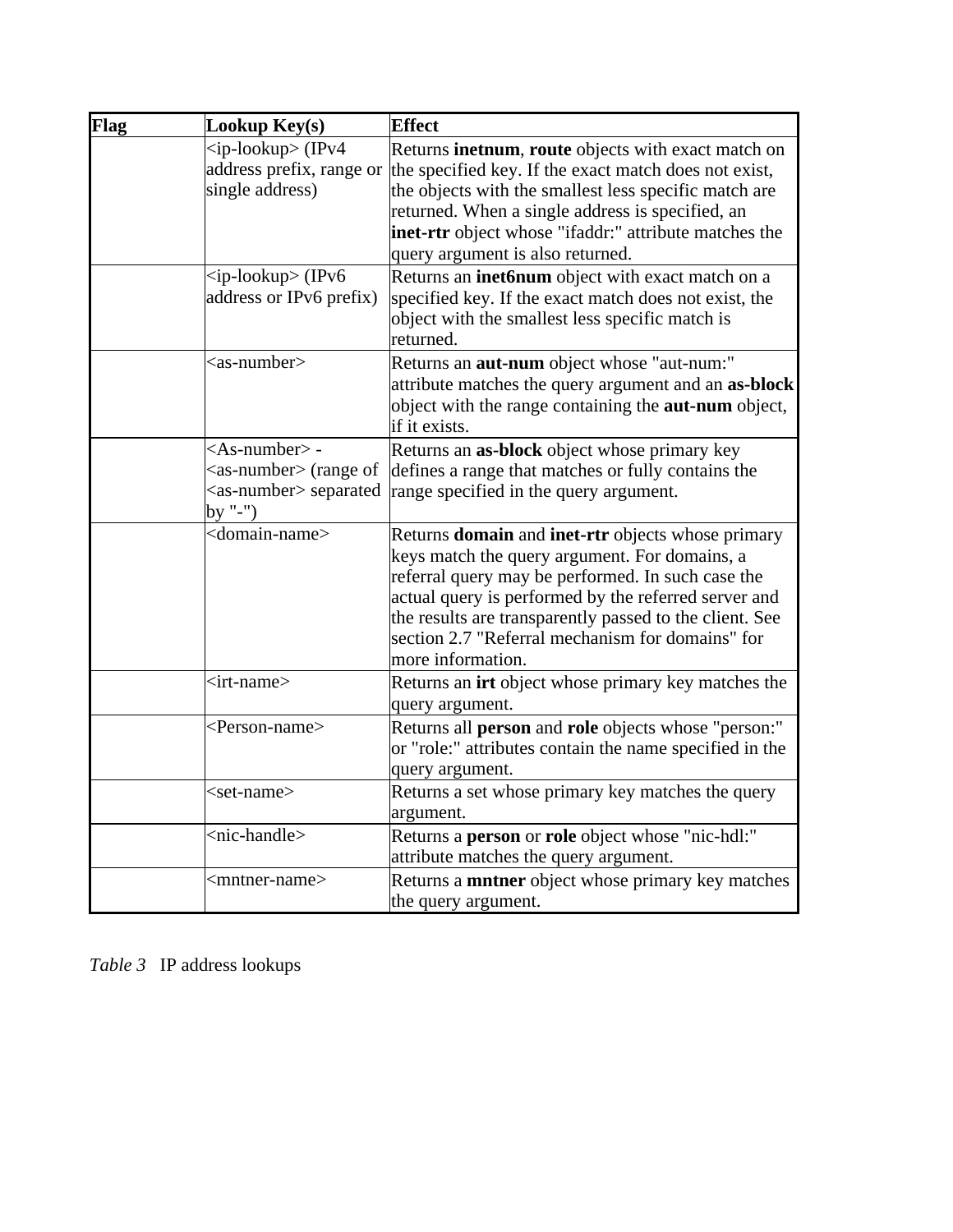| <b>Flag</b> | Lookup Key(s)                 | <b>Effect</b>                                                         |
|-------------|-------------------------------|-----------------------------------------------------------------------|
| $-1$        | $\langle$ ip-lookup>          | Returns first level less specific <b>inetnum</b> , <b>inet6num</b> or |
|             |                               | <b>route</b> objects, excluding exact matches.                        |
| -L          | $<$ ip-lookup $>$             | Returns all level less specific <b>inetnum</b> , <b>inet6num</b> or   |
|             |                               | <b>route</b> objects, including exact matches.                        |
| -m          | $\langle$ ip-lookup>          | Returns first level more specific inetnum, inet6num                   |
|             |                               | or <b>route</b> objects, excluding exact matches.                     |
| $-M$        | $\langle$ ip-lookup>          | Returns all level more specific inetnum, inet6num or                  |
|             |                               | route objects, excluding exact matches.                               |
| $-X$        | $\langle$ ip-lookup $\rangle$ | Requests that only an exact match on a prefix be                      |
|             |                               | performed. If no exact match is found, no objects are                 |
|             |                               | lreturned.                                                            |
| -d          | <ip-lookup></ip-lookup>       | Enables lookups on reverse delegation domains. Can                    |
|             |                               | be used with "-x", "-m", "-M", "-l" and "-L" flags.                   |
| $-c$        | <ip-lookup></ip-lookup>       | Returns the smallest, less specific <b>inetnum</b> or                 |
|             |                               | <b>inet6num</b> object containing the reference to an <b>irt</b>      |
|             |                               | object. The result of this lookup is an <b>inetnum</b> or             |
|             |                               | inet6num object and referenced contacts, if name                      |
|             |                               | recursion is not disabled ("-r" flag). It does not                    |
|             |                               | contain the referenced <b>irt</b> object, nor contact                 |
|             |                               | information about the team. Please refer to [11] for                  |
|             |                               | more information about the irt object.                                |

## *Table 4* Inverse queries

| Flag                            | Lookup Key(s)                | <b>Effect</b>                                                   |
|---------------------------------|------------------------------|-----------------------------------------------------------------|
| (alternative                    |                              |                                                                 |
| form)                           |                              |                                                                 |
| $-i$ ac                         | $<$ nic-handle $>$ or        | Returns all objects whose "admin-c:" attributes match           |
| $(i$ admin-c)                   | <person-name></person-name>  | the query argument.                                             |
| -i ah                           | $<$ nic-handle $>$ or        | Returns all limerick objects whose "author-c:"                  |
| (- <i>i</i> author)             | <person-name></person-name>  | attribute matches the query argument.                           |
| $-i$ pn                         | $<$ nic-handle $>$ or        | Returns all objects whose "admin-c:", "tech-c:",                |
| $(i)$ person)                   | <person-name></person-name>  | "zone-c:", "author:" or "cross-nfy:" attribute matches          |
|                                 |                              | the query argument.                                             |
| $-i$ ct                         | $\leq$ mntner-name $>$       | Returns all route and aut-num objects whose                     |
| (-I cross-mnt)                  |                              | "cross-mnt:" attributes matches the query argument.             |
| $-i$ cn                         | $<$ nic-handle $>$ or        | Returns all route and aut-num objects whose                     |
| $(i \text{ cross-} \text{nfy})$ | <person-name></person-name>  | "cross-nfy:" attribute matches the query argument.              |
| $-$ i iy                        | <e-mail></e-mail>            | Returns all <b>irt</b> objects whose "irt-nfy:" attribute       |
| $(i$ irt-nfy)                   |                              | matches the query argument.                                     |
| -i la                           | $<$ as-number $>$            | Returns all <b>inet-rtr</b> objects whose "local-as:" attribute |
| (-I local-as)                   |                              | matches the query argument.                                     |
| -i mi                           | $\langle$ irt-name $\rangle$ | Returns all inetnum and inet6num objects whose                  |
| $(i$ mnt-irt)                   |                              | "mnt-irt:" attribute matches the query argument.                |
|                                 |                              |                                                                 |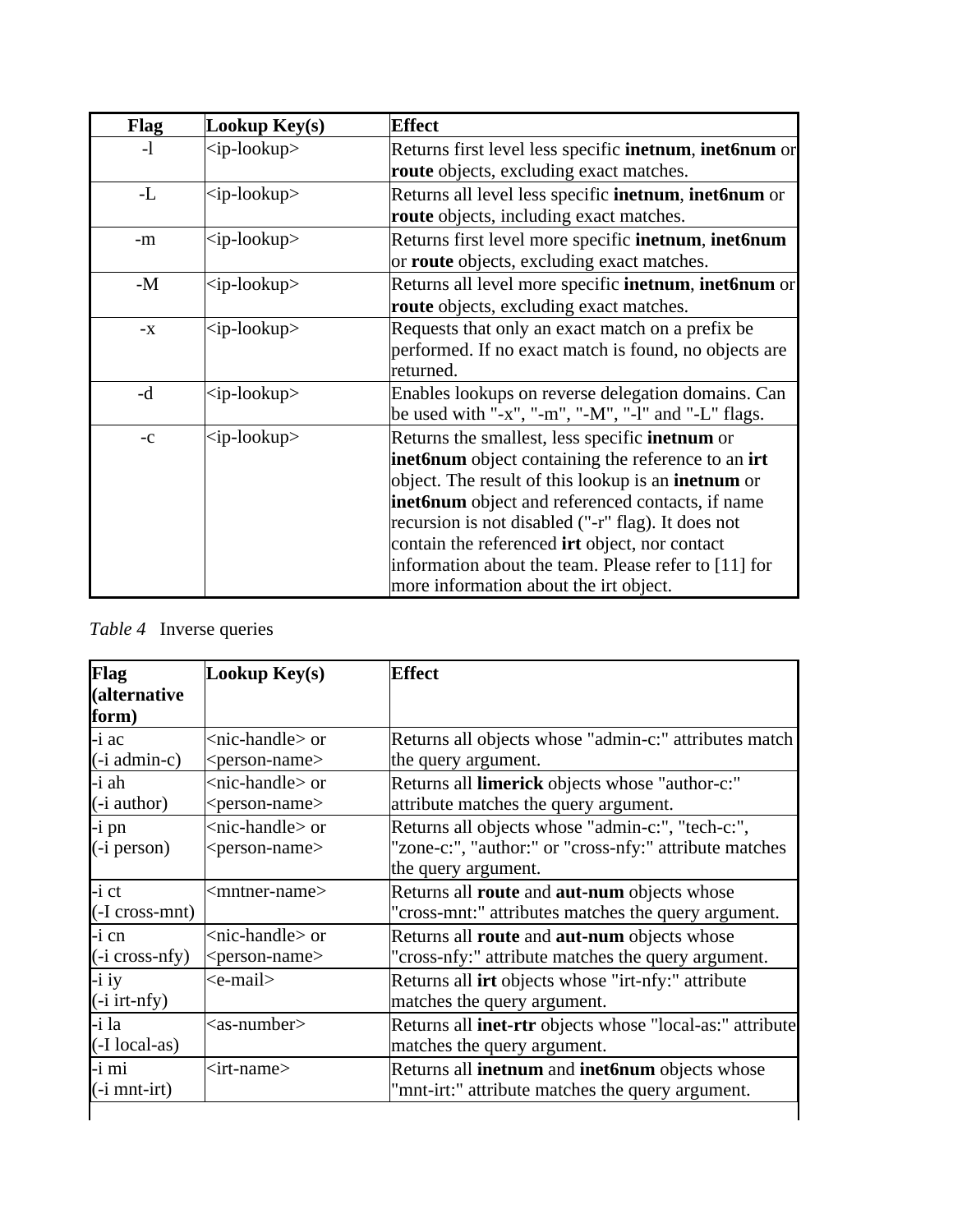| $-i$ mr                           | <mntner-name></mntner-name>    | Returns all set objects (as-set, route-set and rtr-set)     |
|-----------------------------------|--------------------------------|-------------------------------------------------------------|
| $(-i)$                            |                                | whose "mbrs-by-ref:" attribute matches the query            |
| mbrs-by-ref)                      |                                | argument.                                                   |
| $-i$ mo                           | $<$ set-name $>$               | Returns all objects whose "member-of:" attribute            |
| $(\text{-}i$ member-of)           |                                | matches the query argument and their membership             |
|                                   |                                | claim is validated by the "mbrs-by-ref:" attribute of       |
|                                   |                                | the set. Absence of the "mbrs-by-ref:" attribute means      |
|                                   |                                | that the membership is only defined by the                  |
|                                   |                                | 'members:" attribute of the set.                            |
| $-i$ mb                           | <mntner-name></mntner-name>    | Returns all objects whose "mnt-by:" attribute matches       |
| $(i$ mnt-by)                      |                                | the query argument.                                         |
| -i ml                             | <mntner-name></mntner-name>    | Returns all objects whose "mnt-lower:" attribute            |
| $(i$ mnt-lower)                   |                                | matches the query argument.                                 |
| $-i$ mn                           | <e-mail></e-mail>              | Returns all <b>mntner</b> objects whose "mnt-nfy:"          |
| $(i$ mnt-nfy)                     |                                | attribute matches the query argument.                       |
| $-i$ mu                           | <mntner-name></mntner-name>    | Returns all aut-num, inetnum and route objects              |
| $(i$ mnt-routes)                  |                                | whose "mnt-routes:" attribute matches the query             |
|                                   |                                | argument.                                                   |
| $-$ i ny                          | <e-mail></e-mail>              | Returns all objects whose "notify:" attribute matches       |
| $(i$ notify)                      |                                | the query argument.                                         |
| $-i$ ns                           | <domain-name> or</domain-name> | Returns all domain objects whose "nserver:" attribute       |
| $($ -I nserver $)$                | $\langle$ ip-lookup>           | matches the query argument.                                 |
|                                   | (IPv4/IPv6 address)            |                                                             |
| $-i$ or                           | $as-name$                      | Returns all route objects whose "origin:" attribute         |
| $(i \text{ origin})$              |                                | matches the query argument.                                 |
| $-$ i rb                          | <mntner-name></mntner-name>    | Returns all mntner objects whose "referral-by:"             |
| $(\text{-}i \text{ referral-by})$ |                                | attribute matches the query argument.                       |
| $-i$ rz                           | <domain-name> or</domain-name> | Returns all inetnum and inet6num objects whose              |
| $(i$ rev-srv $)$                  | $\langle$ ip-lookup>           | "rev-srv:" attribute matches the query argument.            |
|                                   | (IPv4/IPv6 address)            |                                                             |
| $-i$ sd                           | <domain-name></domain-name>    | Returns all domain objects whose "sub-dom:"                 |
| $(i$ sub-dom)                     |                                | attribute matches the query argument.                       |
| $\mathsf{I}$ i tc                 | <nic-handle> or</nic-handle>   | Returns all objects whose "tech-c:" attribute matches       |
| $(\text{-}i \text{tech-c})$       | <person-name></person-name>    | the query argument.                                         |
| $-i$ dt                           | <e-mail></e-mail>              | Returns all <b>mntner</b> objects whose "upd-to:" attribute |
| $(i$ upd-to)                      |                                | matches the query argument.                                 |
| $-i$ zc                           | <nic-handle> or</nic-handle>   | Returns all objects whose "zone-c:" attribute matches       |
| $(i \text{ zone-c})$              |                                | the query argument.                                         |
|                                   | <person-name></person-name>    |                                                             |

*Table 5* Query support for tools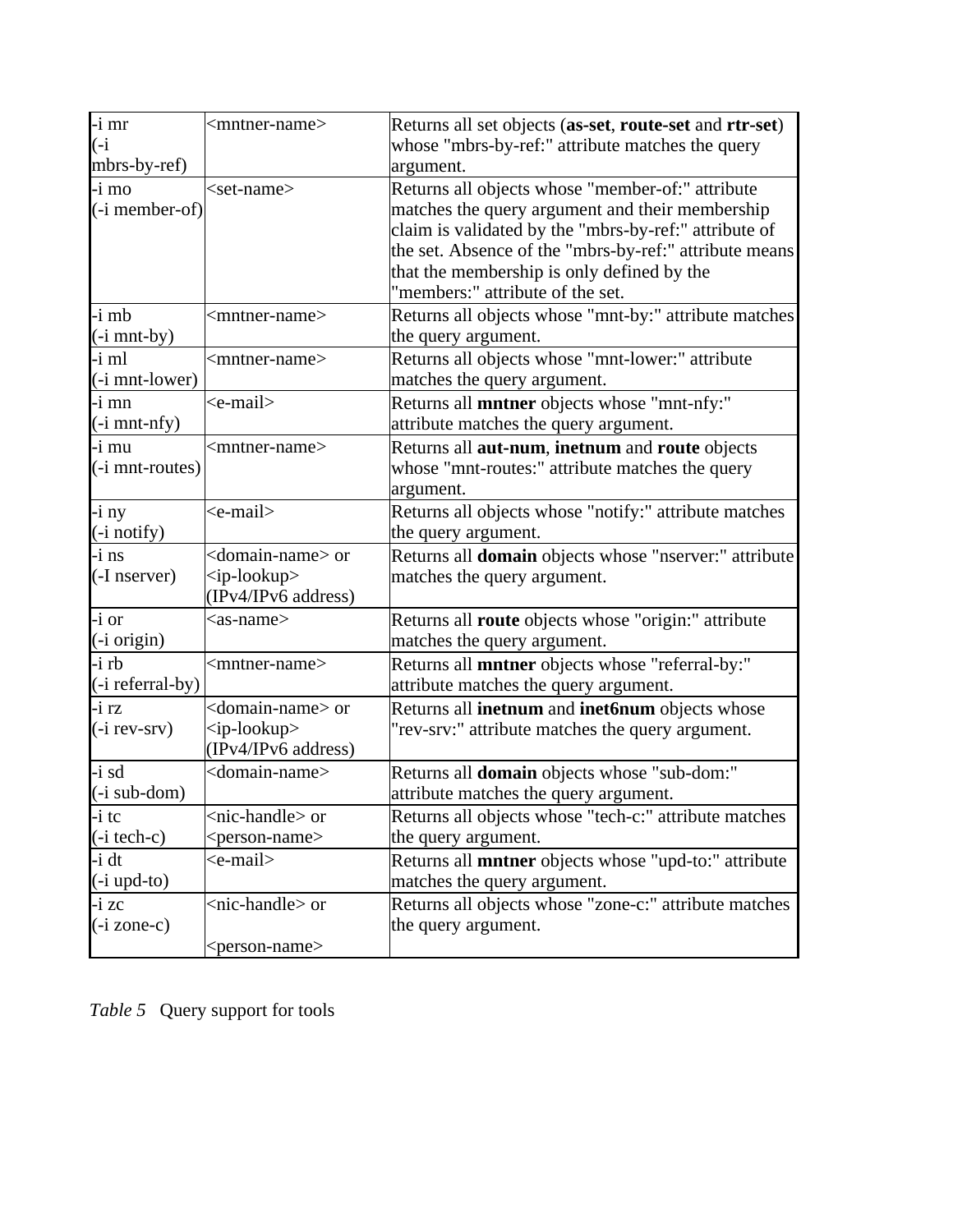| Flag | Lookup $Key(s)$     | <b>Effect</b>                                                                                                                                                                                                                                                                                                                                                                                                                                                                                                                    |
|------|---------------------|----------------------------------------------------------------------------------------------------------------------------------------------------------------------------------------------------------------------------------------------------------------------------------------------------------------------------------------------------------------------------------------------------------------------------------------------------------------------------------------------------------------------------------|
| -F   |                     | Produces output using shorthand notation for attribute<br>names. Produces slower responses.                                                                                                                                                                                                                                                                                                                                                                                                                                      |
| -K   |                     | Requests that only the primary keys of an object be<br>returned. The exceptions are set objects, where the<br>"members:" attributes will also be returned. This flag<br>does not apply to <b>person</b> and <b>role</b> objects.                                                                                                                                                                                                                                                                                                 |
| -k   |                     | (optional normal query) Requests a persistent connection. After returning the<br>result, the connection will not be closed by the server<br>and a client may issue multiple queries on the same<br>connection. Note that the server implements a<br>"stop-and-wait" protocol, where no next query can be<br>sent before receiving a reply for the previous one.<br>Use RIPE whois client to be able to send queries in<br>batch mode. Except the first "-k query", "-k" without<br>an argument closes the persistent connection. |
| -g   | (mirroring request) | Request a NRTM stream from the server. See section<br>4.0 "Mirroring of the RIPE Database" for more<br>information.                                                                                                                                                                                                                                                                                                                                                                                                              |

*Table 6* Miscellaneous queries

| Flag | <b>Argument</b>         | <b>Effect</b>                                           |
|------|-------------------------|---------------------------------------------------------|
| $-R$ |                         | Switches off use of the referral mechanism for          |
|      |                         | domain lookups, so that the database returns an object  |
|      |                         | in the RIPE database with the exact match with the      |
|      |                         | lookup argument, rather than doing a referral lookup.   |
| $-r$ |                         | Switches off recursion for contact information after    |
|      |                         | retrieving the objects that match the lookup key.       |
| $-T$ | (comma separated list)  | Restricts the types of objects to lookup in the query.  |
|      | of object types, no     |                                                         |
|      | white space is allowed) |                                                         |
| -a   |                         | Specifies that the server should perform lookups in all |
|      |                         | available sources. See also "-q sources" query.         |
| $-S$ | (comma separated list)  | Specifies which sources and in which order are to be    |
|      | of sources, no white    | looked up when performing a query.                      |
|      | space is allowed)       |                                                         |

*Table 7* Informational queries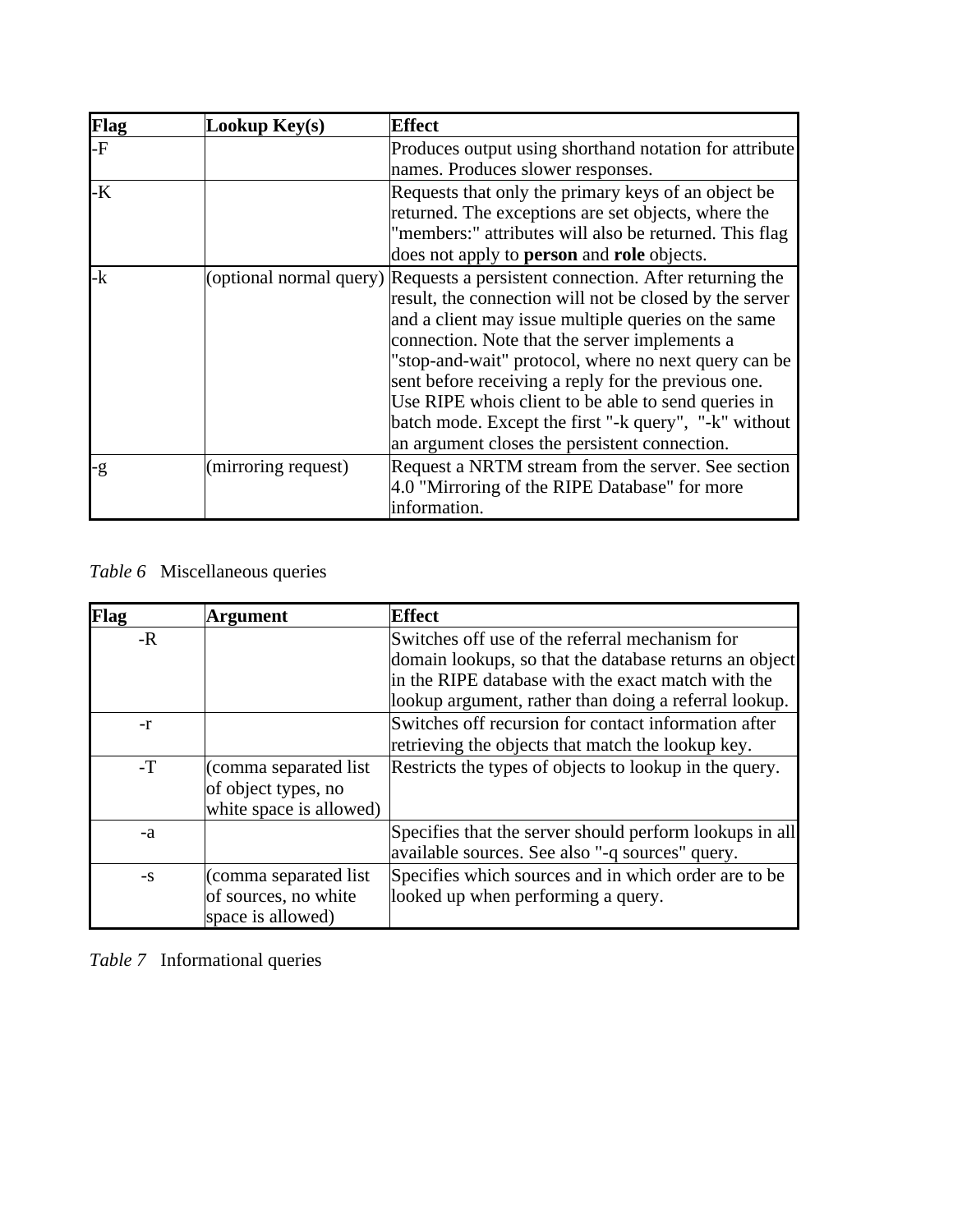| Flag                         | <b>Argument</b>             | <b>Effect</b>                                        |
|------------------------------|-----------------------------|------------------------------------------------------|
|                              | sources                     | Returns the current set of sources along with the    |
|                              |                             | information required for mirroring. See section 2.9  |
|                              |                             | "Other server features" for more information.        |
| -a                           | version                     | Displays the current version of the server.          |
| -t                           | <object-type></object-type> | Requests a template for the specified object type.   |
| -V <client-tag></client-tag> |                             | Sends information about the client to the server.    |
| $-V$                         | <object-type></object-type> | Requests a verbose template for the specified object |
|                              |                             | type.                                                |

The following notations are used in this table:

<object-type> means full or abbreviated name of a specific class;

<client-tag> is a string without a white space that usually bears the name of the client's software.

Please refer to section 2.8 "Access control for queries" for more information about using this flag for proxy clients.

Other notations are explained in Table A1.

# **3.0 Updates in the RIPE Database**

To *create* a new object, *update* an existing one, or *delete* an object from the RIPE Database, an update message should be sent to the Database for processing.

Two types of submissions are possible:

- Updates via e-mail which is the main public interface, and on-line;
- Updates via "networkupdate" interface. This method is internal, and is only used from authorised nodes; typically, nodes belonging to the internal office LAN of the RIPE NCC.

# **3.1 Format of an update message**

If sending the message via e-mail, the message may also be a MIME encoded message. The update is normally in plain text. In the former case, each valid MIME part is treated as a separate message. The update message may contain more than one object. Please see section 3.3.1 "MIME support" for more information.

In an update message an object should be textually represented as a list of attribute-value pairs. Each attribute-value pair is written on a separate line. The attribute name starts at column 0, followed by character ":" and followed by the value of the attribute. The attribute, which has the same name as the object's class, should be specified first. An attribute's value can be split over multiple lines, by having a space, a tab or a plus ("+") character as the first character of the continuation lines. The character "+" for line continuation allows attribute values to contain blank lines. More spaces may optionally be used after the continuation character to increase readability. The order of attribute-value pairs is significant. No empty attributes (an attribute with empty value) are allowed, unless the type of an attribute value is <free-form>. Object definition starts with the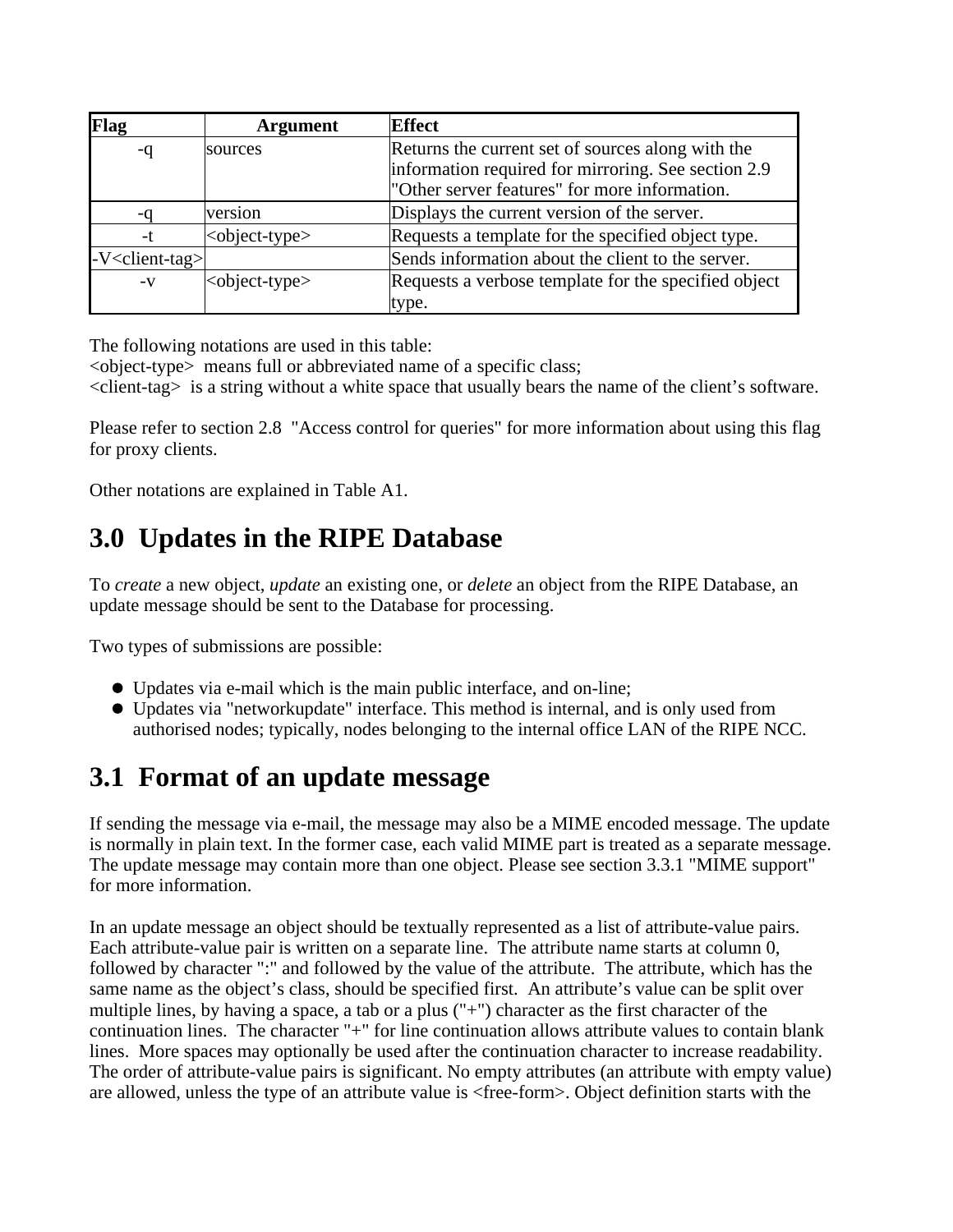class attribute and ends with the first blank line ("\n\n"). No blank lines are allowed within the object.

An object's definition may contain comments. A comment can be anywhere in an object's definition, it starts at the first "#" character on a line and ends at the first end-of-line character. A comment cannot start at column 0. White space characters can be used to improve readability.

For more information on the format of the objects, please see section 1.0 "Database objects and attributes".

Each part of the message that is not recognised as a database object is ignored and the error message is issued in the acknowledgement.

# **3.2 Creating, modifying and deleting an object**

To create, update or delete objects, a message containing the objects should be prepared following object templates and sent to the database for processing. One message may contain several objects, each of them may require different operation: creation, modification or deletion.

## **3.2.1 Object processing**

As a general rule, the order of objects in the message is not changed. The database processes objects one by one, so it is the user's responsibility to ensure that all references can be resolved. The only exception is related to using "AUTO" NIC handles for automatic assignment of a value for the "nic-hdl:" attribute in the **person** or **role** objects. In such cases, objects with "AUTO" NIC handles are processed before any other object that can reference them is processed.

While processing an object, the server performs the following checks:

- Verifies that the syntax of an object is correct.
- Verifies that the object passes authorisation checks.
- Verifies that all references can be resolved without conflicts.
- Verifies that the operation does not compromise referential integrity. This is performed for the deletion of an object to ensure that it is not referenced from any other object in the RIPE Database.
- Verifies that the requested NIC handle is not in use and can be allocated. This is performed only for the creation of **person** or **role** objects that request a particular NIC handle.

If all checks were passed successfully, the server creates the object in the RIPE Database. If one of these steps fails, the operation fails for the object. This is reflected in the acknowledgement message and, under certain conditions, in notification messages.

After the database finishes processing the whole message, an acknowledgement message is composed and sent to the sender of the original update as specified in the "Reply-to:" field or "From:" field in the update message, if "Reply-to:" was not specified.

Also in some cases, notification messages are sent. Please see section 3.5.2 "Notifications" for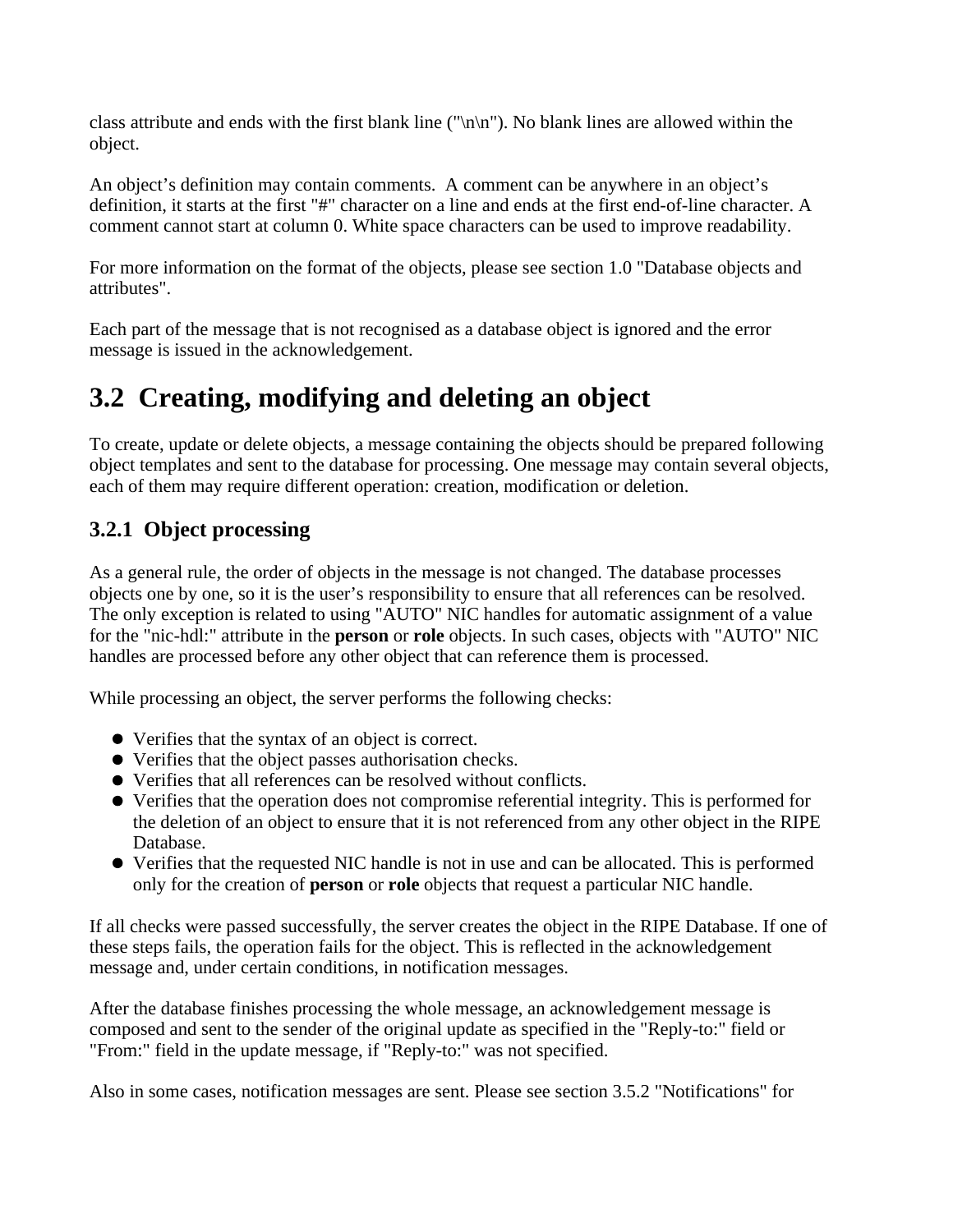more information.

## **3.2.2 Creating a new object**

If an object with the same primary keys as the object in the update message does not exist in the database, the assumed operation is object creation. For **person** and **role** objects creation, one can use "AUTO NIC handles", requesting the server to automatically assign a NIC handle. In such case, the value of the "nic-hdl:" attribute should be:

nic-hdl: AUTO-1[<initials>]

If the  $\langle$ initials $\rangle$  (2 to 4 characters) are specified, then the server will try to use them for constructing the NIC handle. If the <initials> are omitted, the server will guess the initials from the "person:" or "role:" attribute.

## **3.2.3 Modifying an existing object**

If an object with the same primary keys as the object in the update message already exists in the database, the assumed operation is object modification. The server compares the old and new versions of the object and reports a no-operation error if they are identical. When comparing the versions, white space characters are not considered.

## **3.2.4 Deleting an object**

The object deletion is requested by adding a special attribute "delete:" to the object:

delete: <comment>

The deletion is only accepted if the object in the message is exactly the same as the one in the database about to be deleted. When comparing the versions, white space characters are not considered. Also, operation cannot succeed if the object is referenced from any other objects in the Database.

# **3.3 E-mail updates**

A mail message containing an update should be sent to the e-mail address of the RIPE Database robot: auto-dbm@ripe.net. After processing the message, an acknowledgement is sent back to the user, containing information about which object updates succeeded and which failed, along with the reason for failure. In some cases notification messages are sent to relevant users. Please see section 3.5.2 "Notifications" for more information.

## **3.3.1 MIME support**

The Database software supports MIME. This feature is meant mainly to make the cryptographic signing of the message easier when using mail agents that place the signature in a separate MIME part, not included in the body of the message.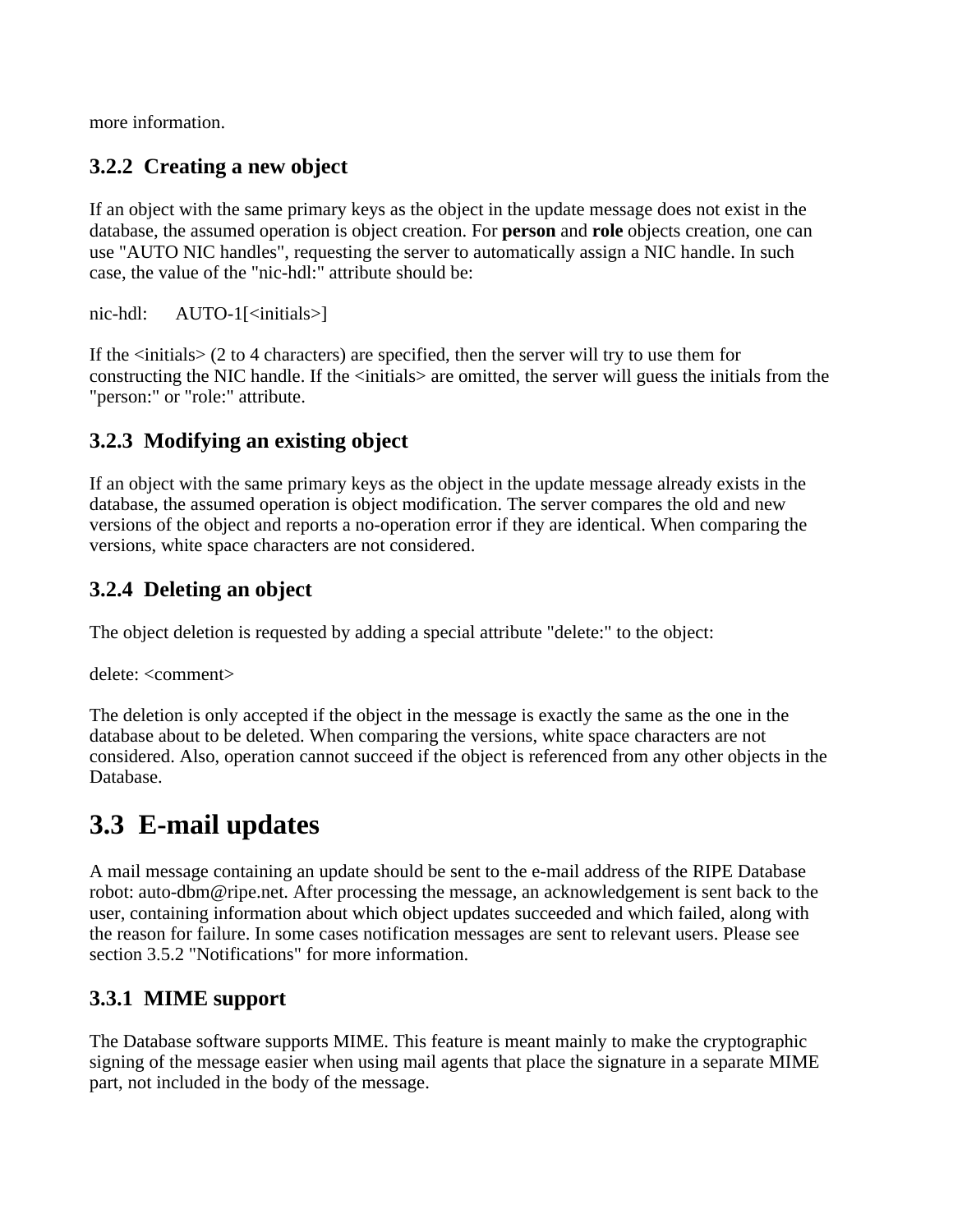It also allows the definition of scopes of authorisation within the message (e.g. parts where different passwords apply) and nested signing of messages which may be necessary under some conditions when updating objects whose authorisation must be derived from more than one party.

The following rules apply when submitting updates using MIME encapsulation.

**A.** The software recognises the following headers and appropriate actions are taken:

- multipart/signed
- multipart/alternative
- multipart/mixed
- multipart/unknown
- application/pgp-signature
- $\bullet$  text/plain

All other content-types are treated as text/plain.

**B.** Each MIME part is treated as a separate message with the following implications:

- Authorisation information is valid only within a single part, except for MAIL-FROM type, which is valid across the entire message.
- AUTO NIC handle assignment is made only within a single part (see next section 3.3.2 "PGP support").

## **3.3.2 PGP support**

The Database supports PGP-signed messages. The following rules apply when submitting updates using this authorisation scheme.

When using MIME encapsulation a PGP-signed portion of an update message should be submitted using multipart/signed composite type. In this case the first body part contains the update message (which may also be a MIME encapsulated message), and the second body contains a PGP-signature encapsulated with application/pgp-signature MIME discrete type.

Regarding AUTO NIC handle assignment, the PGP-signed portion is treated as a separate message.

If one of the signatures fails in a nested signed portion, the whole portion is rejected.

## **3.3.3 Subject line processing**

The three keywords valid in a subject line of an update message are **NEW**, **HELP** and **HOWTO**. Use NEW keyword by itself if you want the database to only accept new objects. HOWTO and HELP keywords can be used to get a help text that contains information about how to query and update the database (in this case the body of the message is ignored). If there is more than one keyword or there is a non-keyword in the subject line, then all the subject line is ignored.

# **3.4 Updates using** *networkupdate* **utility**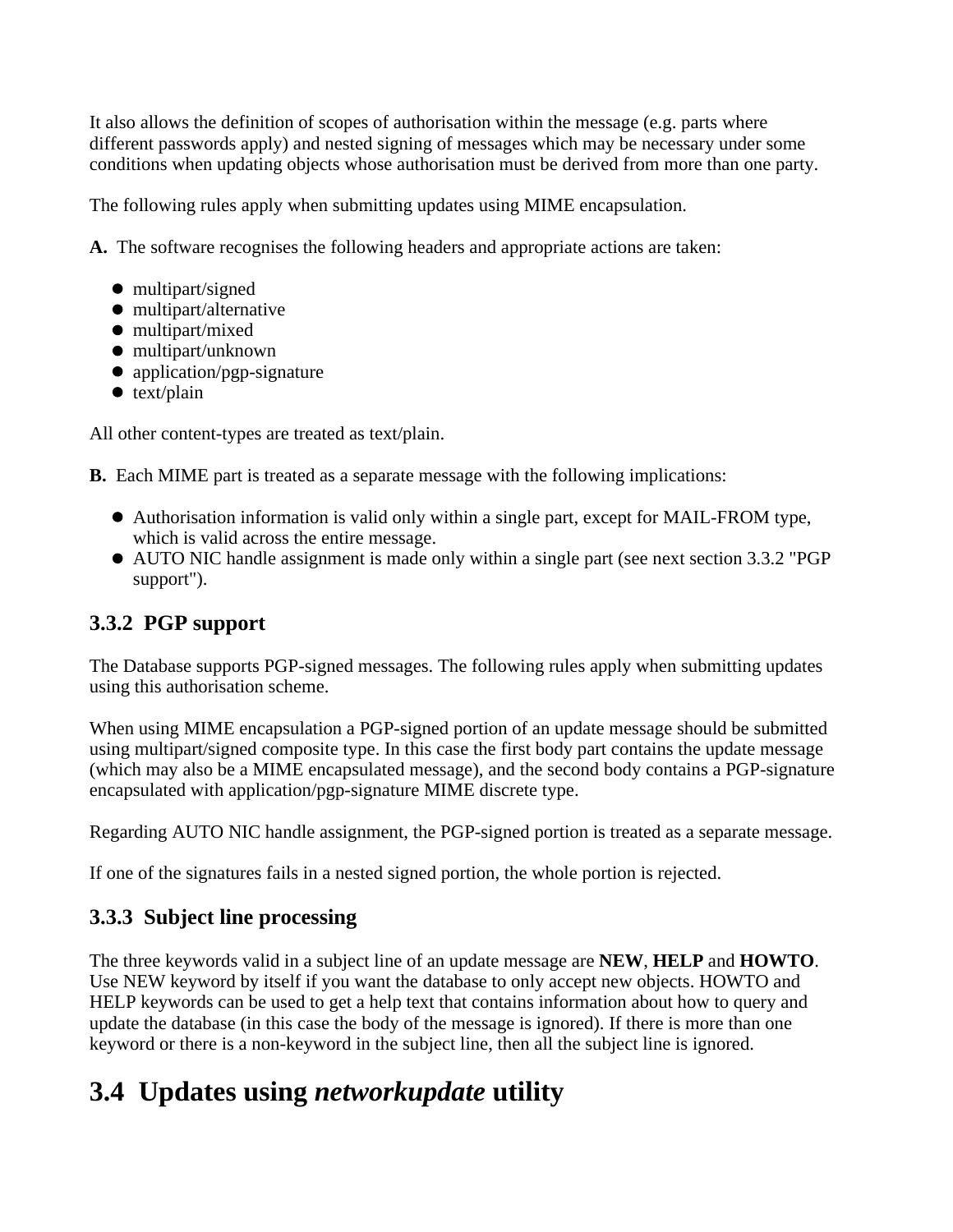No MIME encapsulation is possible when using *networkupdate*. No PGP authentication is possible when using *networkupdate*.

# **3.5 Acknowledgements and Notifications**

## **3.5.1 Acknowledgements**

Processing of every valid object in the submission message (that is every object in plain text parts, supported MIME parts and/or valid PGP signed portions) is reflected in the acknowledgement message. This message contains information about whether the creation, modification or deletion has been successful or not. When there is a MIME part with an unsupported type in the incoming message, a warning will be added to the acknowledgement, saying that that MIME part is ignored. The acknowledgement message is sent back to the sender's e-mail address ("Reply-To:" or "From:", if the former is not specified).

The acknowledgement message starts with the header of the original update message as a quotation followed by the results of the updates performed for every valid object of the message.

The format of a successful operation report is:

*<operation\_name>* OK: [ *<object\_type>* ] *<object\_key>* 

where

<operation\_name> may be New, Update, Delete, depending on the operation performed. <object\_type> is the class of the object that was processed.  $\leq$  object key $>$  is the primary key of the object.

For example:

Update OK: [person] FOO12770-RIPE

Failed updates are reported as:

*<operation\_name>* FAILED: [ *<object\_type>* ] *<object\_key>* 

followed by the text of the object with more detailed explanation of what caused the failure.

There are several reasons why the operation may fail for the object. They are:

- syntax error The submitted object is syntactically incorrect. Please consult Appendix A1 for the description of attributes.
- referential integrity violation If an object references objects (by means of "admin-c:", "tech-c:", "zone-c:", "mnt-by:", etc. attributes) that do not exist in the database, creation or modification operations will fail. For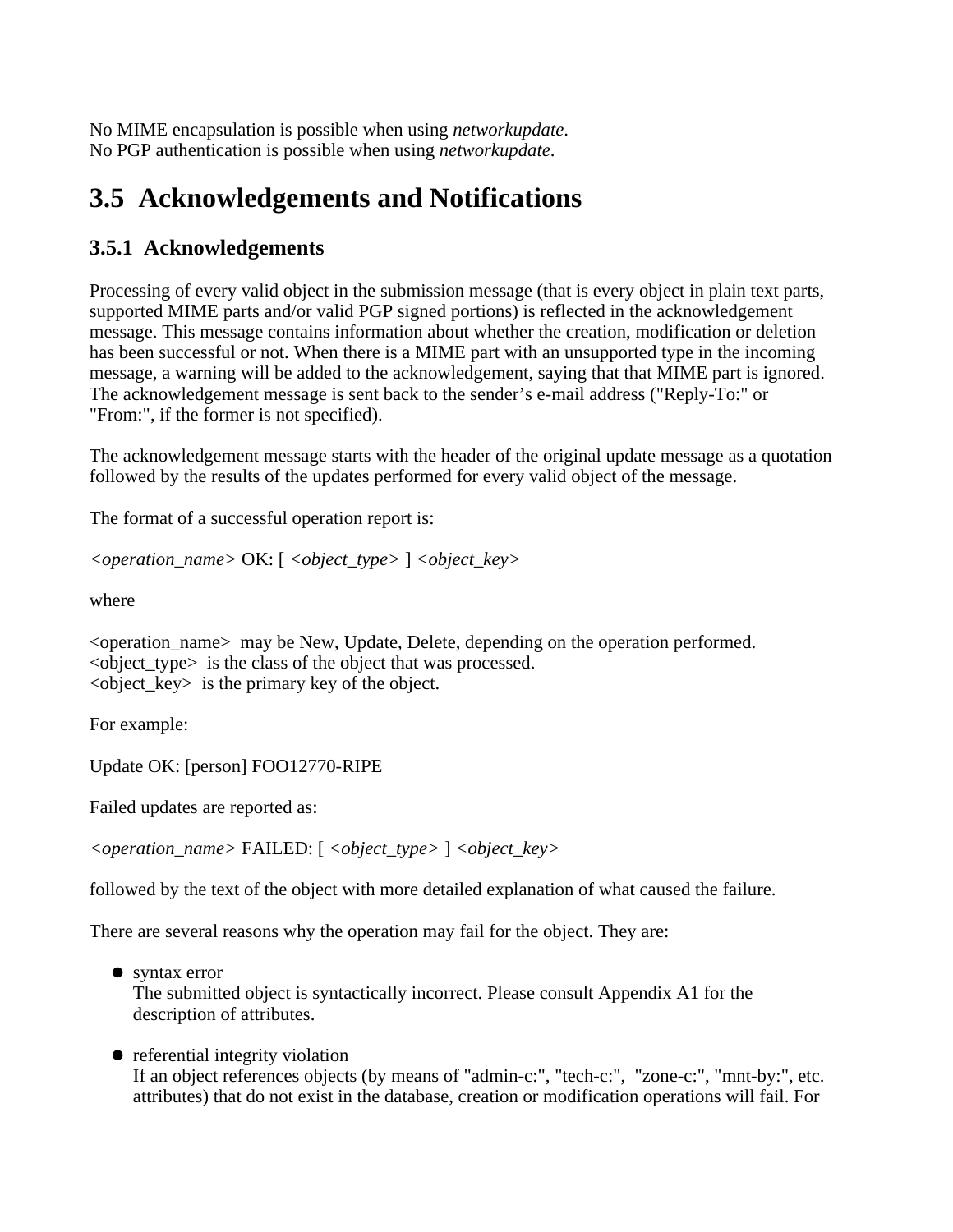the deletions, it is not allowed to delete an object that is referenced from any other object.

• authorisation failure When authorisation checks fail, the operation fails. Please refer to section 3.6 "Data Protection" for more information.

### **3.5.2 Notifications**

There are three types of notifications:

- normal notifications
- forward messages
- cross notifications.

#### **3.5.2.1 Normal notifications**

Normal notifications are sent:

- when an object with a "notify:" attribute is updated. The "notify:" attribute of the old version of the object is used if the object was already in the database, and the "notify:" attribute of the new object is used if the object is a new one.
- when an object that is maintained (that is, it has a "mnt-by:" attribute) is updated, and the maintainer(s) have "mnt-nfy:" attributes. The e-mail boxes mentioned in the "mnt-nfy:" attributes of the relevant maintainers must be used.
- When an **inetnum**, **route** or a **domain** object is created in a space protected by a less specific object (by "mnt-lower:" attribute of the object).
- when a reference to an **irt** object is added to or removed from an **inetnum** or **inet6num** object (by means of "mnt-irt:" attribute), and the **irt** object contains an "irt-nfy:" attribute(s). The e-mail boxes mentioned in the "irt-nfy:" attributes are used.

#### **3.5.2.2 Forward messages**

When an update fails to pass authorisation checks, that object in the update message is forwarded to the e-mail address specified in the "upd-to:" attribute of the relevant maintainer(s).

#### **3.5.2.3 Cross notifications**

Cross notifications are sent:

- when a new or deleted **route** object overlaps with another **route** object. A notification will be sent to the sender of the **route** object.
- When a new or deleted **route** object overlaps with another **route** object that has a "cross-nfy:" or "cross-mnt:" attribute. Notification must be sent to the "mnt-nfy:" attributes of the maintainers mentioned in the "cross-mnt:" attribute and to the "e-mail:" attributes of the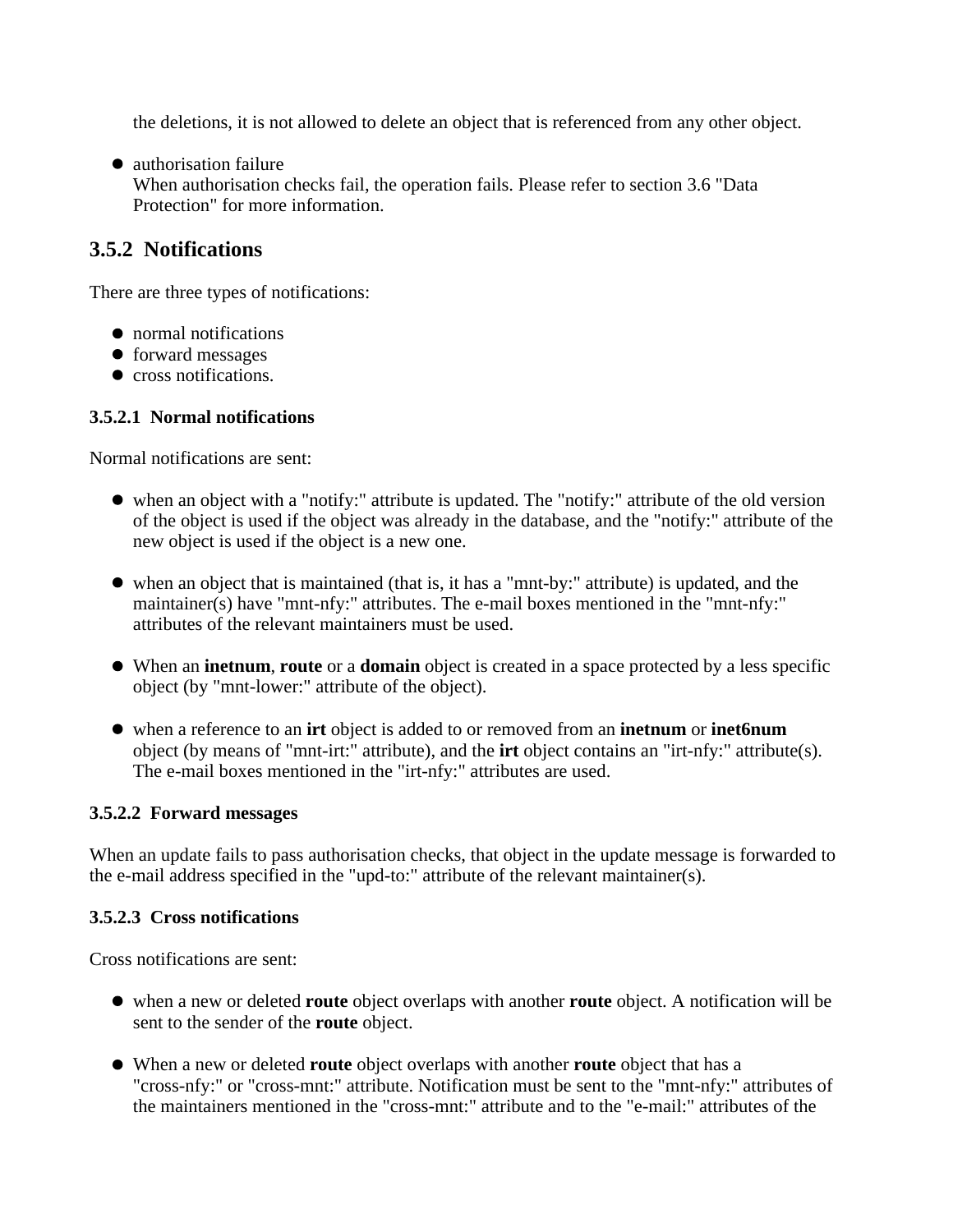**person** and **role** objects whose NIC handle is mentioned in the "cross-nfy:" attribute of the overlapping **route** objects.

When a new or deleted **route** object overlaps with another **route** object whose "origin" is an **aut-num** object that has "cross-nfy:" or "cross-mnt:" attributes. Notification must be sent to the "mnt-nfy:" attributes of the maintainers mentioned in the "cross-mnt:" attribute and to the "e-mail:" attributes of the **person** or **role** objects whose NIC handle is mentioned in the "cross-nfy:" attribute of the **aut-num** object.

# **3.6 Data protection**

The RIPE Database provides mechanisms to control who can make changes in the database and what changes they can make. The distinction of "who" vs. "what" separates authentication from authorisation.

- Authentication is the means to determine who is attempting to make a change.
- Authorisation is the determination of whether a transaction passing a specific authentication check is allowed to perform a given operation.

Different portions of the database require different levels of protection. Some applications require authentication based on strong encryption. In other cases strong encryption may not be necessary or may not be legally available. For this reason, multiple authentication methods are supported by the server.

### **3.6.1 Authorisation model**

The **mntner** objects serve as a container to hold authentication filters. A reference to a maintainer within another object defines authorisation to perform operations on the object or on a set of related objects. Such reference is provided by means of the "mnt-by:", "mnt-lower:", "mnt-routes:" and "mbrs-by-ref:" attributes.

The maintainer contains one or more "auth:" attributes. Each "auth:" attribute begins with a keyword identifying the authentication method followed by the authentication information needed to enforce that method.

When submitting an update that requires authorisation from a **mntner**, authentication information valid for that **mntner** should be supplied. Different methods require different authentication information, as will be shown below.

Authentication methods currently supported include the following: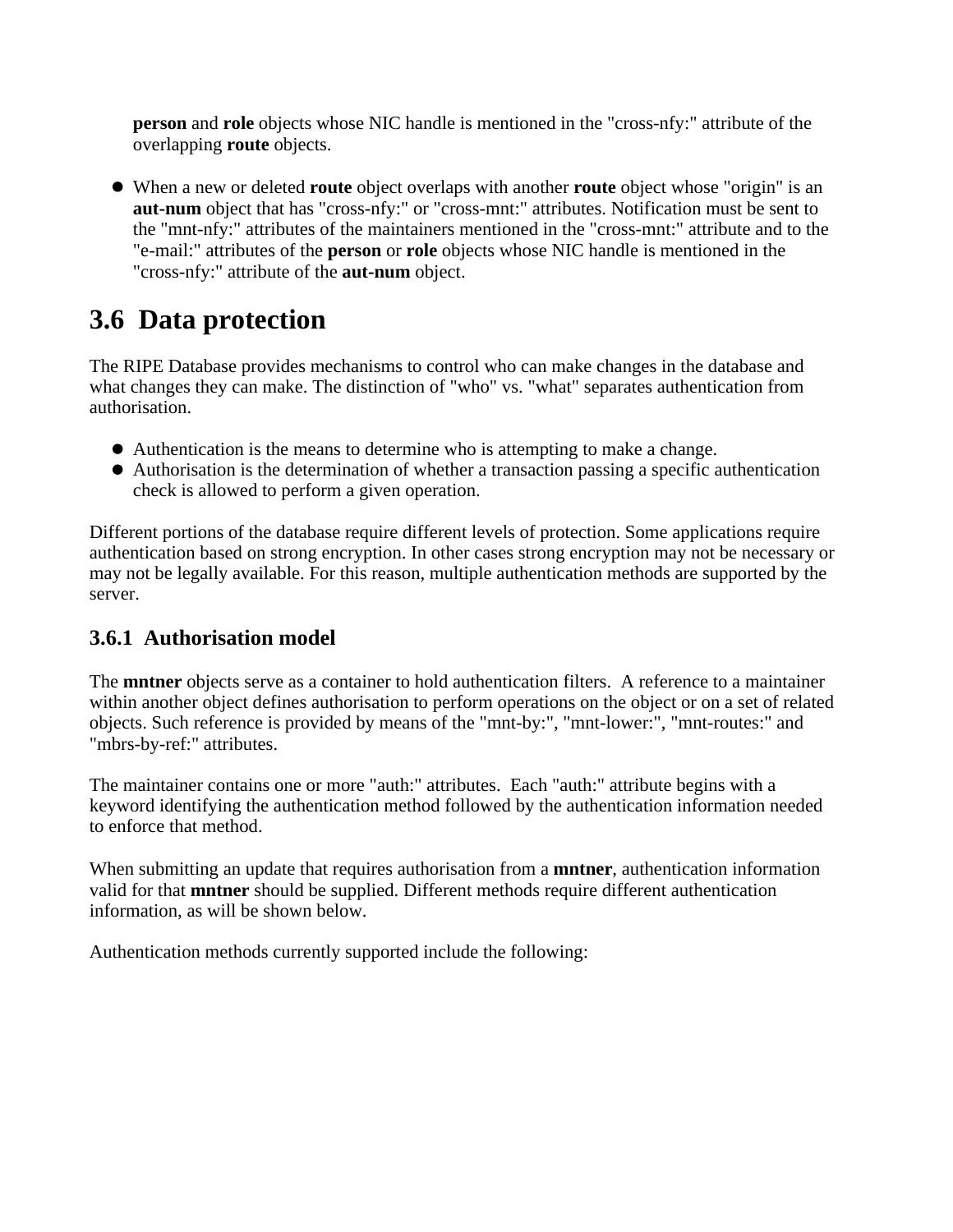| <b>Method</b> | <b>Description</b>                                                                                                                                                                                                                                                                                                                                                                                                                                                                                                                                                                                                                                                                                                                                                                                                                                                                                                                                                                                     |
|---------------|--------------------------------------------------------------------------------------------------------------------------------------------------------------------------------------------------------------------------------------------------------------------------------------------------------------------------------------------------------------------------------------------------------------------------------------------------------------------------------------------------------------------------------------------------------------------------------------------------------------------------------------------------------------------------------------------------------------------------------------------------------------------------------------------------------------------------------------------------------------------------------------------------------------------------------------------------------------------------------------------------------|
| <b>NONE</b>   | No authorisation checks are performed.                                                                                                                                                                                                                                                                                                                                                                                                                                                                                                                                                                                                                                                                                                                                                                                                                                                                                                                                                                 |
|               | MAIL-FROM*This is a very weak authentication check and is discouraged. The<br>authentication information is a regular expression over ASCII<br>characters. The maintainer is authenticated if the "From:" field in                                                                                                                                                                                                                                                                                                                                                                                                                                                                                                                                                                                                                                                                                                                                                                                     |
|               | RFC 822 mail headers are matched by this regular expression. Since<br>mail header forgery is quite easy, this is a very weak form of<br>authentication.                                                                                                                                                                                                                                                                                                                                                                                                                                                                                                                                                                                                                                                                                                                                                                                                                                                |
| CRYPT-PW      | This is a relatively weak form of authentication. The authentication<br>information is a fixed encrypted password in UNIX crypt format. The<br>maintainer is authenticated if the transaction contains the clear text<br>password of the maintainer. Since the password is in clear text in<br>transactions, it can be captured by snooping. Since the encrypted form<br>of the password is exposed, it is subject to password guessing attacks.<br>Authentication information is supplied using a "password:"                                                                                                                                                                                                                                                                                                                                                                                                                                                                                         |
|               | pseudo-attribute. The value of this attribute is a clear-text password. It<br>can appear anywhere in the body of the message, but not within mail<br>headers. Line continuation is not allowed for this attribute.                                                                                                                                                                                                                                                                                                                                                                                                                                                                                                                                                                                                                                                                                                                                                                                     |
| MD5-PW        | This scheme is based on the MD5 hash algorithm and provides<br>stronger authentication than CRYP-PW. The authentication<br>information stored in the database is a passphrase encrypted using<br>md5-crypt algorithm, which is a concatenation of the "\$1\$" string, the<br>salt, and the 128-bit hash output. Because it uses 8-character salt and<br>an almost unlimited passphrase, this scheme is more stable against<br>dictionary attacks. However, since the encrypted form is exposed it<br>cannot be considered as a strong form of authentication.<br>Authentication information is supplied using a "password:"<br>pseudo-attribute. The value of this attribute is a clear-text passphrase.<br>It can appear anywhere in the body of the message, but not within mail<br>headers. Line continuation is not allowed for this attribute, the<br>attribute and the passphrase should fit on one line. If the key gets split<br>across multiple lines this will be treated as a syntax error. |
| <b>PGPKEY</b> | Strong form of authentication. The authentication information is a<br>signature identity pointing to a public key certificate, which is stored<br>in a separate object. The maintainer is authenticated if the transaction<br>is signed by the corresponding private key. The RIPE NCC does not<br>guarantee that a key belongs to any specific entity; it is not a<br>certificate authority. Anyone can supply any public keys with any<br>ownership information to the database and these keys can be used to<br>protect other objects by checking that the update comes from someone<br>who knows the corresponding secret key.                                                                                                                                                                                                                                                                                                                                                                     |

\* *MAIL-FROM authentication scheme is not valid in the RIPE Database since 11 July 2002.*

## **3.6.2 Protection of individual objects**

Individual objects can be protected with a **mntner** object. The mntner is referenced by the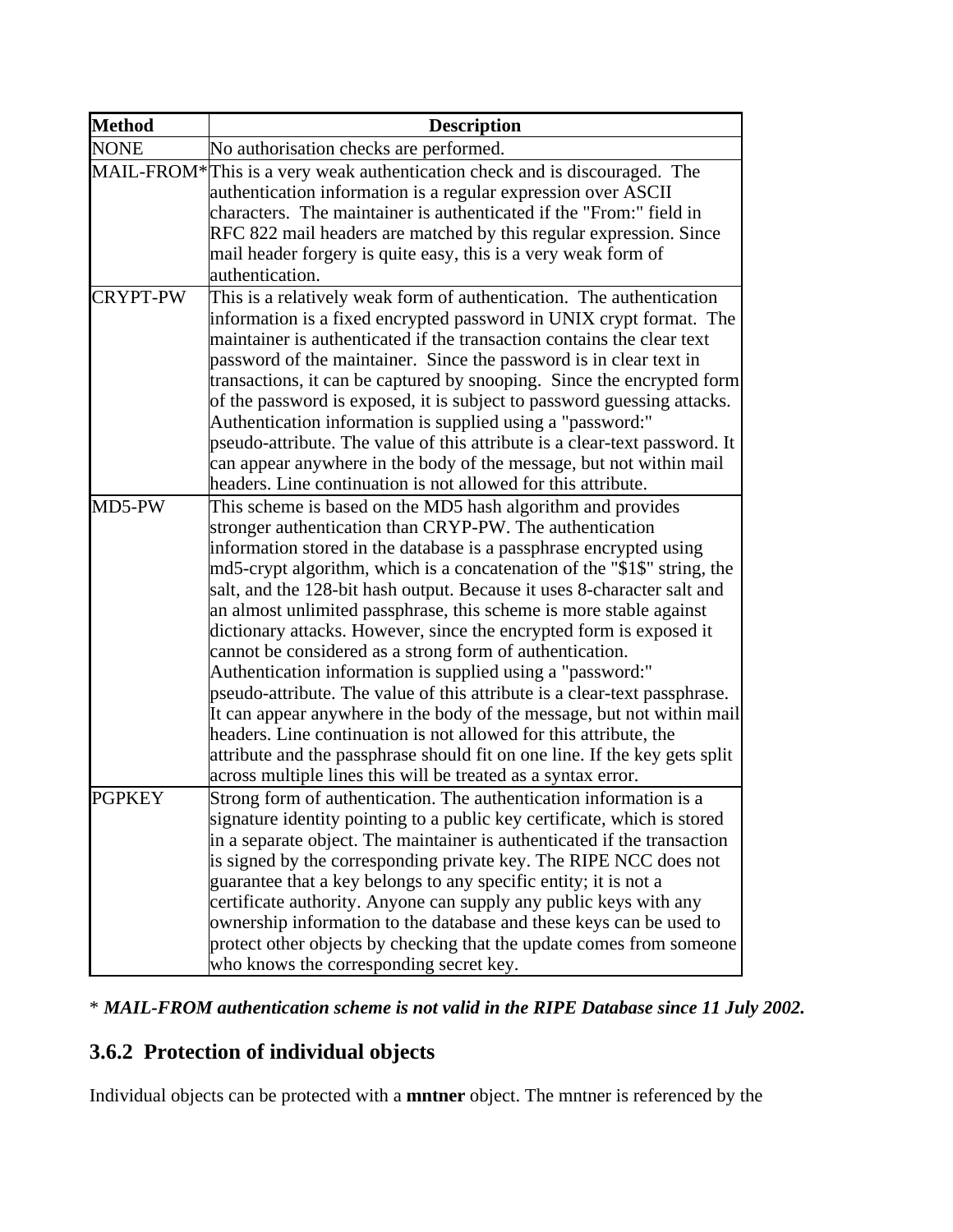"mnt-by:" attribute in the object. The attribute type is multiple, so several mntners can protect the object.

Only those mntners referenced by the "mnt-by:" attributes are authorised to modify or delete the object. Note that authentication checks are OR-ed, so if at least one mntner is authenticated, the operation is authorised. That means that object protection is as weak as the weakest authentication method used in the mntners referenced by the object.

When the "mnt-by:" attribute is added to an object for the first time (as part of object creation or modification), the operation should pass authentication checks for the mntner(s) referenced by this attribute.

## **3.6.3 Protection of aut-num object space**

Protection of **aut-num** object space is done using an **as-block** class. The mntner that authorises the creation of more specific **as-block** objects or **aut-num** objects is specified by the "mnt-lower:" attribute of the **as-block** object. When no "mnt-lower:" attribute is specified, the "mnt-by:" attribute is used.

## **3.6.4 Protection of address space**

Address space allocations and assignments are represented by the inetnum and **inet6num** objects. The "mnt-lower:" attribute is used to reference a mntner that authorises the creation of more specific **inetnum** or **inet6num** objects. When no "mnt-lower:" attribute is specified, the address space is unprotected.

## **3.6.5 Protection of route object space**

The **route** object creation must satisfy several authentication criteria. It must match the authentication specified in the **aut-num** and the authentication specified in either a **route** object or, if no applicable **route** object is found, then an **inetnum**. Finally the creation must be authorised by the maintainer of the **route** object itself referenced by the "mnt-by:" attribute of the object.

When checking for prefix authorisation, an exact **route** object prefix match is checked for first. If there is no exact match, then a longest prefix match that is less specific than the prefix is searched for. If the route prefix search fails, then a search is performed for an **inetnum** object that exactly matches the prefix or for the most specific **inetnum** object that is less specific than the **route** object submission. The **aut-num** object used for authentication checks is referenced by the "origin:" attribute of the **route** object.

A **route** object must pass authorisation from both the referenced **aut-num** object and the **route** or **inethum** object. Authorisation shall be tested using the maintainer(s) referenced in the "mnt-routes:" attribute(s) first. If that check fails, the "mnt-lower:" attributes are checked. If that check fails, the "mnt-by:" attributes are used for the authorisation check.

## **3.6.6 Protection of objects with hierarchical names**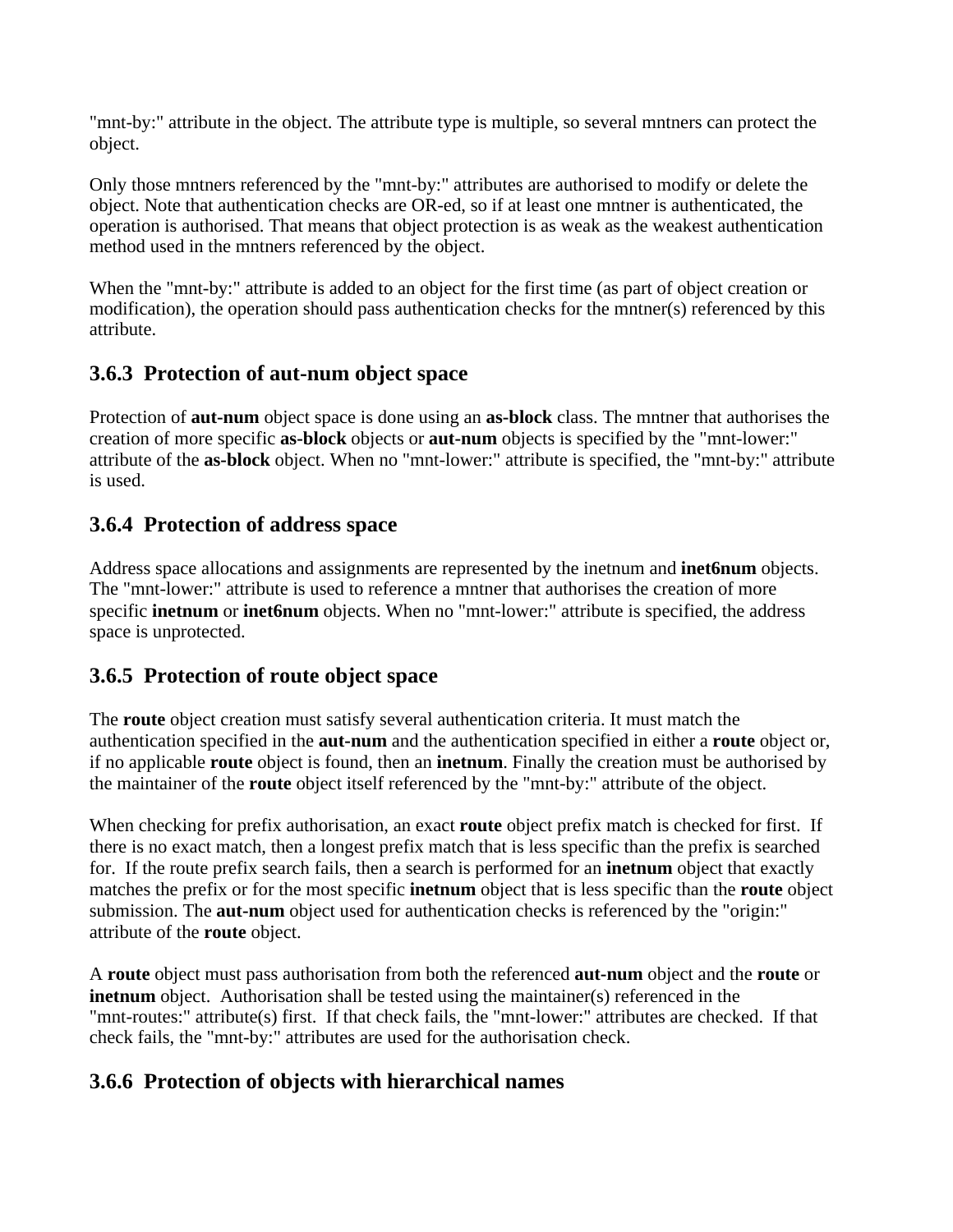Many RPSL objects do not have a natural hierarchy of their own but allow hierarchical names. Some examples are the object types **as-set** and **route-set**. An **as-set** may have a name corresponding to no naming hierarchy such as "AS-Foo" or it may have a hierarchical name of the form "AS1:AS-BAR".

When a hierarchical name is not used, authorisation for objects such as **as-set** and **route-set** corresponds to the rules for individual objects described in section 3.6.2 "Protection of individual objects".

If hierarchical names are used, then the addition of an object must be authorised by the object whose key is named by everything to the left of the rightmost colon in the name of the object being added.

Authorisation is determined by first using the "mnt-lower:" maintainer reference or, if absent, by using the "mnt-by:" reference.

## **3.6.7 Protection of domain object space**

Protection of the **domain** object space is done with the "mnt-lower:" attribute. When used in the **domain** object, this attribute references the mntner that authorises the creation of **domain** objects directly below in the domain tree registered in the RIPE Database. For example, a top-level **domain** object (ccTLD) protects the creation of the second-level **domain** objects, third-level **domain** objects if there is no corresponding second-level **domain** object, etc. Note that the top-level **domain** object (ccTLD or gTLD) cannot be created in the RIPE Database by users, only by the Database administrator.

## **3.6.8 Protecting membership of a set**

When membership of a set is specified through the use of the "member-of:" attribute, the server checks the validity of the membership when creating or updating an object-member. This "member-of:" attribute can be used in the **route**, **aut-num** and **inet-rtr** classes. The value of the "member-of:" attribute identifies a set object that this object wants to be a member of.

However, specifying "member-of:" is not enough. The set object must also have a "mbrs-by-ref:" attribute listing the maintainer of the object wanting to be a member of the set. That is, the set owner must validate the membership claim of an object with a "member-of:" attribute, and it does that by matching the mnt-by line of the object with one of the maintainers in the "mbrs-by-ref:" attribute of the set object. If the claim is not valid at the time when the server creates or modifies an object-member (**route**, **aut-num** or **inet-rtr**), the operation fails. If the "mbrs-by-ref:" attribute is missing, the set is defined explicitly by the "members:" attribute.

## **3.6.9 Referencing an irt object**

When adding a reference to an **irt** object, the update of an **inetnum** or **inet6num** object should pass the following authorisation checks:

from the **irt** object itself as specified in the "auth:" attribute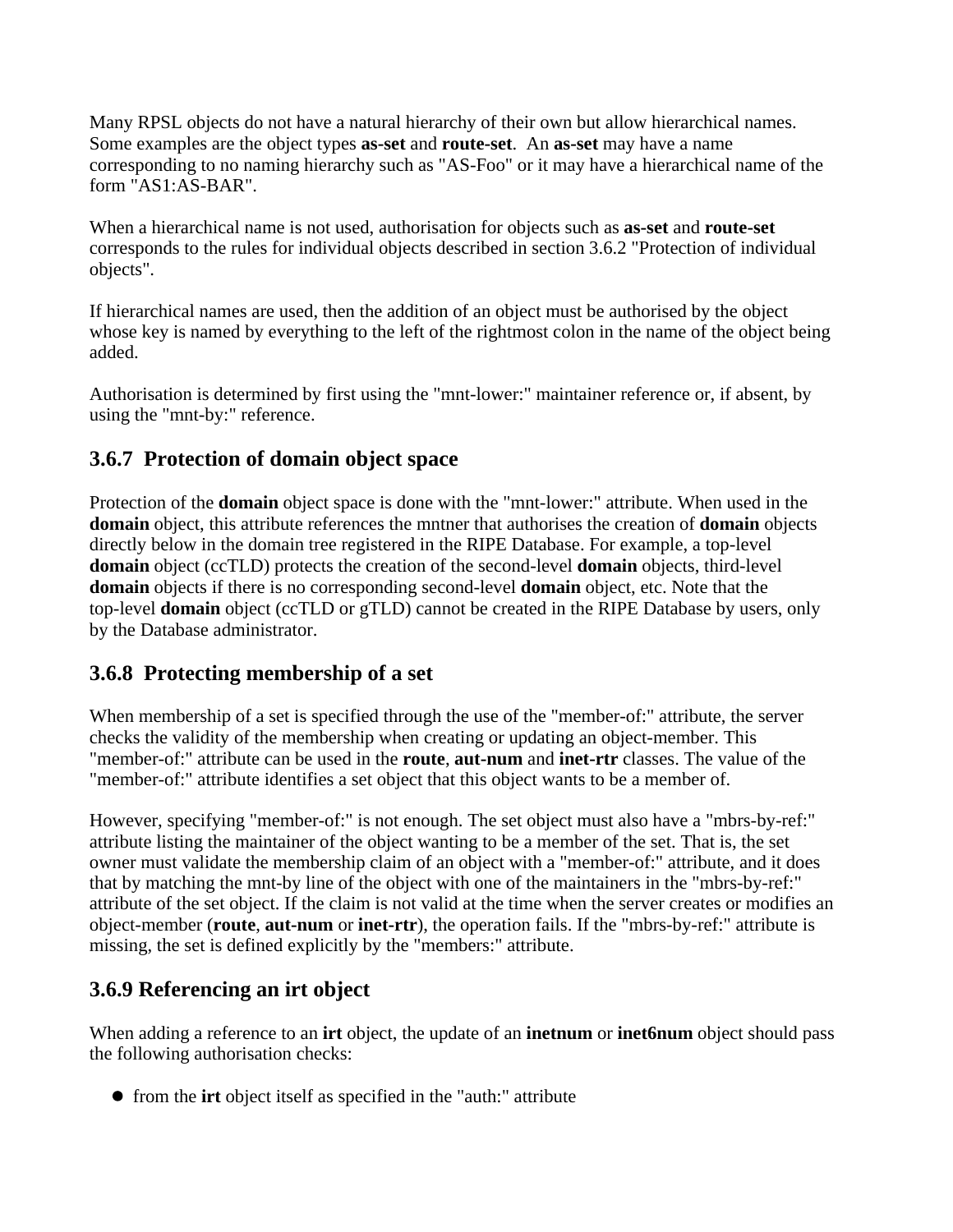from any of the **mntner** objects that protect the **inetnum** or **inet6num** object.

# **4.0 Mirroring of the RIPE Database**

Near real time mirroring (NRTM) is a mechanism that enables whois servers, other than the primary for a given database, to have an up to date copy of all the data in the main server by getting modifications as they are processed by the main server.

Periodically (defined by configuration, usually around every 15 minutes) the remote server connects to the main server and requests all the modifications that have been processed since the last connection. When all the data is retrieved the connection is closed, until it is time for a new connection.

In RIPE Database version 3.0, the NRTM server listens on a port that is different from the whois port (43).

The RIPE whois server generates a sequence number every time it processes an update in the database. For the purpose of generating this serial numbers, the server describes all modifications to the database in terms of two atomic operations: *deletion* and *addition*.

The old  $(v2.x)$  database supported a NRTM protocol (Version 1) when a modification of an existing object was considered to be a deletion followed by a creation of a new object with the modified data. The two operations for an object modification are not necessary (although still supported) in v3.0 database as an update is considered as an atomic operation. This behaviour is defined as Version 2 of the NRTM protocol.

When sending data to a mirror server, the main server will send one of two strings (ADD or DELETE) followed by two newline characters and the corresponding object (either the object as it was before deletion or the object as it should be added or modified). If the "ADD" string is followed by an object already existing in the database, then this operation is considered as a modification.

Near real time mirroring is requested with the "-g" flag. The arguments to this flag are:

-g < *source>* :*<NRTM\_Protocol\_version\_#>*:*<first>-<last>*

where

- $\bullet$  <source> is the string that identifies the Database (e.g. RIPE).
- *<NRTM\_protocol\_version\_#>* a version of the mirroring protocol that the <source> supports (2 for RIPE).
- <first> is the lowest serial number requested.
- < last is the most recent serial number requested or the keyword LAST that tells the main server to send all updates up to the most recent one available at the time of the query. Note that the server will never yield the last object processed, or display that it is available for mirroring. This is done to protect secondary servers in case the last update causes database corruption and server crash.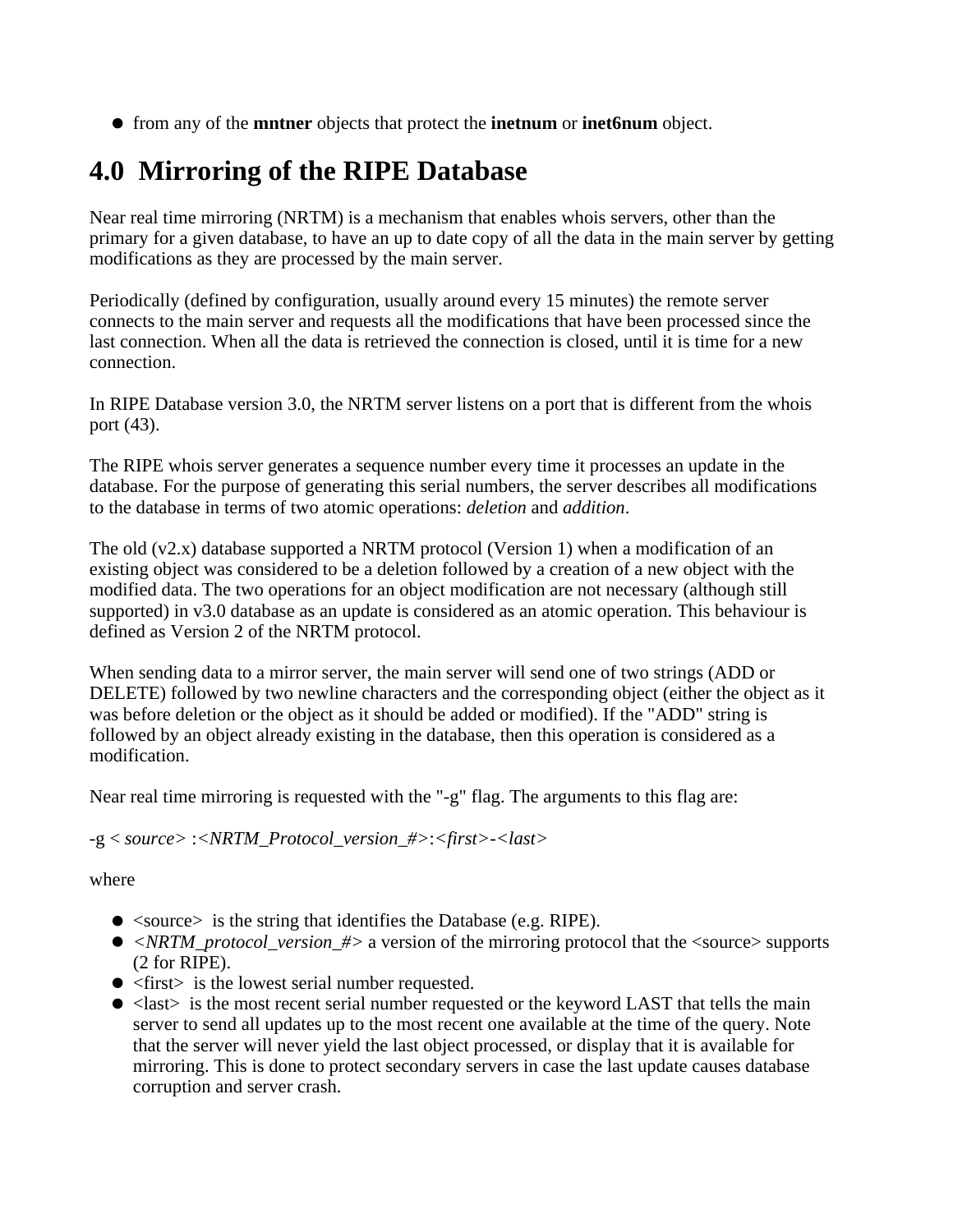A client may request a persistent connection by including the "-k" flag with a mirroring request ("-g" query). In this case, the last argument is ignored and the new objects are supplied by the server as soon as they are processed. The client is responsible for closing the connection.

The "-q sources" flag may be used with the mirror server to retrieve information regarding available mirroring possibilities. Please see section 2.9 "Other server features" for more details.

Note that the server never returns the latest serial when serving a mirroring request. So, if the latest serial causes a server crash and database corruption, it never propagates to the secondary servers. The latest serial is not displayed with the "-q sources" query as well.

At the beginning of the data stream, the main server will send the following string:

%START Version: *NRTM\_Protocol\_version\_# source first-last*

For example:

%START Version: 2 RIPE:1539595-1539597

After the last piece of data is sent to the mirror server, the main server will send the string:

%END *source*

to signal the end of transmission.

For example:

%END RIPE

# **Appendices**

# **A1. Object attributes**

Shown below are the syntax definitions of the object attributes supported by the RIPE Database.

The value of an attribute has a type. Some of the most commonly used types are shown in Table A1. Others are explained in the descriptions of the attributes.

| $\frac{Type}{\lequadquad}$ | <b>Description</b>                                                |
|----------------------------|-------------------------------------------------------------------|
|                            | $\overline{\left  \text{exdigit}\right  ,\left  \{1,4\}\right  }$ |
|                            |                                                                   |
|                            |                                                                   |
|                            |                                                                   |
|                            |                                                                   |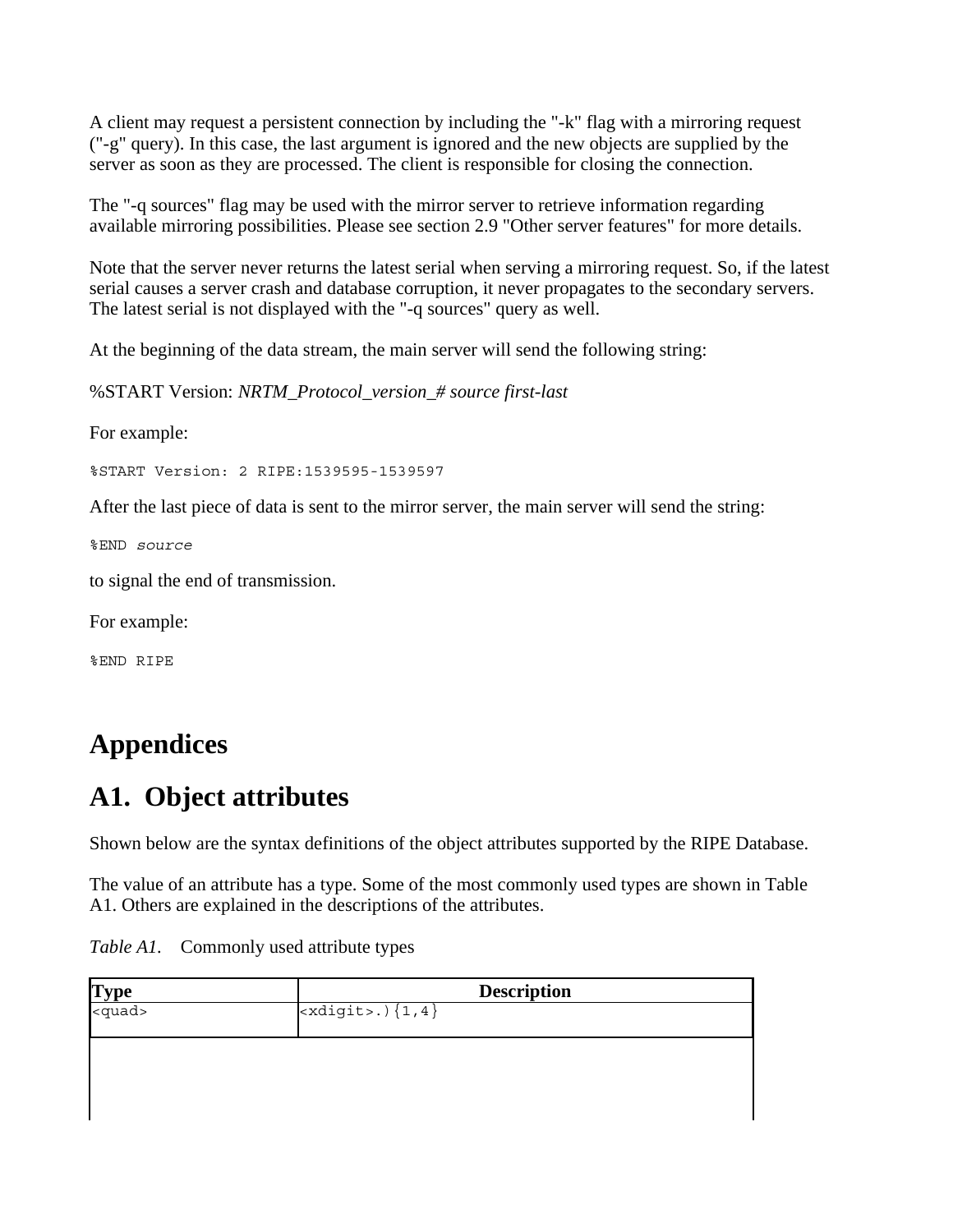| <dlabel></dlabel>                 | Domain name label as specified in RFC 1034 [7]. The total<br>length should not exceed 63 characters (octets)                                                                                                                                                                                                                                                            |
|-----------------------------------|-------------------------------------------------------------------------------------------------------------------------------------------------------------------------------------------------------------------------------------------------------------------------------------------------------------------------------------------------------------------------|
|                                   | $\alpha$ lnum>((-  $\alpha$ lnum>) * $\alpha$ lnum>) ?                                                                                                                                                                                                                                                                                                                  |
| <action></action>                 | Please see RFC 2622 [1]                                                                                                                                                                                                                                                                                                                                                 |
| <address-prefix></address-prefix> | An address prefix is represented as an IPv4 address<br>followed by the character slash "/" followed by an integer in<br>the range from 0 to 32. The following are valid address<br>prefixes: 128.9.128.5/32, 128.9.0.0/16, 0.0.0.0/0; and the<br>following address prefixes are invalid: $0/0$ , 128.9/16 since 0<br>or 128.9 are not strings containing four integers. |
|                                   | <ipv4-address>/<integer></integer></ipv4-address>                                                                                                                                                                                                                                                                                                                       |
|                                   | <address-prefix-range> An address prefix range is an address prefix followed by an<br/>optional range operator. Please see RFC-2622 [1]</address-prefix-range>                                                                                                                                                                                                          |
| <as-expression></as-expression>   | Please see RFC 2622 [1]                                                                                                                                                                                                                                                                                                                                                 |
| <as-number></as-number>           | An "AS" string followed by an integer in the range from 1<br>to 65534                                                                                                                                                                                                                                                                                                   |
|                                   | AS <integer></integer>                                                                                                                                                                                                                                                                                                                                                  |
| <condition></condition>           | Please see RFC 2622 [1]                                                                                                                                                                                                                                                                                                                                                 |
| <domain-name></domain-name>       | Domain name as specified in RFC 1034 [7] without trailing<br>dot ("."). The total length should not exceed 255 characters<br>(octets)<br>$\langle$ dlabel> $(\, \langle \, . \rangle \, \langle$ dlabel> $) \star$                                                                                                                                                      |
| $\leq$ e-mail>                    |                                                                                                                                                                                                                                                                                                                                                                         |
|                                   | e-mail address specification as defined in RFC 2822 [8],                                                                                                                                                                                                                                                                                                                |
| <filter></filter>                 | Please see RFC 2622 [1]                                                                                                                                                                                                                                                                                                                                                 |
| <freeform></freeform>             | A sequence of ASCII characters                                                                                                                                                                                                                                                                                                                                          |
| <inet-rtr-name></inet-rtr-name>   | Specifies the name of an inet-rtr object.<br>It is a $\alpha$ -domain-name>.                                                                                                                                                                                                                                                                                            |
| <ipv4-address></ipv4-address>     | An IPv4 address is represented as a sequence of four<br>integers in the range from 0 to 255 separated by the<br>character dot ("."). For example, 128.9.128.5 represents a<br>valid IPv4 address.<br>$[0-9] + (\ . [0-9] + ) \{3,3\}$                                                                                                                                   |
| <ipv6-address></ipv6-address>     | <guad><math>(</math>:<guad><math>)</math><math>\{7, 7\}</math></guad></guad>                                                                                                                                                                                                                                                                                            |
|                                   |                                                                                                                                                                                                                                                                                                                                                                         |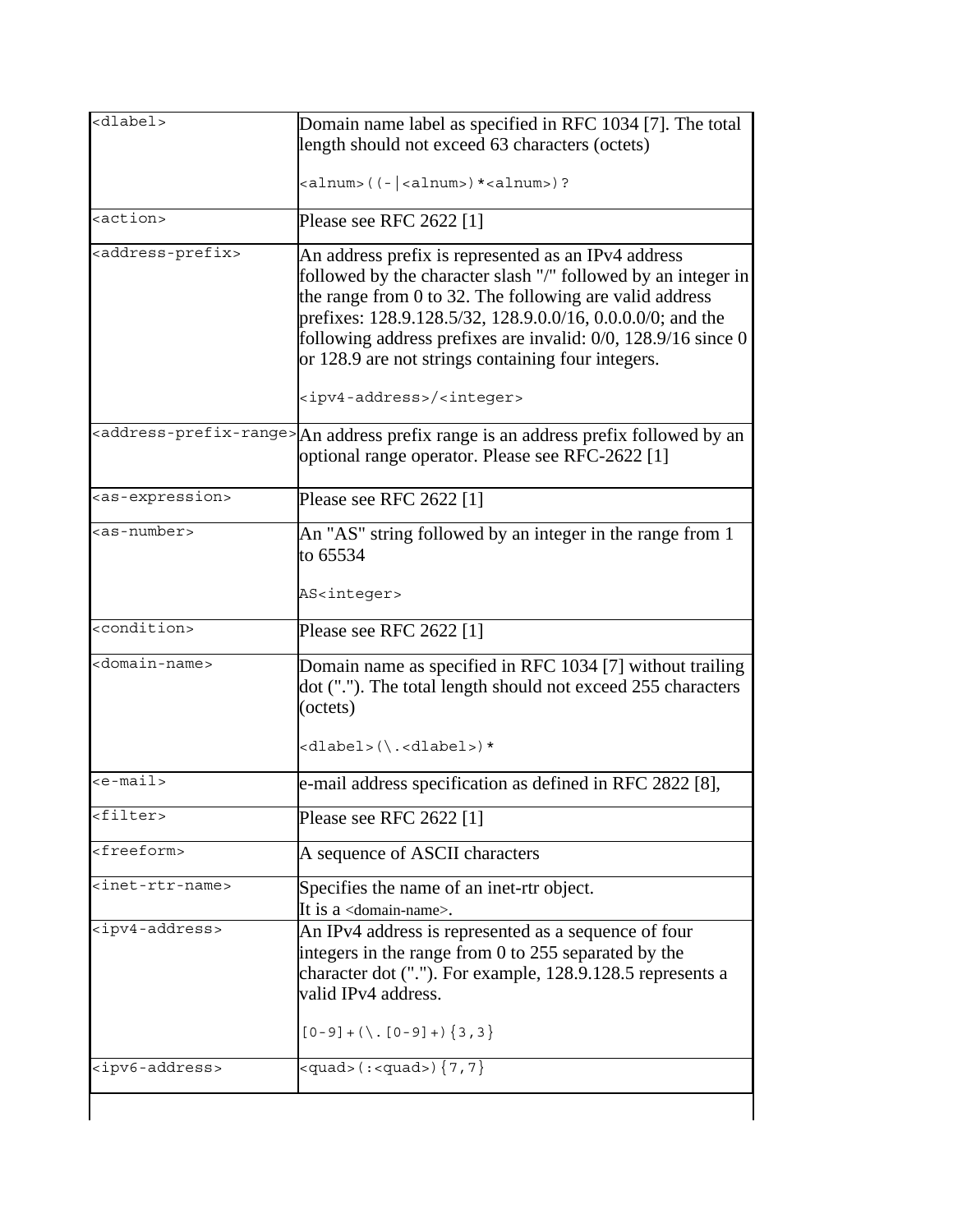| Specifies the name of an irt object. It is an <object-name><br/>starting with "IRT-" prefix reserved for this object class.<br/><object-name><br/>optionally followed by a source specification. Source<br/>specification starts with "-" followed by source name up to<br/>9-character length.<br/><math>\{<alpha>\{2,4\}</alpha></math> (<digit><digit><math>\{0,5\}</math>)? (-([a-zA-Z]<br/><math>\{1, 9\})</math> ) ?) <math>  (AUTO - \text{digit} &gt; + (\text{calpha} &gt; \{2, 4\})</math> ?)<br/>Many objects in RPSL have a name. An <object-name> is<br/>made up of letters, digits, the character underscore "_", and<br/>the character hyphen "-"; the first character of a name must<br/>be a letter, and the last character of a name must be a letter<br/>or a digit. The following words are reserved by RPSL, and<br/>they can not be used as names:<br/>any as-any RS-any peeras and or not<br/>atomic from to at action accept announce<br/>except refine networks into inbound outbound</object-name></digit></digit></object-name></object-name> |
|--------------------------------------------------------------------------------------------------------------------------------------------------------------------------------------------------------------------------------------------------------------------------------------------------------------------------------------------------------------------------------------------------------------------------------------------------------------------------------------------------------------------------------------------------------------------------------------------------------------------------------------------------------------------------------------------------------------------------------------------------------------------------------------------------------------------------------------------------------------------------------------------------------------------------------------------------------------------------------------------------------------------------------------------------------------------------|
|                                                                                                                                                                                                                                                                                                                                                                                                                                                                                                                                                                                                                                                                                                                                                                                                                                                                                                                                                                                                                                                                          |
| From 2 to 4 characters optionally followed by up to 5 digits                                                                                                                                                                                                                                                                                                                                                                                                                                                                                                                                                                                                                                                                                                                                                                                                                                                                                                                                                                                                             |
|                                                                                                                                                                                                                                                                                                                                                                                                                                                                                                                                                                                                                                                                                                                                                                                                                                                                                                                                                                                                                                                                          |
|                                                                                                                                                                                                                                                                                                                                                                                                                                                                                                                                                                                                                                                                                                                                                                                                                                                                                                                                                                                                                                                                          |
|                                                                                                                                                                                                                                                                                                                                                                                                                                                                                                                                                                                                                                                                                                                                                                                                                                                                                                                                                                                                                                                                          |
| Names starting with certain prefixes are reserved for certain<br>object types. Names starting with "as-" are reserved for<br>as-set names. Names starting with "RS" are reserved for<br>route-set names. Names starting with "rtrs-" are reserved<br>for rtr-set names. Names starting with "fltr-" are reserved<br>for <b>filter-set</b> names. Names starting with "prng-" are<br>reserved for <b>peering-set</b> names. Names starting with "irt-"<br>are reserved for irt object names. This is the RIPE Database                                                                                                                                                                                                                                                                                                                                                                                                                                                                                                                                                    |
| Please see RFC 2622 [1]                                                                                                                                                                                                                                                                                                                                                                                                                                                                                                                                                                                                                                                                                                                                                                                                                                                                                                                                                                                                                                                  |
| Is a list of at least 2 words separated by white space. The<br>first and the last word cannot end with dot ("."). The<br>following words are not allowed: "Dr", "Prof", "Mv", "Ms",<br>"Mr", no matter whether they end with dot (".") or not. A<br>word is made up of letters, digits, the character underscore<br>"_", and the character hyphen "-"; the first character of a<br>name must be a letter, and the last character of a name must                                                                                                                                                                                                                                                                                                                                                                                                                                                                                                                                                                                                                          |
| be a letter or a digit.                                                                                                                                                                                                                                                                                                                                                                                                                                                                                                                                                                                                                                                                                                                                                                                                                                                                                                                                                                                                                                                  |
| Please see RFC 2622 [1]                                                                                                                                                                                                                                                                                                                                                                                                                                                                                                                                                                                                                                                                                                                                                                                                                                                                                                                                                                                                                                                  |
|                                                                                                                                                                                                                                                                                                                                                                                                                                                                                                                                                                                                                                                                                                                                                                                                                                                                                                                                                                                                                                                                          |
|                                                                                                                                                                                                                                                                                                                                                                                                                                                                                                                                                                                                                                                                                                                                                                                                                                                                                                                                                                                                                                                                          |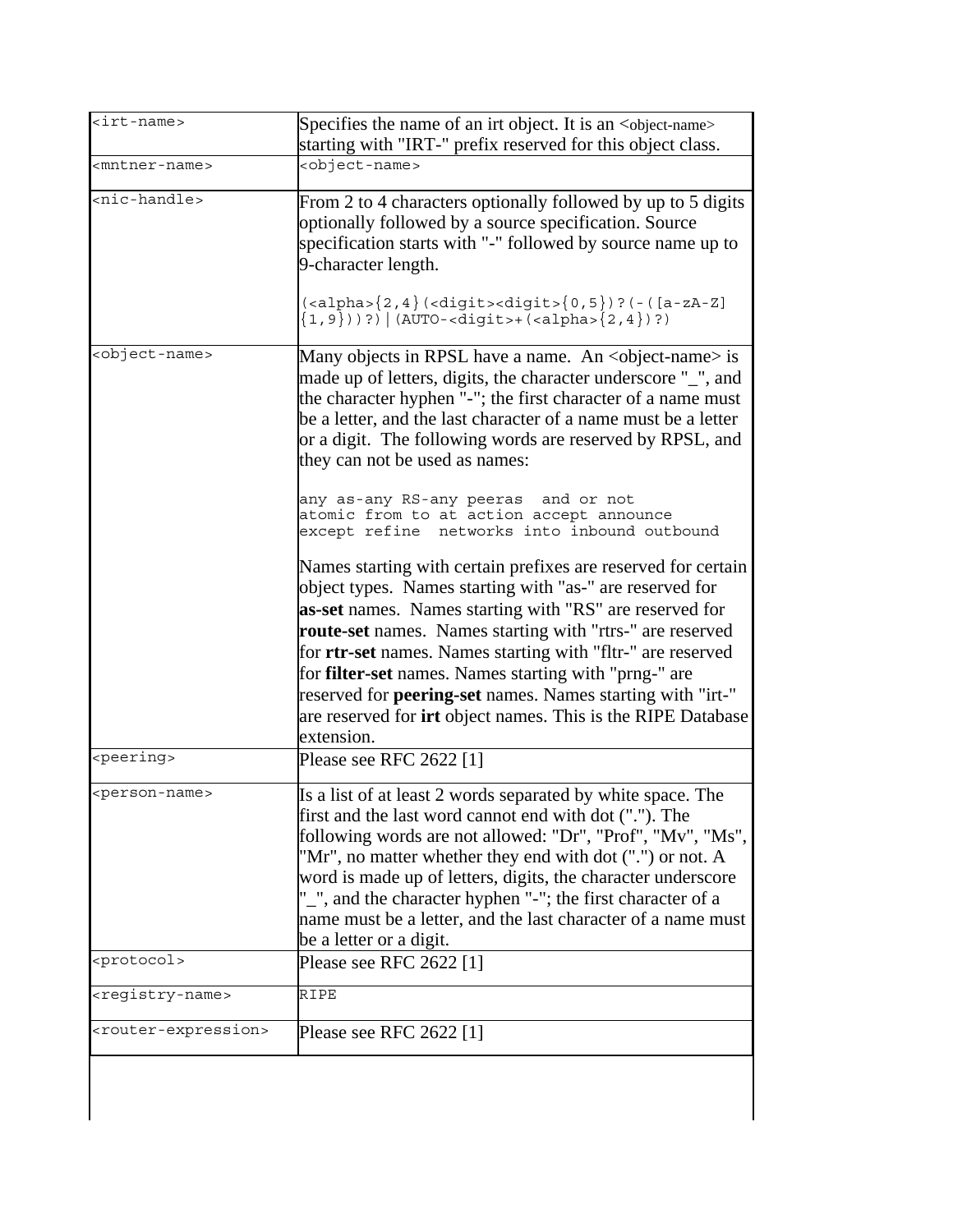| <telephone-number></telephone-number> | Contact telephone number. Can take one of the forms:<br>'+' <integer-list><br/><math>'+'</math> <integer-list> "("<br/><integer-list> ")" <integer-list><br/>'+' <integer-list> ext. <integer<br>list&gt;<br/>'+' <integer-list> "(" integer<br/>list ")" <integer-list> ext. <integer-list></integer-list></integer-list></integer-list></integer<br></integer-list></integer-list></integer-list></integer-list></integer-list> |  |
|---------------------------------------|-----------------------------------------------------------------------------------------------------------------------------------------------------------------------------------------------------------------------------------------------------------------------------------------------------------------------------------------------------------------------------------------------------------------------------------|--|
| <integer></integer>                   | An integer                                                                                                                                                                                                                                                                                                                                                                                                                        |  |
| <alpha></alpha>                       | Any alphabetical character.<br>$[A-Za-z]$                                                                                                                                                                                                                                                                                                                                                                                         |  |
| <alnum></alnum>                       | Any alphabetical or numeric character.<br>$[A-Za-z0-9]$                                                                                                                                                                                                                                                                                                                                                                           |  |
| list<br>lof                           | A list of words separated by comma (","). Cannot be empty.                                                                                                                                                                                                                                                                                                                                                                        |  |
| ripe-list<br>lof                      | A list of words separated by white space. Cannot be empty.                                                                                                                                                                                                                                                                                                                                                                        |  |
| <integer-list></integer-list>         | A list of <integer> with white space or dash ("-") as<br/>separators.</integer>                                                                                                                                                                                                                                                                                                                                                   |  |

Descriptions of the attributes are listed below in the following format:

<attribute\_name> <attribute\_value(type)> <description>

address: <freeform> Full postal address of a contact.

**admin-c:**  $\langle$ nic-handle> References an on-site administrative contact.

**aggr-bndry:** <as-expression> Defines a set of ASes, which form the aggregation boundary.

**aggr-mtd:** inbound | outbound  $[\langle \text{as-expression} \rangle]$ Specifies how the aggregate is generated. Please see [1] for more information.

alias:  $\langle$  domain-name> Specifies a canonical DNS name for the router.

**as-block:** <as-number> - <as-number> Specifies the range of ASNs that the **as-block** object represents. Please see [2] for more information.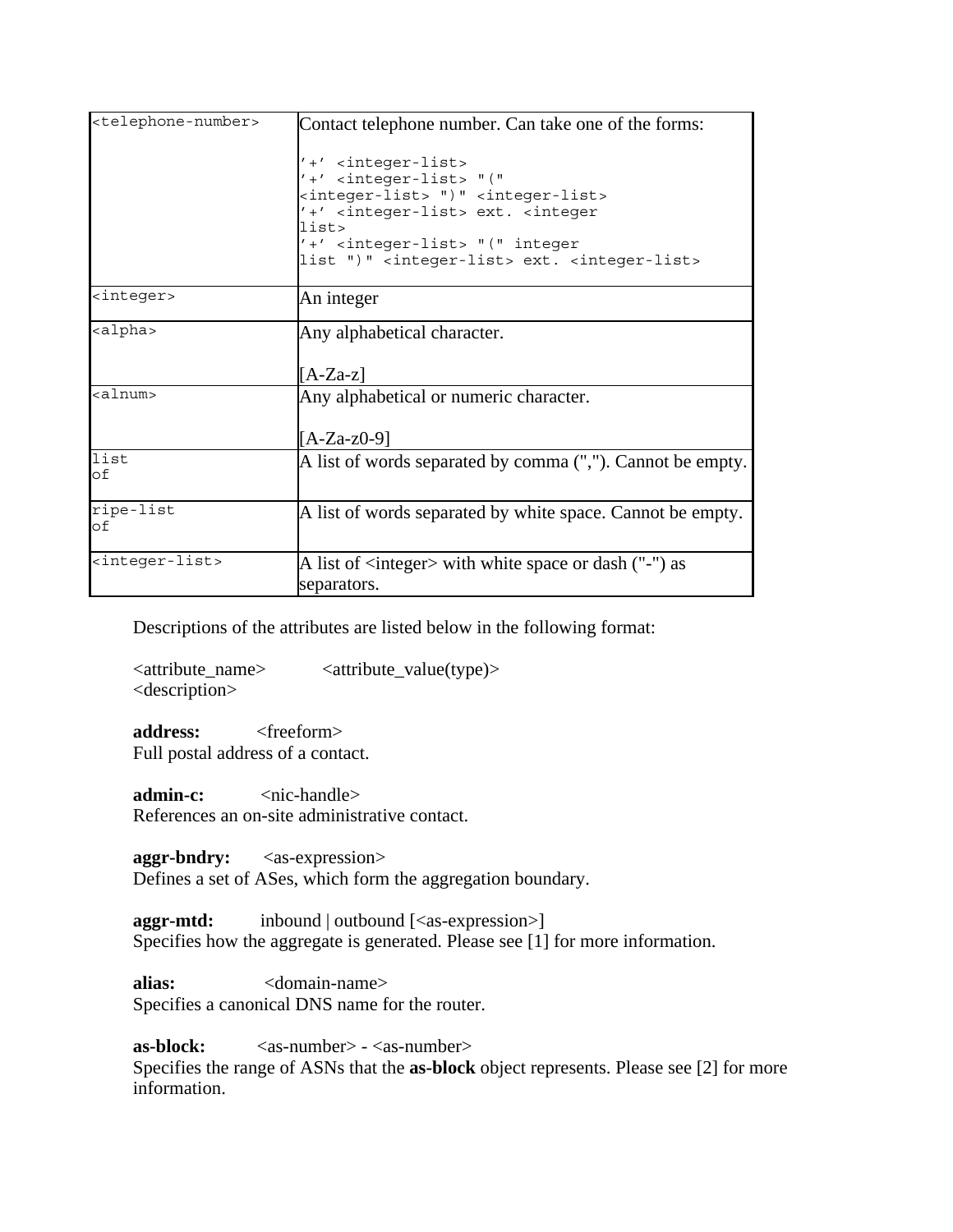**as-name:** <object-name> A descriptive name associated with an AS.

as-set:  $\leq$  object-name> Defines the name of the set.

 $a$ uth:  $\langle \text{auth-scheme} \rangle \langle \text{scheme-info} \rangle$ Defines an authentication scheme to be used.

<auth-scheme> and <scheme-info> can take the following values:

| <auth-scheme></auth-scheme> | <scheme-info></scheme-info>                            | <b>Description</b>                                                                                                                                                                                                                                                                                                                                                                                                                                                                                                                                                                                                                                                                                                                                                                                                                                                                                                                                                                                                                                                                        |
|-----------------------------|--------------------------------------------------------|-------------------------------------------------------------------------------------------------------------------------------------------------------------------------------------------------------------------------------------------------------------------------------------------------------------------------------------------------------------------------------------------------------------------------------------------------------------------------------------------------------------------------------------------------------------------------------------------------------------------------------------------------------------------------------------------------------------------------------------------------------------------------------------------------------------------------------------------------------------------------------------------------------------------------------------------------------------------------------------------------------------------------------------------------------------------------------------------|
| INONE                       |                                                        | No authentication is required to make<br>changes to the object protected with such<br>authentication scheme.                                                                                                                                                                                                                                                                                                                                                                                                                                                                                                                                                                                                                                                                                                                                                                                                                                                                                                                                                                              |
| <b>MAIL-FROM</b>            | regular expression<br>that matches e-mail<br>addresses | This authentication method checks the<br>content of the RFC 822 "From:" header of an<br>update request against the regular expression<br>specified as <scheme-info>. If the regular<br/>expression matches the content of the<br/>"From:" header, the update request is<br/>authenticated successfully. The regular<br/>expressions supported are described in<br/>POSIX 1003.2 section 2.8. As it is expected<br/>that most regular expressions will either be<br/>literals or of a form similar to<br/>.*@some.domain.or.other an extensive<br/>description of the possibilities will not be<br/>given. Note that the matching is applied to<br/>the whole content of the "From:" header<br/>including comments if present. No attempt is<br/>made to isolate the mailbox part.<br/>This authentication scheme is very weak.<br/>Forging RFC 822 headers does not take<br/>much effort or ingenuity. The reason for the<br/>scheme's existence is that it easily prevents<br/>accidental updates rather than allowing them<br/>first and fixing them later when notified.</scheme-info> |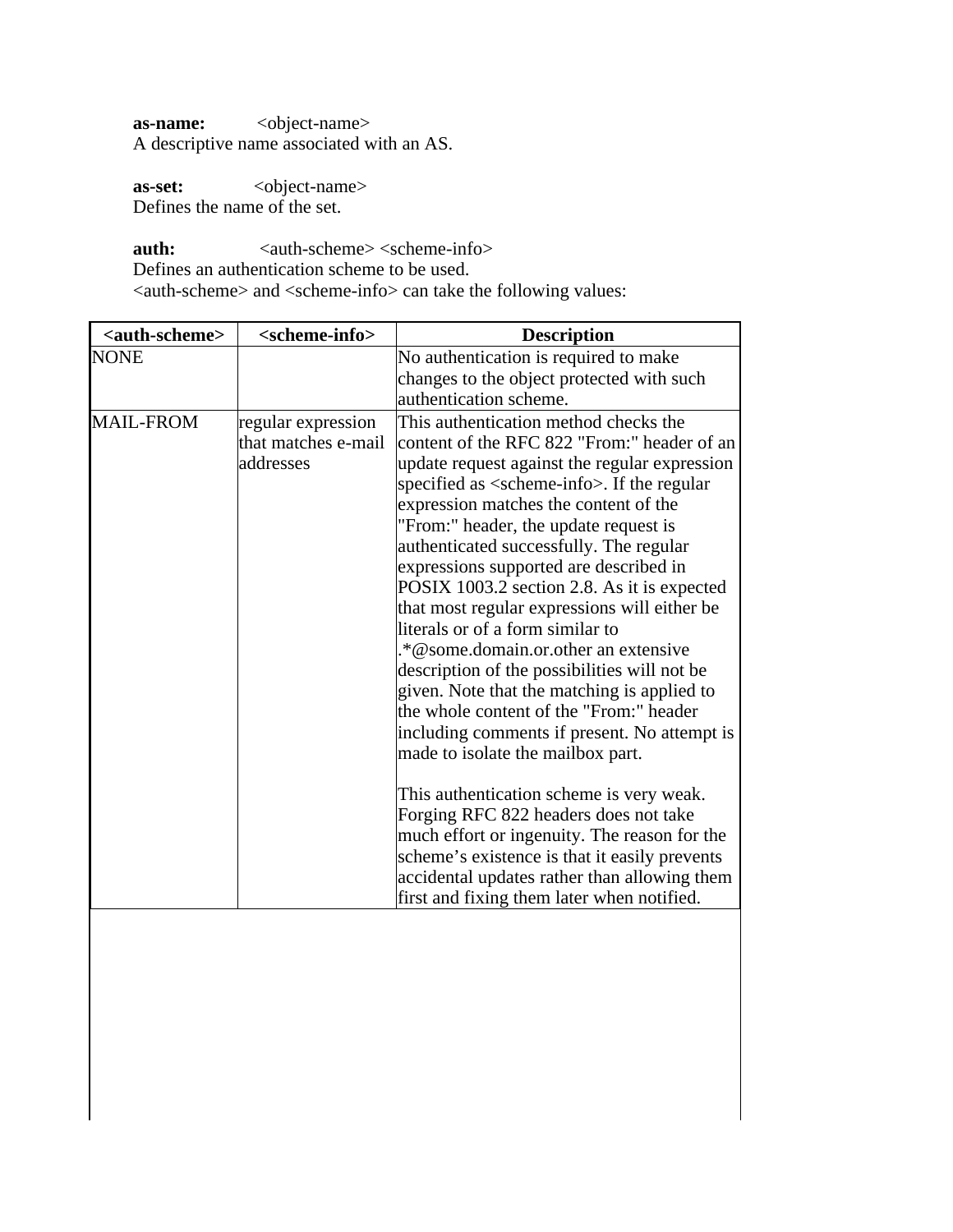| <b>CRYPT-PW</b>   | produced by UNIX<br>$crypt(3)$ routine | encrypted password, This scheme is slightly stronger than the<br>MAIL-FROM scheme. It is by no means<br>meant to keep out a determined malicious<br>attacker. The crypt function is vulnerable to<br>exhaustive search by (lots of) fast machines<br>and programs to do the searching are widely<br>available. For this reason it is strongly<br>discouraged to use encrypted passwords also<br>used for other purposes such as UNIX login<br>accounts in this scheme. As you are<br>publishing the encrypted password in the<br>database, it is open to attack. The usual<br>caveats about crypt passwords apply, so it is<br>not very wise to use words or combinations<br>of words found in any dictionary of any<br>language. |
|-------------------|----------------------------------------|-----------------------------------------------------------------------------------------------------------------------------------------------------------------------------------------------------------------------------------------------------------------------------------------------------------------------------------------------------------------------------------------------------------------------------------------------------------------------------------------------------------------------------------------------------------------------------------------------------------------------------------------------------------------------------------------------------------------------------------|
| PGPKEY- <id></id> |                                        | Strong scheme of authentication. $\langle id \rangle$ is the<br>PGP key ID to be used for authentication.<br>This string is the same one that is used in the<br>corresponding key-cert object's "key-cert:"<br>attribute.                                                                                                                                                                                                                                                                                                                                                                                                                                                                                                         |

**author:**  $\langle$ nic-handle> References a limerick author.

 $\lambda$ **aut-num:**  $\langle$  as-number The autonomous system number.

**certif:**  $\langle \text{public-key} \rangle$ 

Contains the public key. The value of the public key should be supplied either using multiple "certif:" attributes, or in one "certif:" attribute. In the first case, this is easily done by exporting the key from your local key ring in ASCII armored format and prepending each line of the key with the string "certif:". In the second case, line continuation should be used to represent an ASCII armored format of the key. All the lines of the exported key must be included; also the begin and end markers and the empty line which separates the header from the key body.

**changed:**  $\langle e$ -mail>  $|\langle$ date>]

Specifies who submitted the update, and when the object was updated. The format of the date is YYYYMMDD; dates in the future are not allowed. If the date is not specified, the database will put the date when the update was actually processed.

**components:** [ATOMIC] [[<filter>] [protocol <protocol> <filter>...]]

The "components:" attribute defines what component routes are used to form the aggregate.

 $\leq$ Protocol $>$  is a routing protocol name such as BGP4, OSPF or RIP and  $\leq$  filter $>$  is a policy expression.

Please refer to RFC 2622 [1] for more information.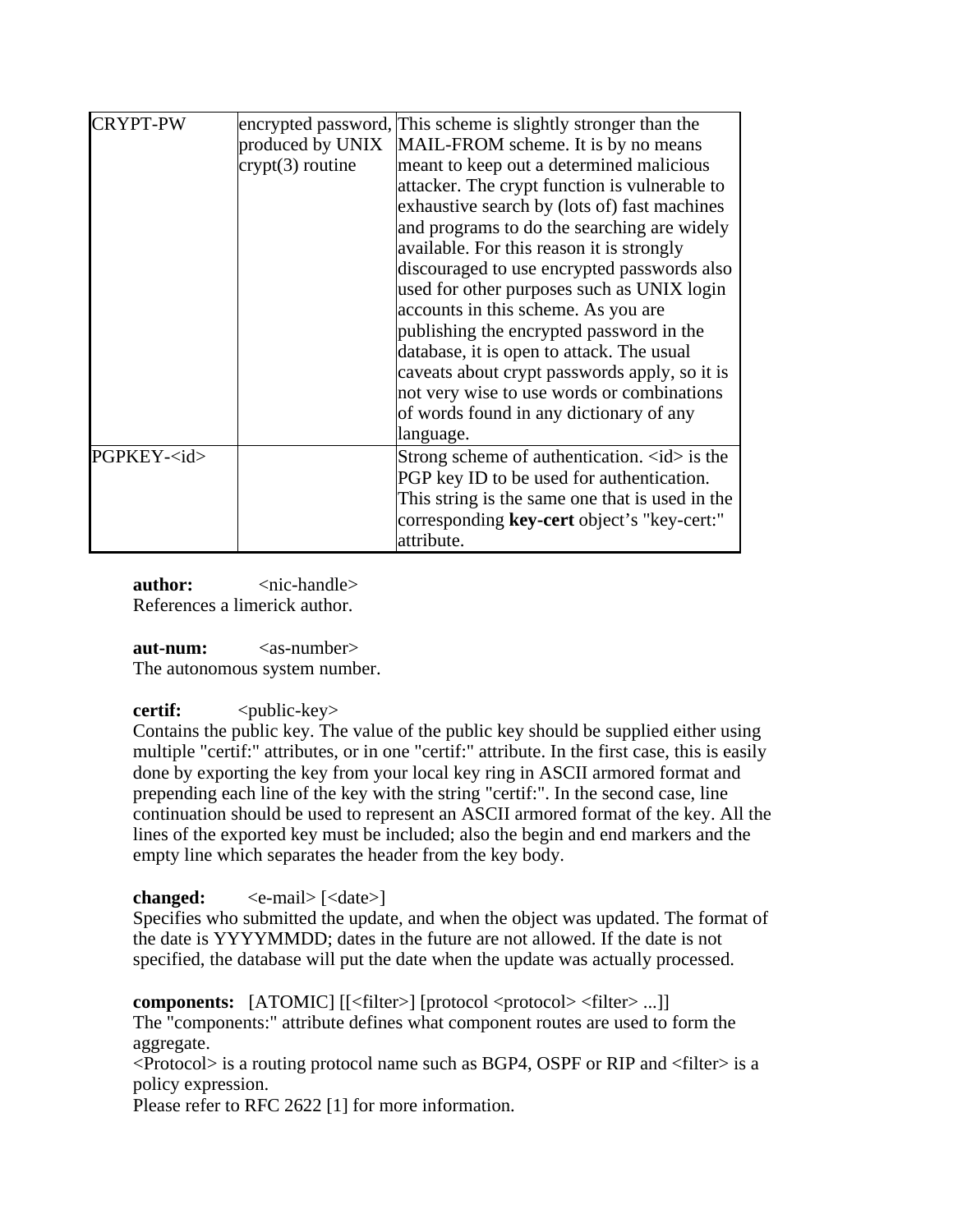#### **country:** <country-code>

Identifies the country. <Country-code> must be a valid two-letter ISO 3166 country code.

#### **cross-mnt:** list of <mntner-name>

references mntner(s) to be notified. The "cross-mnt:" attribute may be used in:

- **route object** to get a notification for any overlaps with the prefix specified in that **route** object;
- **aut-num** object to get a notification for overlaps with any of the prefixes announced in **route** objects in which the given AS number is specified in the "origin:" attribute.

A notification will be sent to mailbox(es) listed in cross-nfy and mailbox(Es) listed in the "mnt-nfy:" attributes of the maintainers referenced by the cross-mnt whenever an overlapping route is added or removed.

#### **cross-nfy:** <nic-handle>

The cross-nfy attribute contains a NIC-handle pointing to a **person** or **role** object, the email address of which will be used for notification about the addition or removal of **route** objects, which overlap the prefixes of the already registered **route** objects. The "cross-nfy:" attributes may be used in:

- **route** object to get a notification for any overlaps with the prefix specified in that **route** object;
- **aut-num** object to get a notification for overlaps with any of the prefixes announced in **route** objects in which the given AS number is specified in the "origin:" attribute.

See also "cross-mnt:" attribute.

**default:** to <peering> [action <action>] [networks <filter>] Specifies default routing policies. Please refer to RFC 2622 [1] for more information.

descr: <freeform> A short description related to the object

**domain:** <domain-name> DNS name. <Domain-name> is a fully qualified domain name without trailing ".".

**dom-net:** ripe-list of  $\langle$ ipv4-address> List of IP networks in a domain.

**e-mail:** <e-mail> Specifies an e-mail address of a person or role.

**encryption:** PGPKEY-<id>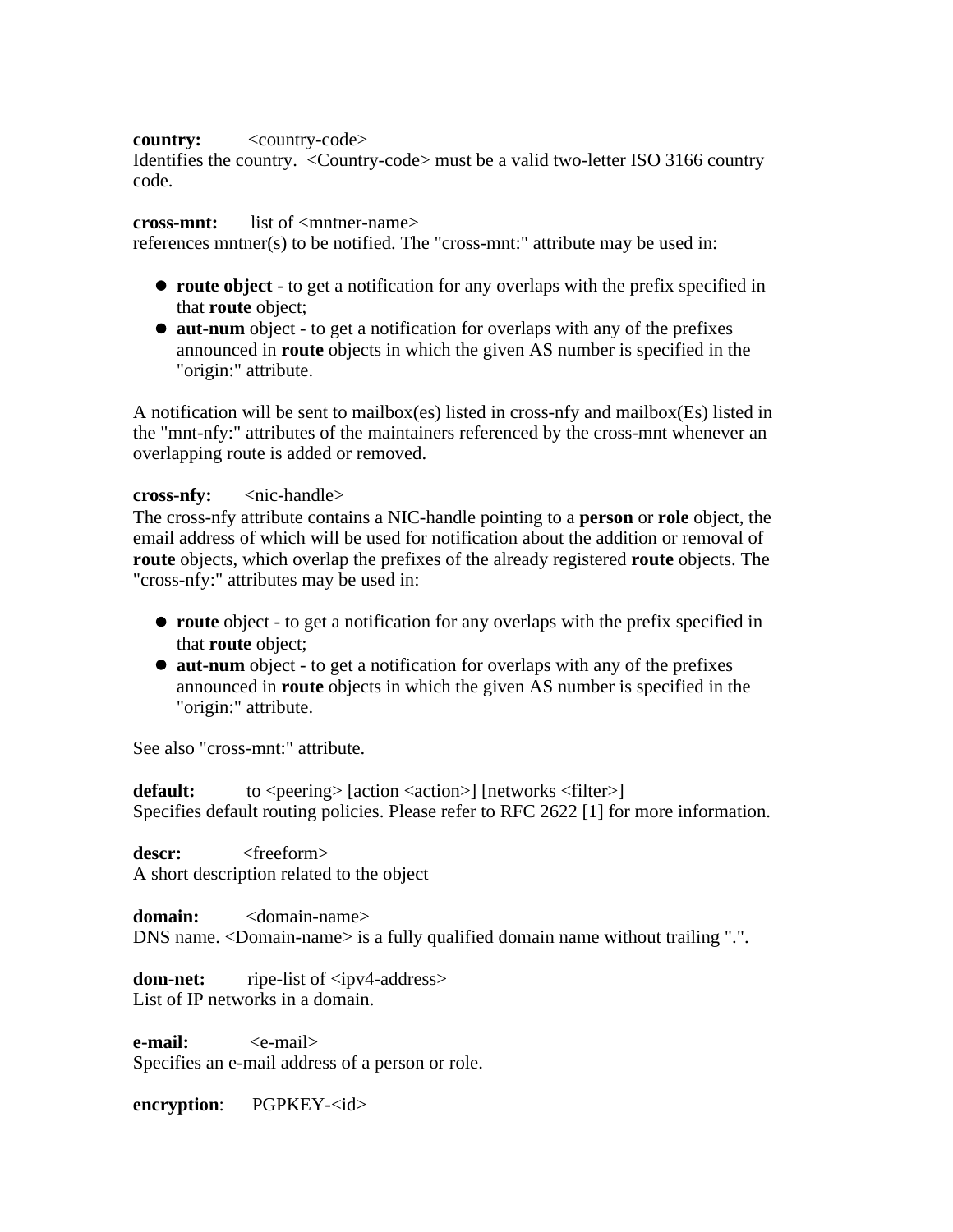References a **key-cert** object representing a CSIRT public key used to encrypt correspondence sent to the CSIRT. <Id> is the D of the PGP public key in 8-digit hexadecimal format without "0x" prefix.

**export:**  $\qquad \qquad \text{to} \leq \text{pering-1} > [\text{action} < \text{action-1}]$  . . . to  $\leq$  peering-N $>$  [action  $\leq$  action-N $>$ ] announce <filter>

Specifies an export policy expression. Please refer to RFC 2622 for more information.

#### **export-comps:** <filter>

Specifies an RPSL filter that matches the more specifics that need to be exported outside the aggregation boundary. Please refer to RFC 2622 [1] for more information.

**fax-no:** <telephone-number> The fax number of a contact.

**filter:** <filter> Defines the set's policy filter, a logical expression which when applied to a set of routes returns a subset of these routes. Please refer to RFC 2622 [1] for more information.

**filter-set:** <object-name>

Defines the name of the filter. Please refer to RFC 2622 [1] for more information.

**fingerpr:**  $\langle$  *<generated>* 

A fingerprint of a key certificate generated by the database. Please refer to RFC 2726 [9] for detailed description of this attribute.

**holes:** list of <address-prefix>

Lists the component address prefixes that are not reachable through the aggregate route (perhaps that part of the address space is unallocated). Please refer to RFC 2622 [1] for more information.

**ifaddr:**  $\langle i \rangle$  <ipv4-address> masklen  $\langle i \rangle$  and  $\langle i \rangle$  action  $\langle i \rangle$ Specifies an interface address within an Internet router. Please refer to RFC 2622 [1] for more information.

**import:** [protocol <protocol-1>]  $\left[ \text{into} \leq \text{protocol-2} \right]$ from  $\leq$  peering-1 $>$  [action  $\leq$ action-1 $>$ ]

 . . . from  $\le$  peering-N $>$  [action  $\le$  action-N $>$ ] accept <filter>

Specifies import policy expression. Please refer to RFC 2622 [1] for more information.

**inetnum:**  $\langle i \rangle$  <ipv4-address> -  $\langle i \rangle$  =  $\langle i \rangle$  +  $\langle i \rangle$  +  $\langle i \rangle$  +  $\langle i \rangle$  +  $\langle i \rangle$  +  $\langle i \rangle$  +  $\langle i \rangle$  +  $\langle i \rangle$  +  $\langle i \rangle$  +  $\langle i \rangle$  +  $\langle i \rangle$  +  $\langle i \rangle$  +  $\langle i \rangle$  +  $\langle i \rangle$  +  $\langle i \rangle$  +  $\langle i \rangle$  +  $\langle i \rangle$  +  $\langle i \rangle$ 

Specifies a range of IPv4 that **inetnum** object presents. The ending address should be greater than the starting one.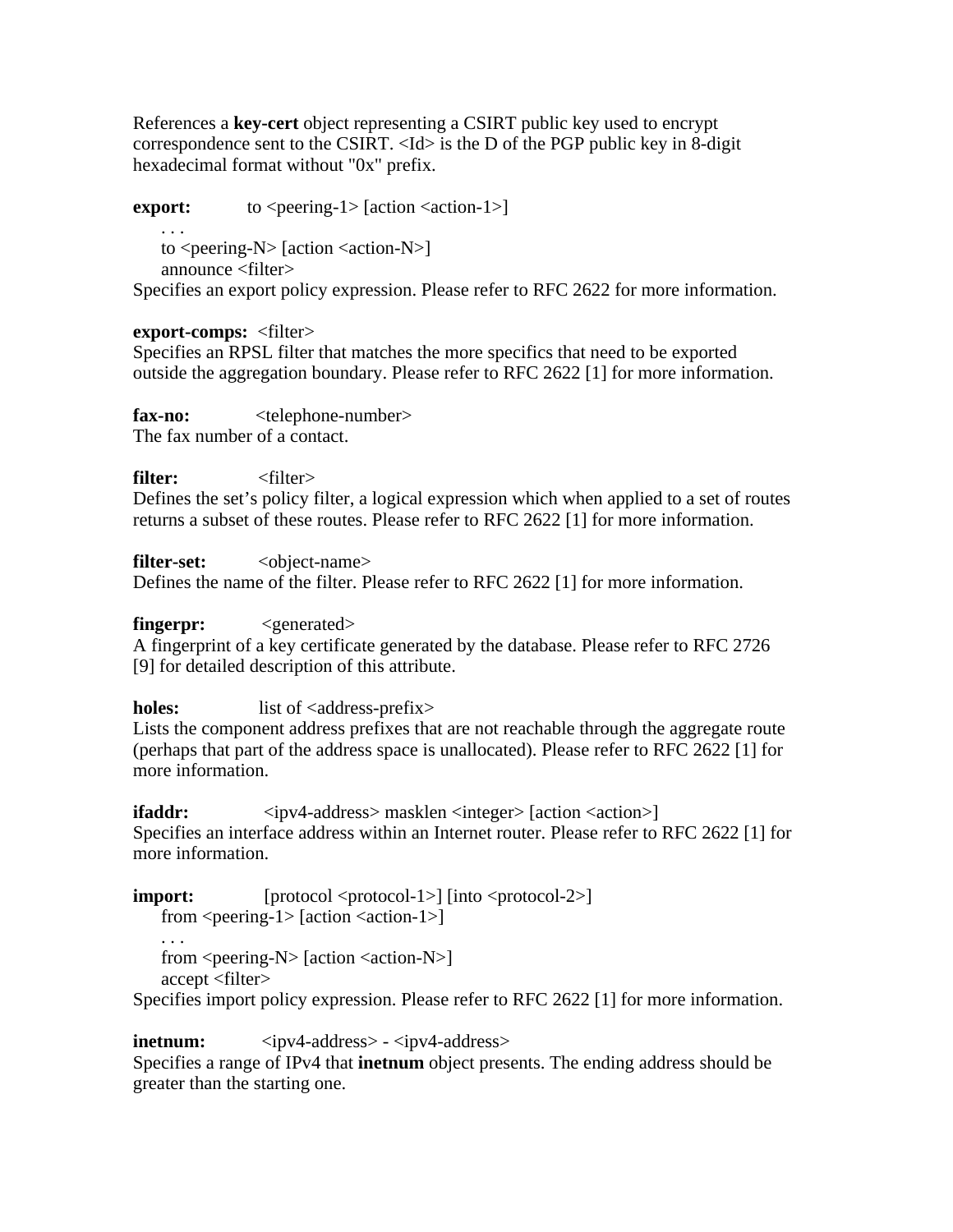**inet6num:**  $\langle i \text{pv6-} \text{address} \rangle / \langle \text{prefix-length} \rangle$ 

Specifies a range of IPv6 addresses in prefix notation. The <prefix length> is an integer in the range from 0 to 128.

#### **inet-rtr:**  $\langle$  <domain-name>

Fully qualified DNS name of the **inet-rtr** without trailing ".". Please refer to RFC 2622 [1] for more information.

**inject:**  $[at *con* + expression>]$ 

[action <action>]

[upon <condition>]

Specifies which routers perform the aggregation and when they perform it. Please refer to RFC 2622 [1] for more information.

**irt:**  $\langle$ irt-name>

A unique identifier of an **irt** object. The name should start with the prefix "IRT-", reserved for this type of object.

#### **irt-nfv:**  $\langle$ e-mail>

Specifies the e-mail address to be notified when a reference to the **irt** object is added or removed.

#### **key-cert:** PGPKEY-<id>

Defines the public key stored in the database. <Id> is the ID of the PGP public key in 8-digit hexadecimal format without "0x" prefix.

**local-as:**  $\langle$ as-number>

Specifies the autonomous system that operates the router. Please refer to RFC 2622 [1] for more information.

**limerick:** LIM-<string> Specifies the title of the limerick.  $\langle$ string $\rangle$  can include alphanumeric characters, "-" character.

#### **method:**  $\langle$  *generated>*

Defines the type of the public key. Currently the only method that is supported is "PGP". Please refer to RFC 2726 [9] for detailed description of this attribute.

### **member-of:** list of <set-name>

This attribute can be used in the **route**, **aut-num** and **inet-rtr** classes. The value of the "member-of:" attribute identifies a set object that this object wants to be a member of. This claim, however, should be acknowledged by a respective "mbrs-by-ref:" attribute in the referenced object. Please refer to RFC 2622 [1] for more information.

**members:** list of <as-number> *or* <as-set-name>

*or*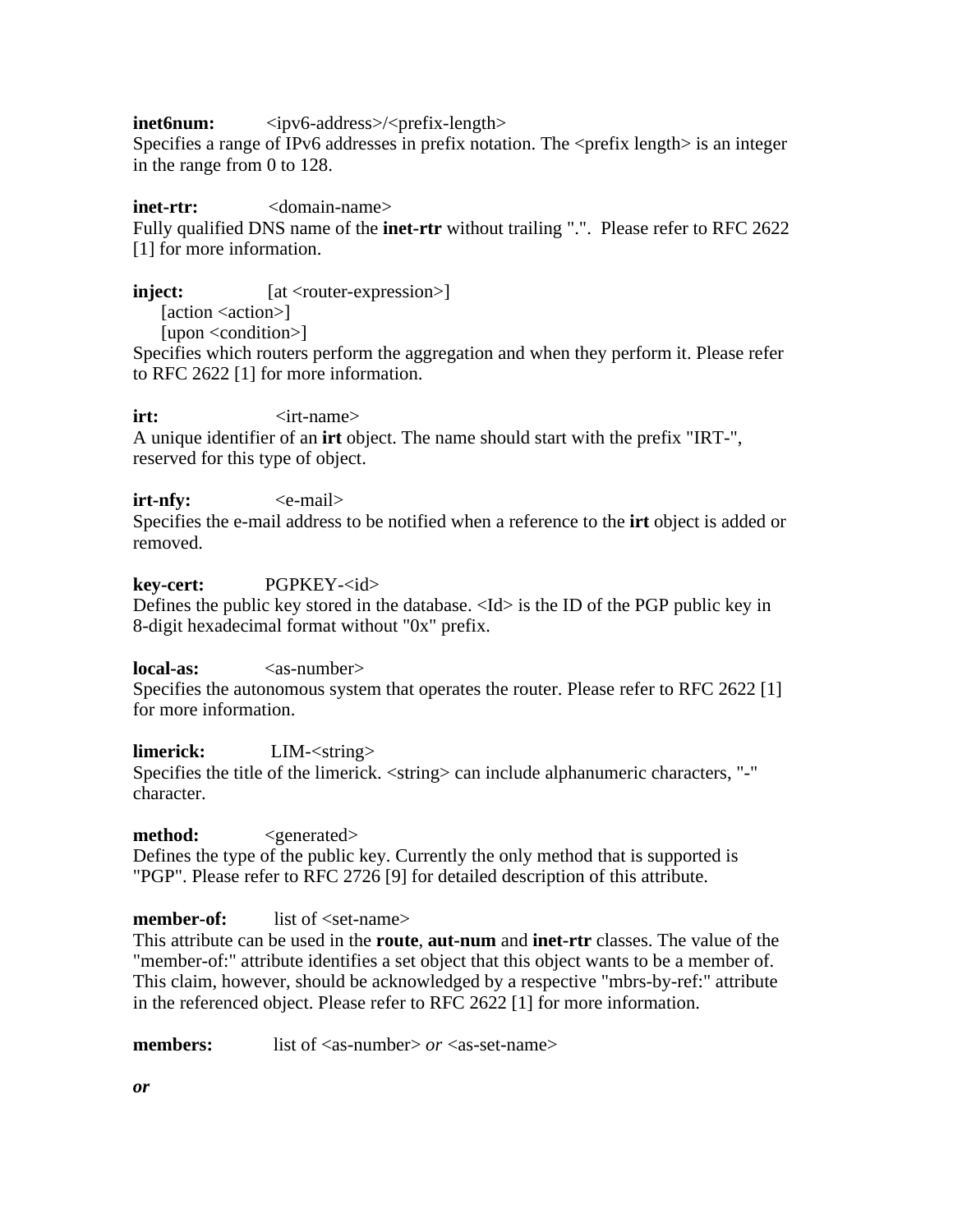| members: | list of $\leq$ address-prefix-range $\geq$ or                      |  |  |
|----------|--------------------------------------------------------------------|--|--|
|          | <route-set-name><range-operator></range-operator></route-set-name> |  |  |
| 0r       |                                                                    |  |  |

| members: | list of $\langle$ inet-rtr-name $>$ or $\langle$ rtr-set-name $>$ or |  |
|----------|----------------------------------------------------------------------|--|
|          | $\langle$ ipv4 address>                                              |  |

Lists the members of the set. The first form appears in the **as-set** object. The syntax of  $\langle$ as-set-name $\rangle$  is the same as the syntax of  $\langle$ object-name $\rangle$ . The second form appears in the **route-set** object. The syntax of <route-set-name> is the same as the syntax of <object-name>. The third form appears in the **rtr-set** object. The syntax of  $\langle$ intet-rtr-name> is the same as the syntax of  $\langle$ object-name>. Please refer to RFC-2622 [1] for more information.

#### **mbrs-by-ref:** list of <mntner-name> | ANY

This attribute can be used in all "set" objects; it allows indirect population of a set. If this attribute is used, the set also includes objects of the corresponding type (**aut-num** objects for **as-set**, for example) that are protected by one of these maintainers and whose "member-of:" attributes refer to the name of the set. If the value of a "mbrs-by-ref:" attribute is ANY, any object of the corresponding type referring to the set is a member of the set. If the "mbrs-by-ref:" attribute is missing, the set is defined explicitly by the "members:" attribute.

**mntner:**  $\leq$   $\leq$   $\leq$   $\leq$   $\leq$   $\leq$   $\leq$   $\leq$   $\leq$   $\leq$   $\leq$   $\leq$   $\leq$   $\leq$   $\leq$   $\leq$   $\leq$   $\leq$   $\leq$   $\leq$   $\leq$   $\leq$   $\leq$   $\leq$   $\leq$   $\leq$   $\leq$   $\leq$   $\leq$   $\leq$   $\leq$   $\leq$   $\leq$   $\leq$   $\leq$   $\$ A unique identifier of the mntner object.

**mnt-by:** list of <mntner-name>

Specifies the identifier of a registered **mntner** object used for authorisation of operations performed with the object that contains this attribute.

**mnt-irt:** list of  $\langle$ irt-name>

May appear in an **inetnum** or **inet6num** object. It points to an existing **irt** object representing CSIRT that handles security incidents for the address space specified by the **inetnum** or **inet6num** object.

### **mnt-lower:** list of <mntner-name>

Specifies the identifier of a registered **mntner** object used for hierarchical authorisation. Protects creation of objects directly (one level) below in the hierarchy of an object type (only for **inetnum**, **inet6num**, **as-block**, **aut-num**, **route** or **domain** objects). The authentication method of this **maintainer** object will then be used upon creation of any object directly below the object that contains the "mnt-lower:" attribute.

**mnt-nfy:**  $\langle$ e-mail>

Specifies the e-mail address to be notified when an object protected by a mntner is successfully updated.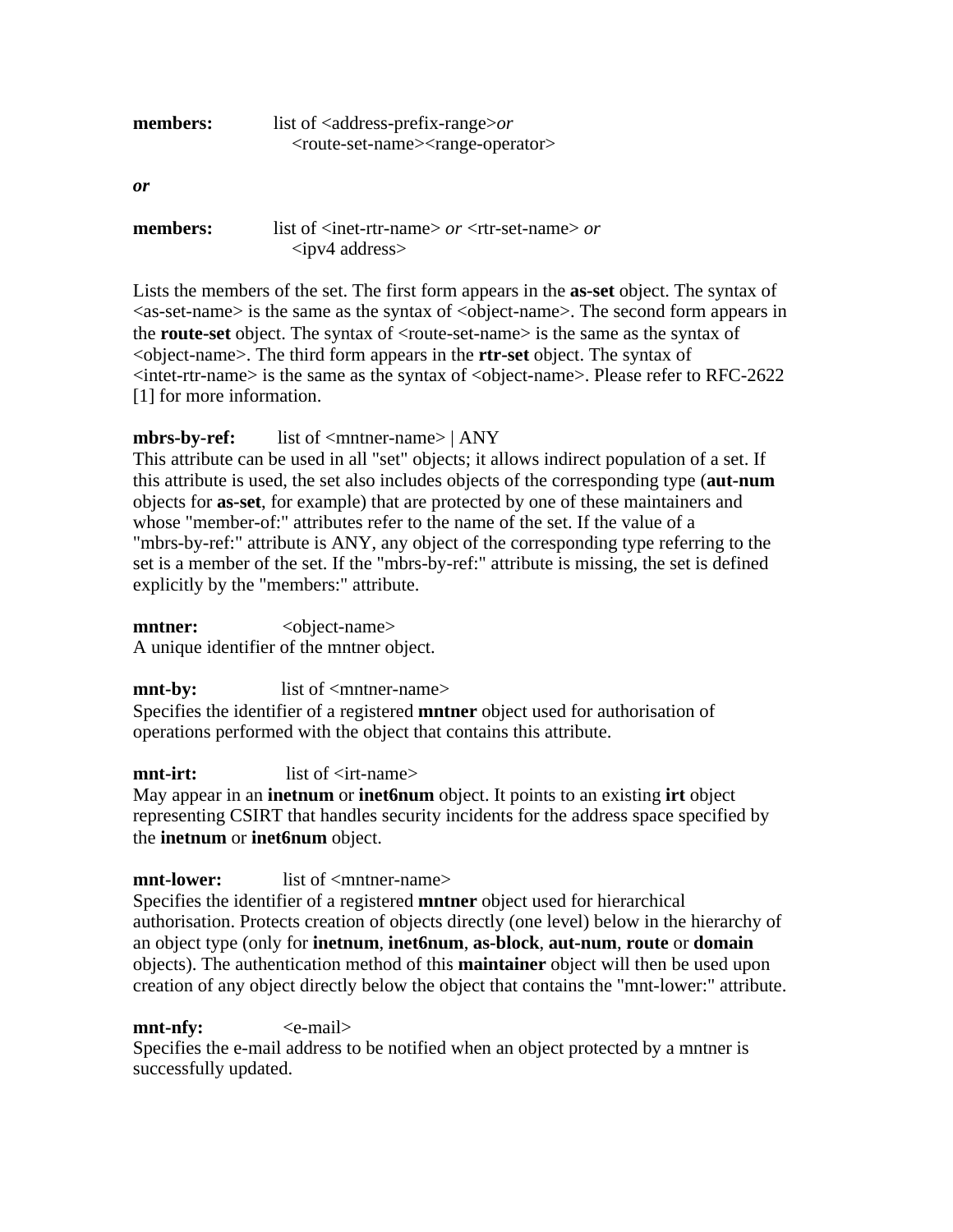$\text{mnt-routes:}$   $\text{~}$   $\text{~}$   $\text{~}$   $\text{~}$   $\text{~}$   $\text{~}$   $\text{~}$   $\text{~}$   $\text{~}$   $\text{~}$   $\text{~}$   $\text{~}$   $\text{~}$   $\text{~}$   $\text{~}$   $\text{~}$   $\text{~}$   $\text{~}$   $\text{~}$   $\text{~}$   $\text{~}$   $\text{~}$   $\text{~}$   $\text{~}$   $\text{~}$   $\text{~}$  May appear in an **aut-num**, **inetnum** or **route** object. This attribute references a **maintainer** object which is used in determining authorisation for the creation of **route** objects. After the reference to the maintainer, an optional list of prefix ranges inside of curly braces or the keyword "ANY" may follow. The default, when no additional set items are specified, is "ANY" or all more specifics. Please refer to RFC-2622 [1] for more information.

**netname:**  $\langle$ netname> Specifies the name of a range of IP address space. The syntax of the <netname> attribute is the same as the syntax of the <object-name> attribute, but it does not have a restriction on RPSL reserved prefixes.

**nic-hdl:** <nic-handle> Specifies the NIC handle of a **role** or **person** object. When creating an object, one can also specify an "AUTO" NIC handle by setting the value of the attribute to "AUTO-1" or AUTO-1 <Initials>. In such case the database will assign the NIC handle automatically.

**notify:**  $\langle$ e-mail> Specifies the e-mail address to which notifications of changes to an object should be sent.

**nserver:** ripe-list of (<domain-name> | <ipv4-address>) Specifies the nameservers of the domain.

origin:  $\langle$ as-number> Specifies the AS that originates the route. The corresponding **aut-num** object should be registered in the database.

**owner:**  $\langle$ generated> Specifies the owner of the public key. Please refer to RFC 2726 [9] for detailed description of this attribute.

**peer:**  $\langle$ protocol> $\langle$ ipv4-address> $\langle$ options> <protocol><inet-rtr-name><options> <protocol><rtr-set-name><options> <protocol><peering-set-name><options>

May appear in an **inet-rtr** object. Specifies a protocol peering with another router. Please refer to RFC 2622 [1] for more information.

**peering:**  $\langle$  peering> Defines a peering that can be used for importing or exporting routes. Please refer to RFC 2622 [1] for more information.

**peering-set:**  $\langle$ object-name>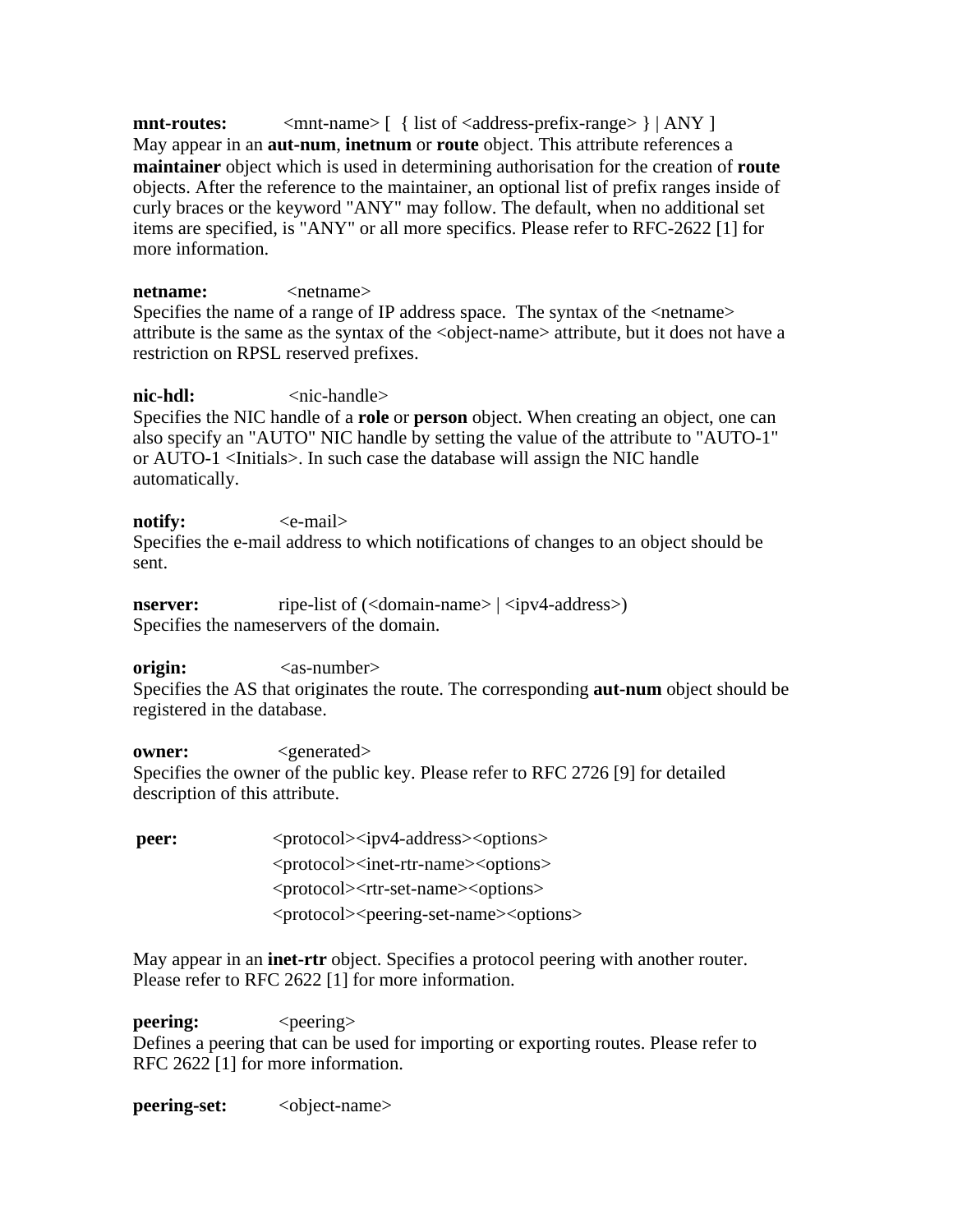Specifies the name of the peering-set. Please refer to RFC 2622 [1] for more information.

**person:**  $\langle$  person-name>

Specifies the full name of an administrative, technical or zone contact person for other objects in the database. <Person name> cannot contain titles such as "Dr.", "Prof.", "MV", "Ms.", "Mr.", etc. It is composed of alphabetic characters.

**peering-set:** <object-name>

Specifies the name of the peering-set. Please refer to RFC 2622 [1] for more information.

**phone:**  $\langle$  **telephone-number>** Specifies a telephone number of the contact.

**refer:**  $\langle \text{type}\rangle \langle \text{hostname}\rangle$  [ $\langle \text{port}\rangle$ ]

Specifies the referral type, hostname and port that the server should use to redirect the query when using referral mechanism for lookups for **domain** objects. Please see section 2.7 "Referral mechanism for domains" for more information.

<type> specifies the type of referral to be used. Please see the table below for the supported types.

<hostname> is the DNS name or <ipv4 address> of the referred host.

 $\epsilon$  port $>$  is an integer specifying TCP port number at which queries are accepted by the referred host. If  $\langle$  port $\rangle$  is omitted, the default number of 43 is used.

| <b>Referral type</b> | <b>Description</b>                                                                                                        |
|----------------------|---------------------------------------------------------------------------------------------------------------------------|
| <b>SIMPLE</b>        | Only lookup key (domain name) is passed to the referred server.                                                           |
|                      | All query flags are stripped.                                                                                             |
| <b>INTERNIC</b>      | Same as SIMPLE. Supported for backward compatibility.                                                                     |
| RIPE                 | Used when the referred server understands RIPE query flags.                                                               |
|                      | With this type of referral, all query flags specified by the client                                                       |
|                      | will be passed to the referred server unmodified.                                                                         |
|                      | LIENTADDRESS Same as SIMPLE, but the server will add "-V $\langle \text{version} \rangle$ , $\langle \text{ipv4} \rangle$ |
|                      | address>" flag to the query, where <version> is the version</version>                                                     |
|                      | number of the server and $\langle$ ipv4 address> is the IP address of the                                                 |
|                      | client that made this query. This referral type allows the referred                                                       |
|                      | host to perform accounting and implement an access control for                                                            |
|                      | clients using the RIPE Database server as a proxy.                                                                        |

**referral-by:**  $\langle$ mntner-name>

This attribute is required in the **mntnr** object. It may never be altered after the addition of the maintainer. This attribute refers to the maintainer that created this maintainer. Currently, all **mntner** objects are created manually by the Database Administration, so the value of the "referral-by:" attribute should be "RIPE-DBM-MNT"

**remarks:** <freeform>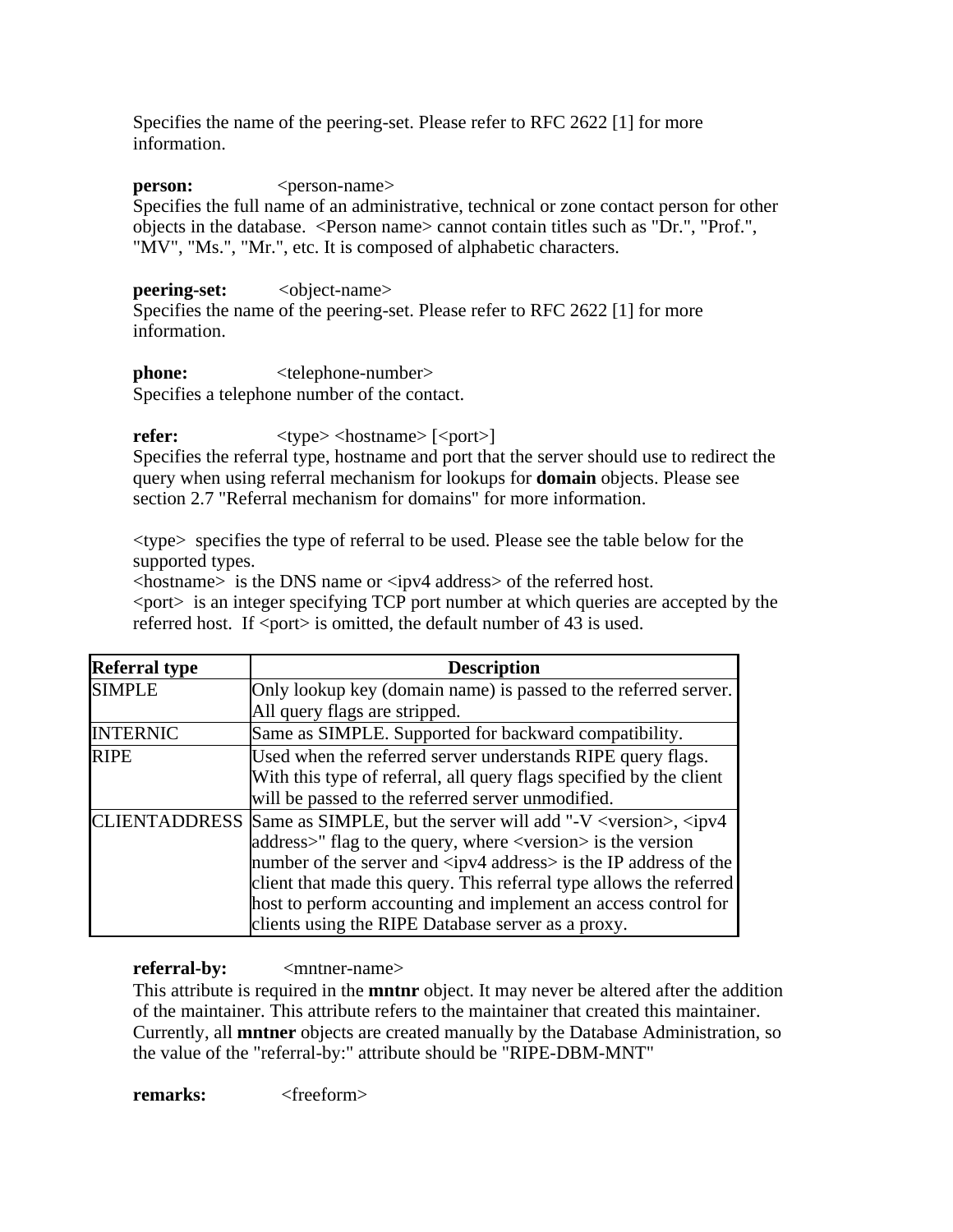Contains remarks.

**role:**  $\langle$  person-name> Specifies the full name of a role entity, e.g. RIPE DBM.

**rev-srv: ripe-list of <domain-name>** 

Specifies a DNS nameserver for a range of IP addresses represented by the **inetnum** object that contains this attribute.

**route:** <address-prefix> Specifies the prefix of the interAS route. Together with the "origin:" attribute, constitutes a primary key of the **route** object.

**route-set:**  $\langle$ object-name> Specifies the name of the route set. It is a primary key for the route-set object. Please refer to RFC 2622 [1] for more information.

**rtr-set:**  $\langle$ object-name> Defines the name of the **rtr-set**. Please refer to RFC 2622 [1] for more information.

signature: PGPKEY-<id> References a **key-cert** object representing a CSIRT public key used by the team to sign their correspondence. <Id> is the ID of the PGP public key in 8-digit hexadecimal format without "0x" prefix.

**source:**  $\langle$  registry-name>

Specifies the registry where the object is registered. Should be "RIPE" for the RIPE Database.

**status:** <status>

Specifies the status of the address range represented by inetnum or **inet6num** object. For an **inetnum** object <status> can have one of these values:

- ALLOCATED PA
- ALLOCATED PI
- ALLOCATED UNSPECIFIED
- **ASSIGNED PA**
- ASSIGNED PI
- LIR-PARTITIONED PA
- LIR-PARTITIONED PI

Please refer to the RIPE document "IPv4 Address Allocation and Assignment Policies in the RIPE NCC Service Region" for further information. Please refer to [10] regarding usage of the LIR-PARTITIONED status value. For **inet6num**, <status> can have one of the following values:

- ALLOCATED-BY-RIR For allocations made by an RIR to an LIR.
- ALLOCATED-BY-LIR For allocations made by an LIR or an LIR's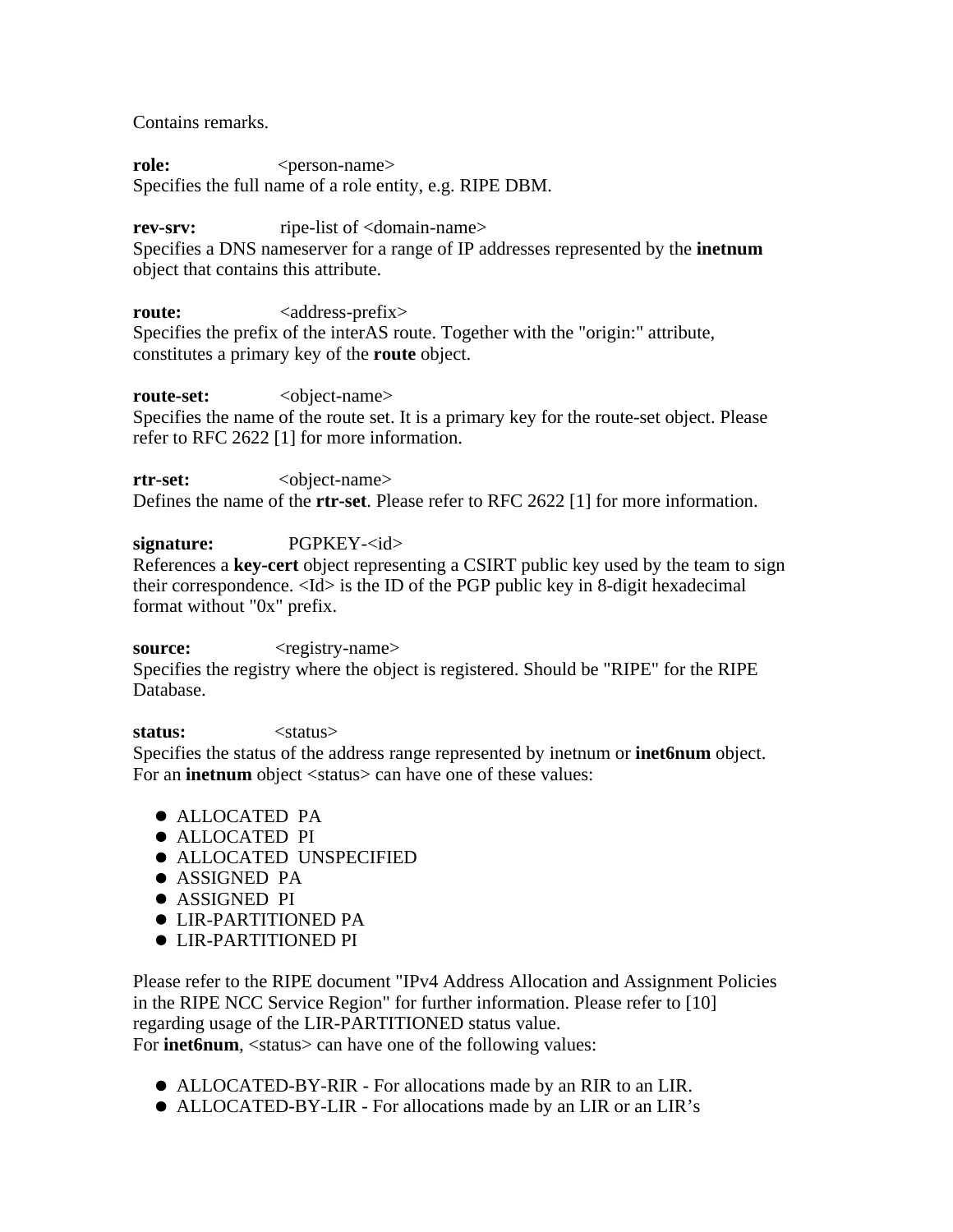downstream customer to another downstream organisation.

ASSIGNED - For assignments made to End User sites.

Please refer to [13] regarding usage of the status value for **inet6num** objects.

**sub-dom: ripe-list of <domain-name>** Specifies list of sub-domains of a domain. Domain names are relative to the domain represented by the **domain** object that contains this attribute.

**tech-c:**  $\langle$ nic-handle> References a technical contact.

**text:**  $\langle$  *text:* Contains text of the limerick. Must be humorous, but not malicious or insulting.

**trouble:** <freeform> Contains information on who to contact when there are problems.

**upd-to:**  $\langle$ e-mail> Specifies the e-mail address to be notified when an object protected by a mntner is unsuccessfully updated. See also section 3.5.2. "Notifications".

**zone-c:**  $\langle$ nic-handle> References a zone contact.

# **A2. RIPE Database response codes and messages**

If the server encounters a problem, an error message is returned as a query result. The format of an error message is as follows:

%ERROR:#:<message>,

where  $\#$  is the error code and  $\langle$  message $\rangle$  is a short description of the problem, possibly followed by a more descriptive message, each line of which starts with % followed by a white space and a text.

Example:

% This is the RIPE Whois server v3.0 beta.

- % This server mirrors the RIPE Database in RPSL format.
- % Rights restricted by copyright.
- % See http://www.ripe.net/ripencc/pub-services/db/copyright.html

%ERROR:101: no entries found

%

% No entries found in the selected source(s).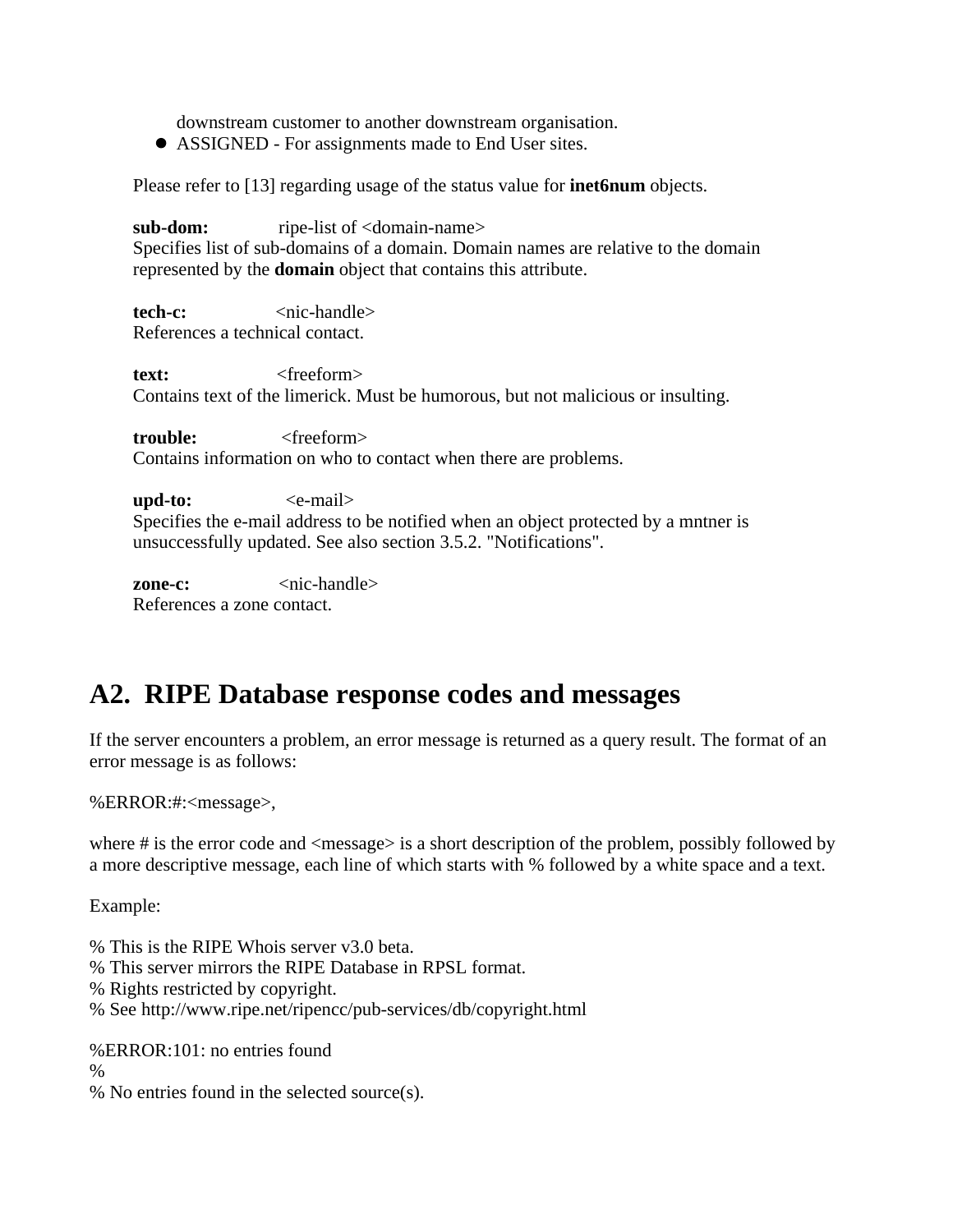### **A2.1 Query errors**

%ERROR:101: no entries found

No entries were found in the selected source(s).

%ERROR:102: unknown source

Unknown source is requested (-s flag). Use -q sources for a list of available sources.

%ERROR:103: unknown object type

Unknown object type is specified in the filter expression (-T flag)

%ERROR:104: unknown attribute

Unknown attribute is specified in the inverse query (-i flag). See section 2.0 "Queries in the RIPE Database" for more information.

%ERROR:105: attribute is not searchable

The attribute specified in the inverse query is not searchable (-i flag). See section 2.0 "Queries in the RIPE Database" for more information.

%ERROR:106: no search key specified

No search key has been specified in the query.

### **A2.2 Access errors**

%ERROR:201: access denied

Access from the host has been permanently denied because of excessive querying. You need to contact Database Administration; (ripe-dbm@ripe.net) to discuss this problem.

%ERROR:202: access control limit reached

Limit of returned objects has been reached. The connection is terminated. Continued attempts to excessively query the database will result in permanent denial of service. See section 2.8 "Access control for queries" for more information.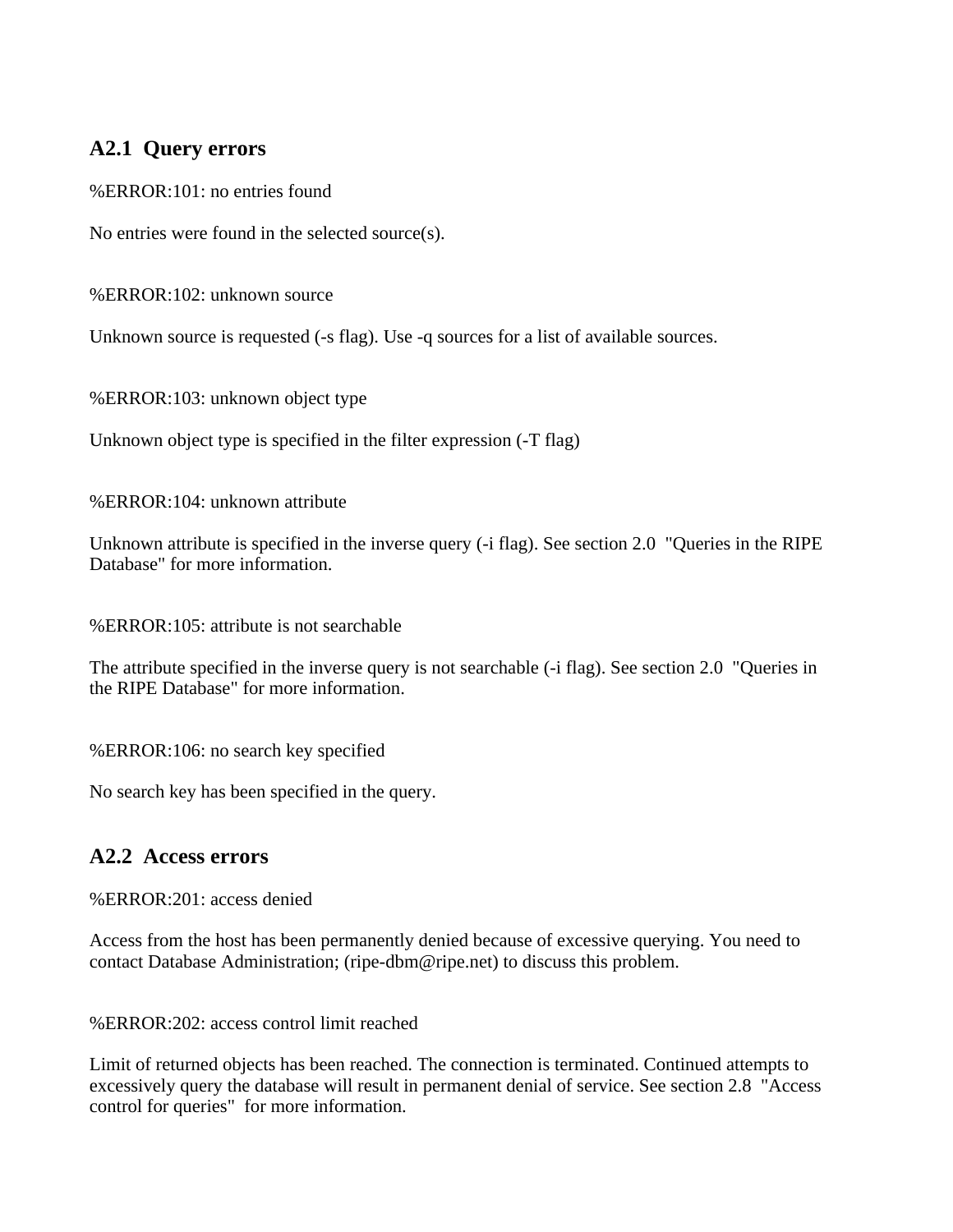%ERROR:203: address passing not allowed

The host is not registered as a proxy, thus it is not allowed to pass addresses on the query line ("-V" flag). See section 2.8 "Access control for queries" for more information.

%ERROR:204: maximum referral lines exceeded

The referral query result exceeded maximum number of lines. Only maximum lines are output and connection is closed by the server.

### **A2.3 Connection errors**

%ERROR:301: connection has been closed

The connection is administratively closed.

%ERROR:302: referral timeout

The connection was closed due to referral timeout.

%ERROR:303: no referral host

Referral host cannot be found.

%ERROR:304: referral host not responding

The connection to the referral host cannot be established.

### **A2.4 NRTM errors**

%ERROR:401: invalid range: Not within <first>-<last>

This happens when the requested range or part of it is outside the serial numbers available at the server.  $\langle$  first  $>$  is the lowest serial number available.  $\langle$ Last  $>$  is the most recent serial number available.

%ERROR:402: not authorised to mirror the database

See section 2.8 "Access control for queries" for more information. One may use "-q sources" query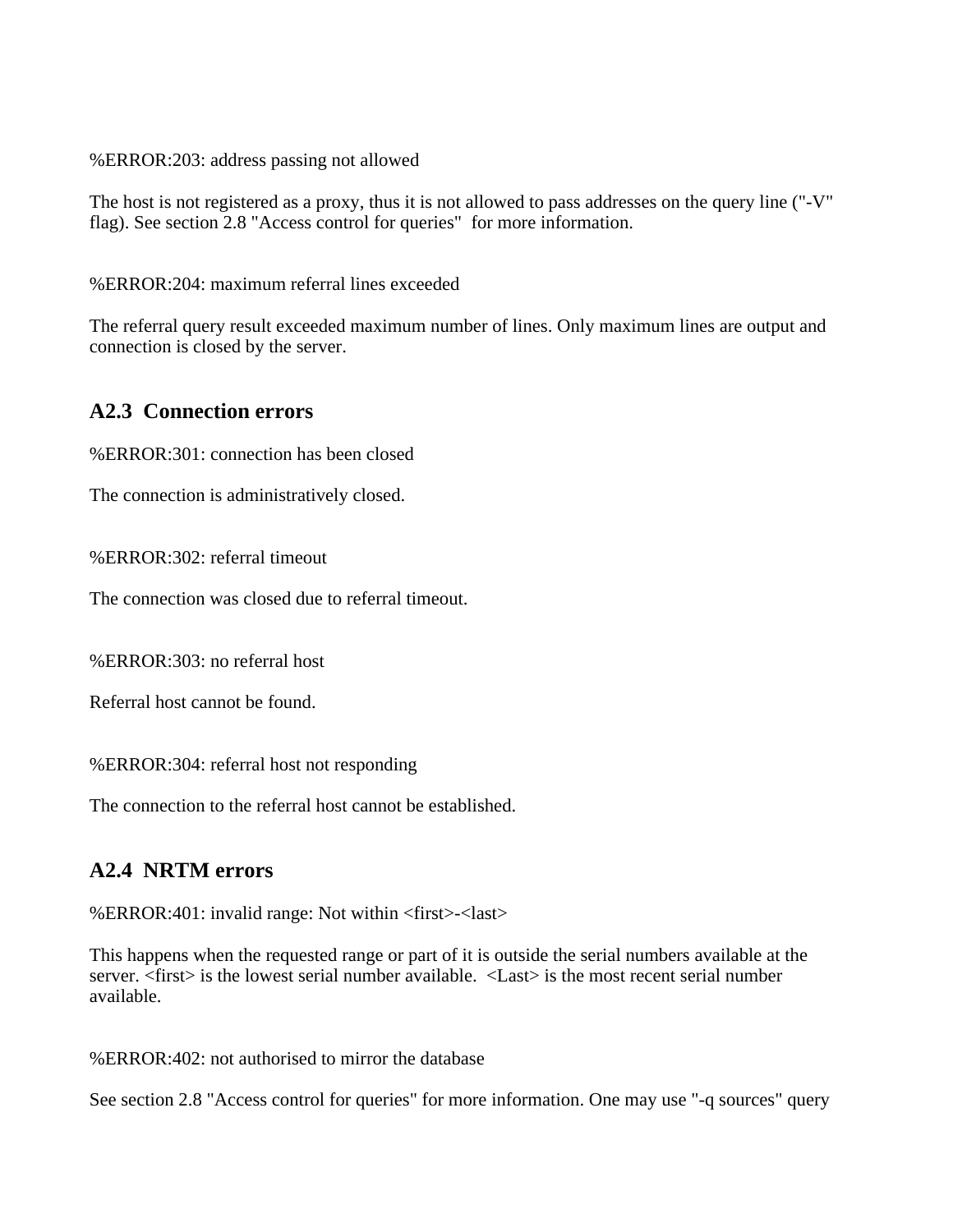to get more information about the NRTM source.

%ERROR:403: unknown source

The database identified by the  $\langle$ source $\rangle$  is not served by the server. Use "-q sources" for a list of available sources.

## **A2.5 Referral text**

%REFERRAL START

After this line, output of the referred host starts.

% The object shown below is NOT in the %s database. % It has been obtained by querying a remote server: % cctld.dom.int at port 43. % To see the object stored in the %s database % use the -R flag in your query % %REFERRAL START

%REFERRAL END

Referral trailer, which frames the output of the referred host.

# **A3. Copyright information**

### **A3.1 RIPE Database copyright**

The information in the RIPE Database is available to the public for agreed Internet operation purposes, but is under copyright. The copyright statement is:

"Except for agreed Internet operational purposes, no part of this publication may be reproduced, stored in a retrieval system, or transmitted, in any form or by any means, electronic, mechanical, recording, or otherwise, without prior permission of the RIPE NCC on behalf of the copyright holders. Any use of this material to target advertising or similar activities is explicitly forbidden and may be prosecuted. The RIPE NCC requests to be notified of any such activities or suspicions thereof."

### **A3.2 RFC copyright statement**

A RFC document and translations of it may be copied and furnished to others, and derivative works that comment on or otherwise explain it or assist in its implementation may be prepared, copied, published and distributed, in whole or in part, without restriction of any kind, provided that the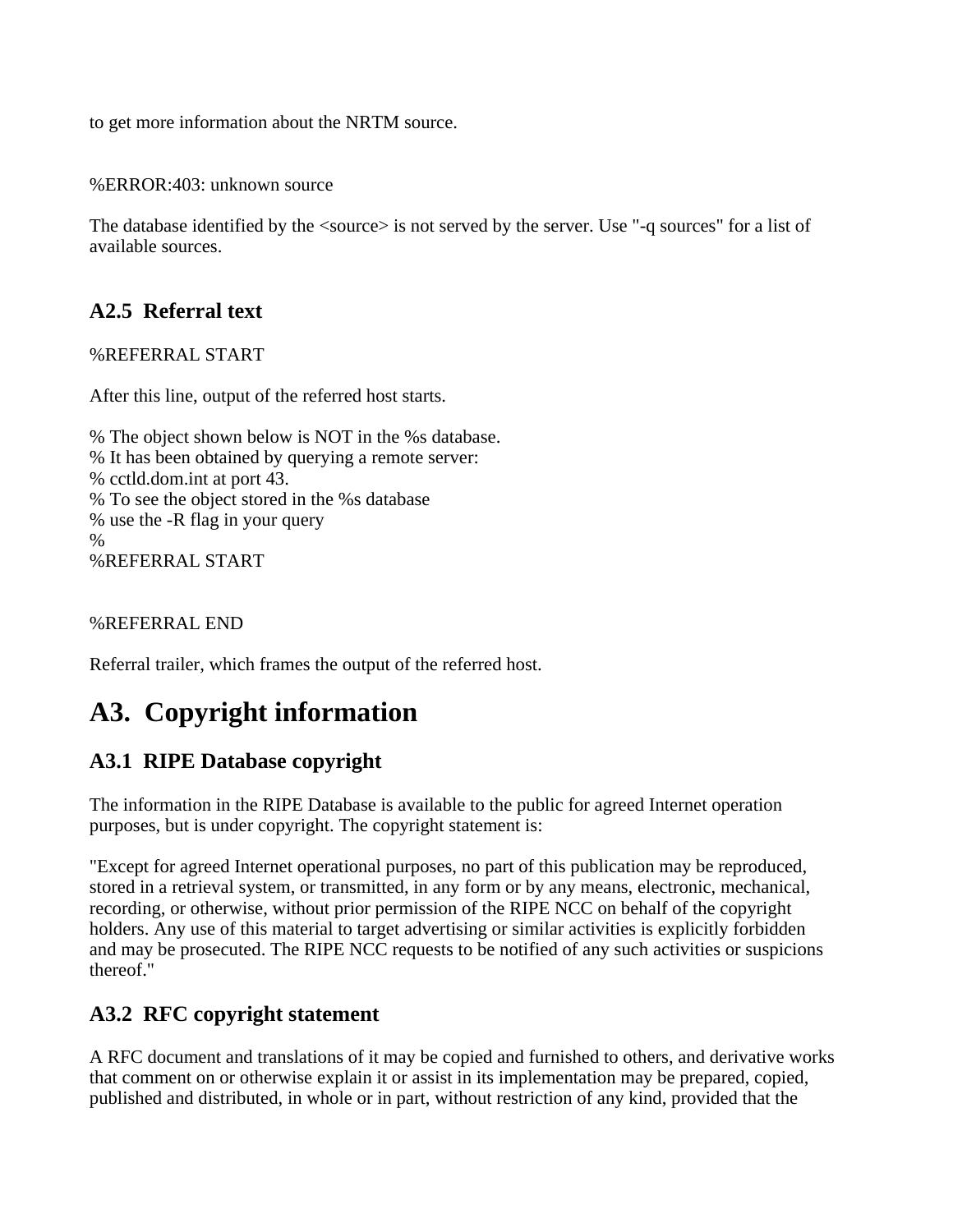above copyright notice and this paragraph are included on all such copies and derivative works. However, this document itself may not be modified in any way, such as by removing the copyright notice or references to the Internet Society or other Internet organizations, except as needed for the purpose of developing Internet standards in which case the procedures for copyrights defined in the Internet Standards process must be followed, or as required to translate it into languages other than English.

The limited permissions granted above are perpetual and will not be revoked by the Internet Society or its successors or assigns.

This document and the information contained herein is provided on an "AS IS" basis and THE INTERNET SOCIETY AND THE INTERNET ENGINEERING TASK FORCE DISCLAIMS ALL WARRANTIES, EXPRESS OR IMPLIED, INCLUDING BUT NOT LIMITED TO ANY WARRANTY THAT THE USE OF THE INFORMATION HEREIN WILL NOT INFRINGE ANY RIGHTS OR ANY IMPLIED WARRANTIES OF MERCHANTABILITY OR FITNESS FOR A PARTICULAR PURPOSE.

## **A3.3 RIPE NCC copyright**

© RIPE NCC 2001

# **Acknowledgements**

The authors wish to acknowledge the effort done by the developers of the version 3.0 of the RIPE Database at the RIPE NCC: Daniele Arena, Marek Bukowy, Engin Gunduz, Roman Karpiuk, Shane Kerr, A.M.R. Magee, Chris Ottrey and Filippo Portera.

# **References**

[1] C. Alaettinoglu, C. Villamizar, E. Gerich, D. Kessens, D. Meyer, T. Bates, D. Karrenberg and M. Terpstra, "Routing Policy Specification Language (RPSL)", RFC 2622, June 1999.

[2] C. Villamizar, C. Alaettinoglu, D. Meyer and S. Murphy, "Routing Policy System Security", RFC 2725, December 1999.

[3] D. Meyer, J. Schmitz, C. Orange, M. Prior, and C. Alaettinoglu, "Using RPSL in Practice", RFC 2650, August 1999.

[4] T. Bates, E. Gerich, L. Joncheray, J.M. Jouanigot, D. Karrenberg, M. Terpstra and J. Yu, "Representation of IP Routing Policies in a Routing Registry", ripe-181, October 1994. See http://www.ripe.net/docs/ripe-181.html

[5] The "RIPE Database User's Manual" and the "RIPE Database Operations Manual" are scheduled to be written.

[6] RAToolset. See http://www.isi.edu/ra/RAToolSet/